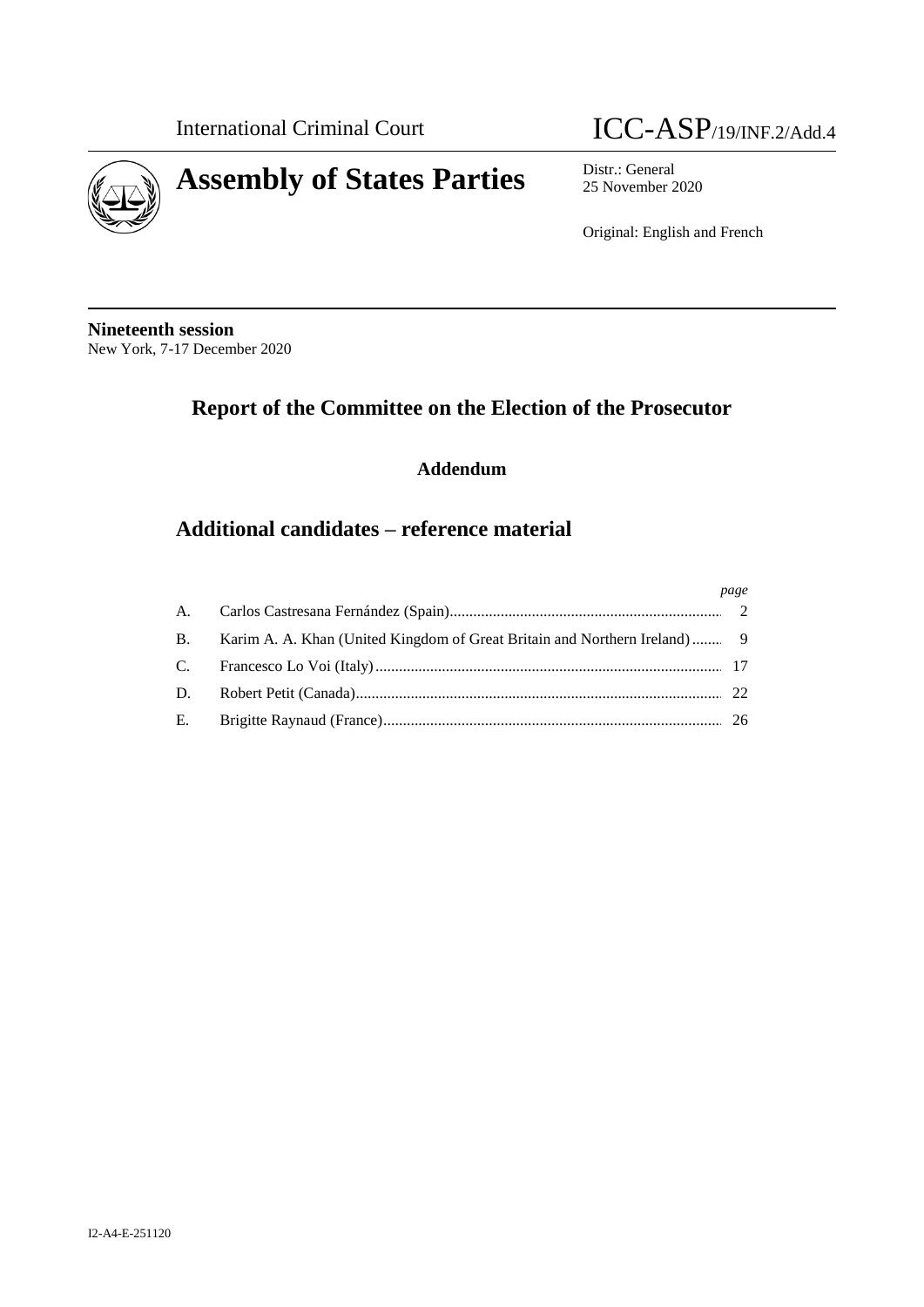## **A. Carlos Castresana Fernández (Spain)**

[Original : English]

#### **1. Letter of motivation**

November 2019

Esteemed Members of the Committee:

I wish to present you a brief account of the reasons why I believe that I meet the conditions to serve as Prosecutor of the International Criminal Court.

#### **Motivation**

I am persuaded that the ICC must become a robust model of justice, centred in the protection of victims, and a moral reference to the international community. Its performance in the last two decades has not met this standard. In the face of this challenge, I believe that my many years of professional experience dedicated to the service of justice while confronting situations of systemic impunity can help the Court achieve its goals. Additionally, my candidacy is an opportunity to contribute to the debate on the measures to be taken towards strengthening the Office of the Prosecutor.

The ICC must frequently intervene in conflict-affected and fragile countries, where mass atrocities have been or are being committed and in which the security and justice systems have virtually collapsed. In these situations, the OTP can decisively contribute to the prevention and transformation of conflicts by helping to build capacity and political will and enabling and facilitating domestic mechanisms of justice. Only when the threshold of positive complementarity has been reached and when the mechanisms of restorative and transitional justice have failed to produce results, should the ICC exert its own jurisdiction and serve as enforcer of the guarantee of non-recurrence by providing effective and timely retributive justice.

To this fundamental purpose, the Court should increase its coordination with the OTP and the Registry. The three organs should also strengthen their cooperation with the ASP, the UN Security Council, the member States and their justice systems, civil society and representatives of victims.

The OTP must provide tangible deterrence. To this end, it must be conspicuously successful, bringing cases for trial and gaining convictions. It should recruit a committed team of experienced practitioners and be positioned and equipped to build cases with 21stcentury evidence and victim-centred strategies, involving fewer witnesses and incorporating more scientific, forensic and technological resources. The OTP - a powerful engine without wheels - can only achieve this goal by forging an operational partnership with the prosecutorial authorities of member States, whose cooperation is indispensable for carrying out investigations, gathering strong evidence, making arrests, conducting searches, and confiscating assets.

The OTP needs also to develop a jurisdictional network, enabling universal jurisdiction within the judicial authorities of member States in order to bring cases to trial not only in the State of the territory or the national State of the perpetrator, but also in any State that would normally exercise jurisdiction.

The structure of the OTP should be reformed. It should establish temporary field offices where investigations are being conducted, with a reduced permanent team in The Hague. Personnel could then be hired locally, ad hoc, and mostly from the same region. Member States should contribute with secondments of specialists. Cooperation with highly respected law firms supporting the OTP pro bono is desirable. These measures should certainly reduce the financial costs and improve the management.

Justice must be served and be seen to serve. The ICC should engage broad constituencies, victims and civil society, in order to develop strong outreach strategies to build inclusive narratives of justice, reconciliation, tolerance and peaceful settlement of disputes, and thus restoring the core values obliterated by the crimes.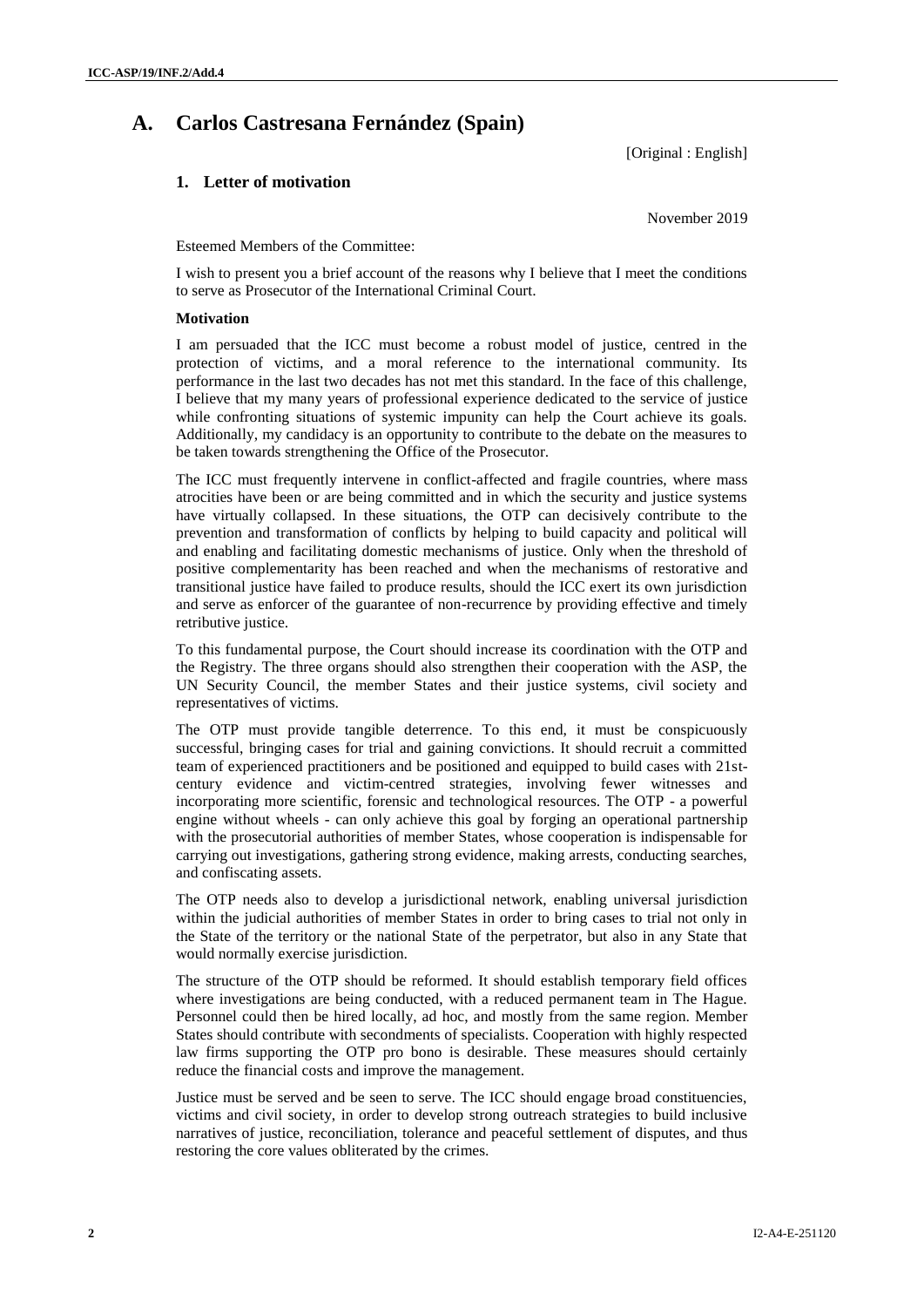#### **Relevant experience**

I became a licensed attorney in 1980, and have dedicated my career to the practice of criminal law, as a lawyer, a judge, a magistrate, and since 1989, a Public Prosecutor. In 2005 I was appointed Prosecutor of the Supreme Court of Spain. As prosecutor, I have dedicated myself to prosecuting organized crime, corruption, and international crimes.

This practice has given me extensive experience in the domestic and international judicial field. I have worked in cooperation with the authorities of different countries, with the highest standards of sophisticated technical evidence, respecting always the guarantees of fair trial, building strong cases and joint prosecutorial strategies, and acting in courtrooms including the Spanish Supreme Court. My performance resulted in convictions in more than 80% of the cases.

For example, in the Pinochet case, of which I filed the first complaint and further filings on every legal aspect of the case, the Spanish National Court confirmed the indictment and its own extraterritorial jurisdiction. After a prolonged debate, the British House of Lords waived the immunity of General Pinochet and the London High Court granted his extradition.

In 2007, the UN Secretary General appointed me as Commissioner (Assistant Secretary General) of the International Commission Against Impunity in Guatemala, an international prosecutor's office mandated to present its cases before domestic courts in partnership with local prosecutors.

At the outset, the Commission was unable to find reliable counterparts and had to vet institutions, train policemen, prosecutors and judges, facilitate witness protection, wiretapping and other technical devices, and simultaneously convince the Guatemalan people that justice was possible.

For three years at CICIG, I directed an international team of 200 investigators, prosecutors and analysts, representing 27 distinct nationalities. I faced countless challenging situations, worked under constant threats and conducted my mandate assuming my responsibility while ignoring political pressure, and thus gaining the respect of my team. Under my leadership, we designed highly successful prosecutorial strategies, and created effective and productive synergies with civil society, developing 27 complex criminal investigations of high-profile cases, achieving 139 arrest warrants, and convictions in 100% of the cases. As a result of the CICIG's performance, the rate of violent deaths in Guatemala dropped almost 50%, from 46 to 26 murders per 100.000 inhabitants/year.

Since 2010, I have served as a senior legal advisor and conducted extensive missions, promoting issues concerning the rule of law, transitional justice, institutional strengthening, and anticorruption and prosecutorial strategies in Colombia, Nepal, Philippines, Sri Lanka, Ukraine and Bahrain on behalf of UNDP, UNODC, UNICRI, the European Union and the Swiss Government, and have trained young prosecutors and other legal practitioners from more than forty post-conflict countries.

Carlos Castresana

#### **2. Curriculum vitae<sup>1</sup>**

Public Prosecutor, Attorney and Professor of Criminal Law

#### **I. Education**

Graduated in Law, 1974-1979, from the School of Law of University Complutense of Madrid. In 1978 pursued a course of studies at the Institut International des Droits de l'Homme. Strasbourg. France. From 1986 to 1989, after preparing and passing the competitive National Exam, gained access to the Judicial School of Spain, becoming Member of the Career of Public Prosecutors. Appointed Assistant Prosecutor in 1990, Senior Prosecutor in 1996, and Prosecutor of the Supreme Court in 2005.

 $\overline{\phantom{a}}$ 

 $1$  Mr. Castresana submitted an updated curriculum vitae to the Committee on 16 November 2020.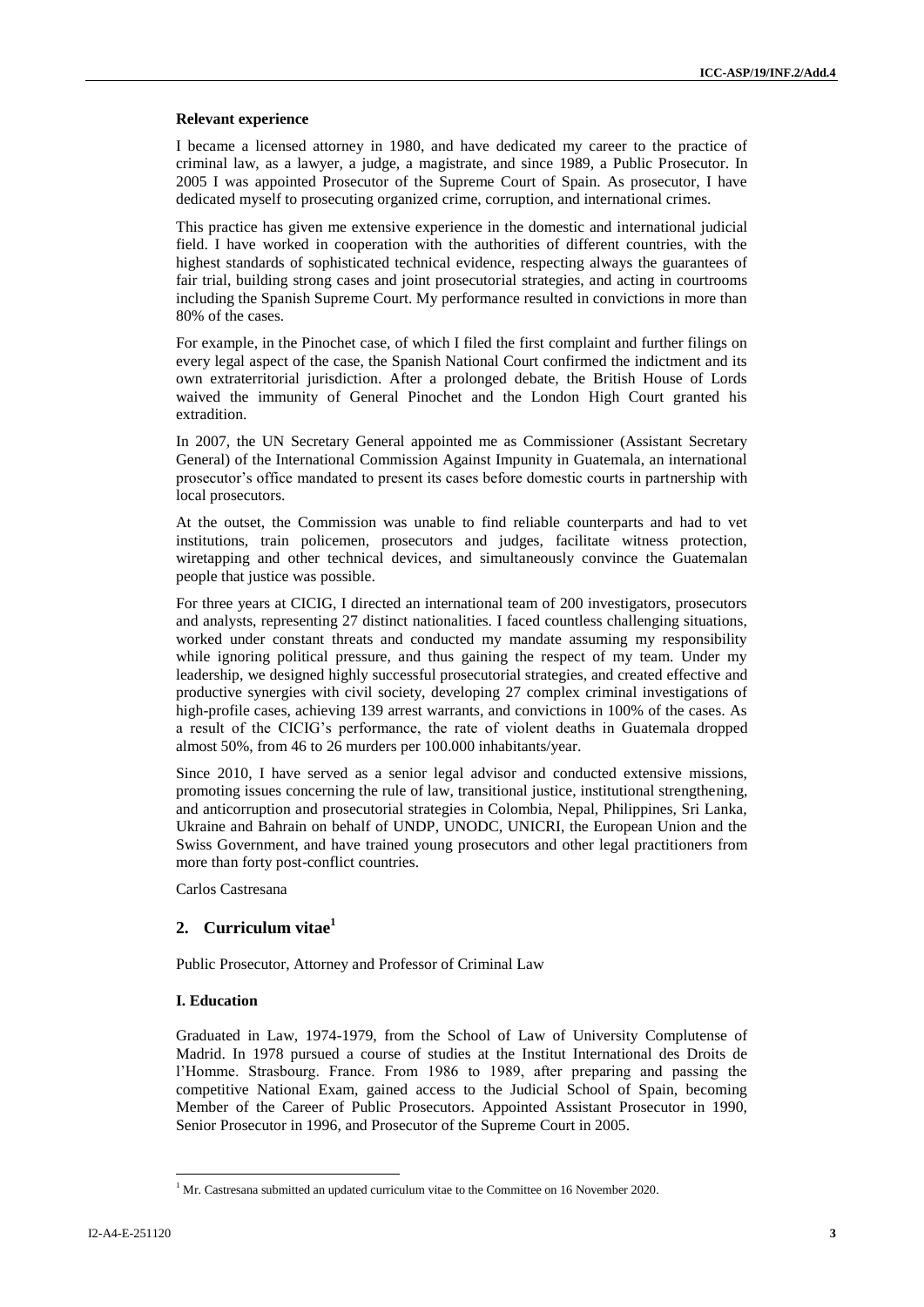#### **II. Professional activity as Public Prosecutor**

I began my career as Public Prosecutor in 1990 in the Circuit Courts of Barcelona, and then Madrid, dedicated to the investigation, prosecution and trial in criminal matters. I specialized in the prosecution of corruption.

In 1993 I was selected by the Attorney General to become a member of the Special Prosecution Office against Drug Trafficking. I gained a wide experience in investigating, prosecuting and bringing to trial before the National Court of Justice transnational criminal organizations responsible for international drug smuggling and money laundering offenses. I acquired a vast experience in international judicial co-operation.

In 1995, after another appointment by the Attorney General, I was transferred to the Special Prosecution Office against Corruption and mandated with investigations and prosecutions, (including trial phase, appeal and cassation) of high-level corruption cases before the National Court of Justice. I led the staff, worked with police investigators, forensic and expert witnesses in complex investigations involving taxes, accounting, public budget and expenditure, banking and other financial matters. I addressed substantive issues of corruption, diplomatic and state immunity when indicting Mr. Silvio Berlusconi. During this period, I also acquired experience in extradition, EU and international law, and asset recovery.

I was appointed Public Prosecutor of the Supreme Court by Royal Decree 727 June 20th, 2005. I was assigned to the Criminal Affairs Section and dealt with investigations, prosecutions and courtroom interventions in criminal cases against high-level government officials and members of parliament, and also with appeals in cassation.

In October 2019, after five years of licensed private practice and international consultancies, I re-joined the Career of Public Prosecutors. I was appointed by the Government of Spain as Prosecutor of the Court of Auditors (Tribunal de Cuentas). Royal Decree 994/2020 of 10 November 2020, State's Official Journal (Boletín Oficial del Estado) 11 November 2020.

#### **III. Other services in the Administration of Justice and as Attorney-at-Law**

I was incorporated as a litigating lawyer for the first time in 1980, working mostly as public defender, until I was appointed in 1986 - simultaneously with the preparation of the exam for access to the School of the Judiciary - substitute Magistrate of the Territorial Court of Madrid. Since 1987, I have served as temporary District and Investigating Judge in civil and criminal proceedings.

In 2014 I requested the status of excedencia - absence without salary – with regard to my career as Prosecutor. I then became a practising Attorney-at-Law at Ejaso ETL Global - a prestigious law firm based in Spain and Portugal, member of the European Tax and Law (ETL) Group - and an international consultant, until recently when I resumed my career.

#### **IV. International Commission Against Impunity in Guatemala. 2007-2010**

On September 14th 2007 I was appointed by the UN Secretary General of the United Nations as Commissioner - equivalent to UN Assistant Secretary General - of the International Commission Against Impunity in Guatemala (CICIG), a treaty-based, international and independent prosecutorial body. The CICIG was intended as an innovative hybrid rule of law UN mechanism to strengthen the law enforcement institutions of Guatemala.

We began our task by creating Special Police Units, a Special Prosecution Office, and Courts of Expanded Jurisdiction. The CICIG also developed a database for analysis and intelligence.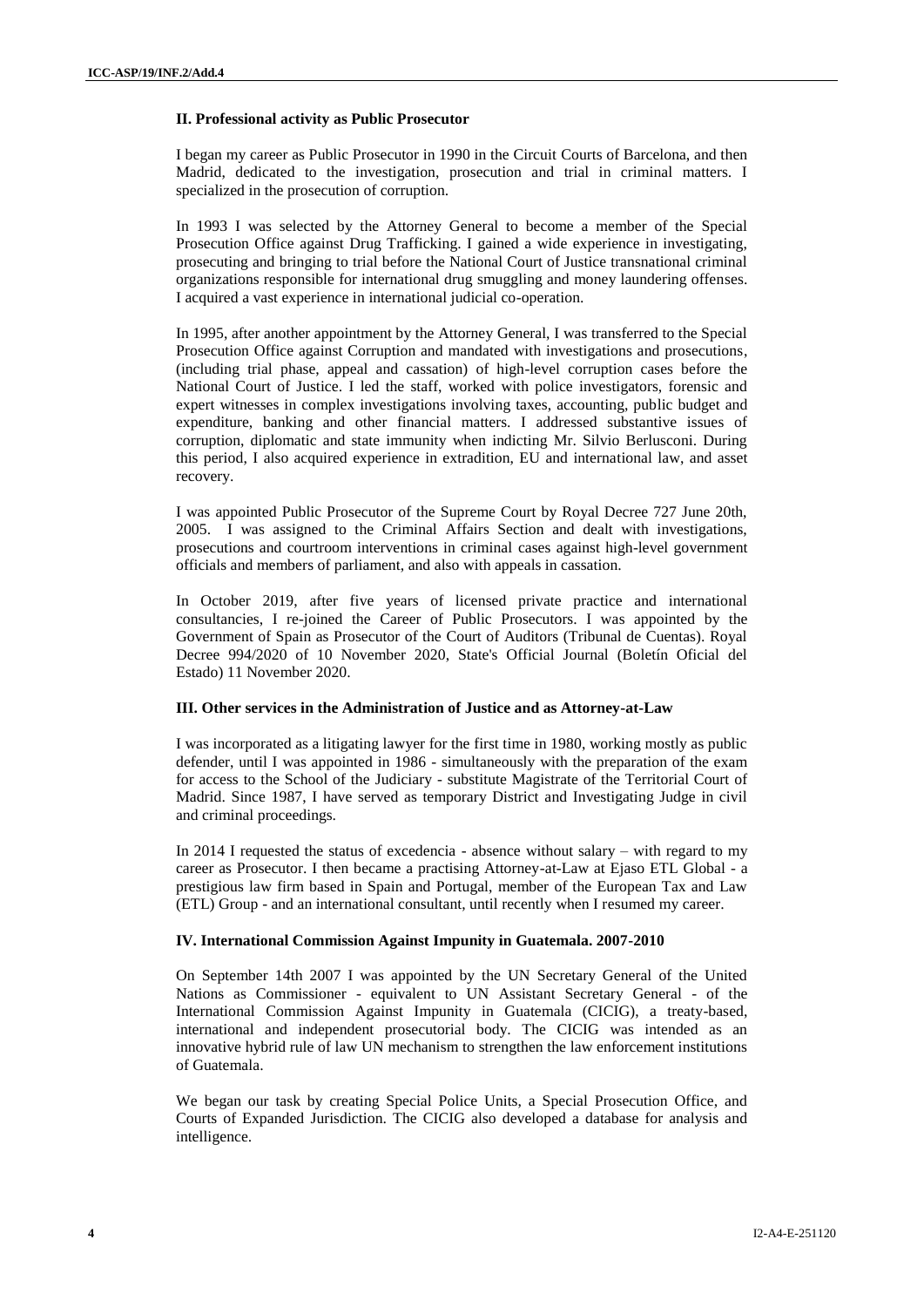We promoted vetting processes for public institutions. In the National Civil Police, we supported the Government's dismissal of the Director, Deputy Director and 10% of the staff; in the Attorney General Office, the Attorney General and ten Chief Prosecutors were asked to recuse themselves; in the Judiciary, three Justices and three candidates of the Supreme Court, and twenty Magistrates of Courts of Appeal were removed.

I brought proposals for legal amendments to the Congress, including laws on arms and ammunitions control, the prosecution of organized crime and plea bargaining, witness protection and wiretapping, and creation of Courts of Expanded Jurisdiction for high risk cases.

We began to investigate and prosecute 27 high-impact cases (trans-national drug trafficking, networks of professional killers, the dismantling of civil police and military criminal clandestine structures, judicial and political corruption, extrajudicial killings, forced disappearances, illegal adoptions and human trafficking networks). We secured 139 arrest warrants, (105 arrests, 74 defendants held without bail) including a former President of the Republic, former Ministers of Defence and Finance, four Ministers of the Interior, several generals and other officers of the army, congressmen and other politicians and highranking officers, lawyers, businessmen, drug traffickers. During my tenure, seven highprofile cases were brought to trial, and seven convictions were granted, 100% (statistical rate of convictions in the country at the time, 2%).

My team and I faced a wide variety of very difficult situations and worked under constant threats, but successfully carried out our mandate. I made extensive efforts to preserve the independence of the Commission and the impartiality of our prosecutions by refusing to bow to political pressures, by assuming the responsibility for the CICIG's performance, and thus gaining the respect of a cohesive multinational team of committed professionals - 200 investigators and prosecutors, lawyers and police, economists, analysts and administrators, representing 27 distinct nationalities. I worked with them to build confidence and mutual support; designing successful work plans and strategies for the dismantling of illegal structures, while creating synergy with political parties, trade unions, indigenous organizations, the business sector, and some 35 civil society organizations and engaging with with diplomatic representatives.

I signed a MoU with the United Nations Development Program (UNDP) to create a Trust Fund for donor countries. During a period of three years, we met with representatives of donor States, gathering pledges for an average of 15 to 20 million USD per year. Additionally, I signed agreements for the secondment of personnel and made agreements for the free implementation of the CICIG's witness protection program, and provided States-donated equipment to our Guatemalan counterpart. CICIG was always properly funded and financially managed. Between 2007 and 2010, in my role as Commissioner, I attended almost one thousand working meetings with different stakeholders. In 2009, the CICIG was discussed 4.485 times in the Guatemalan media despite the fact that CICIG had no promotional budget.

In August 2009 the Secretary General re-appointed me as Commissioner for a new period of two more years. I resigned in June 2010 and re-joined the Spanish Supreme Court.

#### **V. International consultancies after 2010**

**Bahrain**. United Nations Development Program. After the events of the Arab spring and the recommendations of the BICI (Bahrain International Commission of Inquiry) Report, the UNDP invited me to train Bahraini prosecutors. In 2014, the training transitioned to the signature of an agreement of cooperation between the UNDP and the Attorney General's Office for a project of institutional strengthening and the creation of a Special Investigative Unit (SIU) in the Attorney General's Office to prosecute torture and other cruel, inhuman or degrading treatment. I was appointed Senior Project Advisor. The SIU was created, organized with investigative prosecutorial functions, and supported by a police unit, medical and psychiatric services and a database for intelligence and analysis. The experience is to be extended to Abu Dhabi and Kuwait.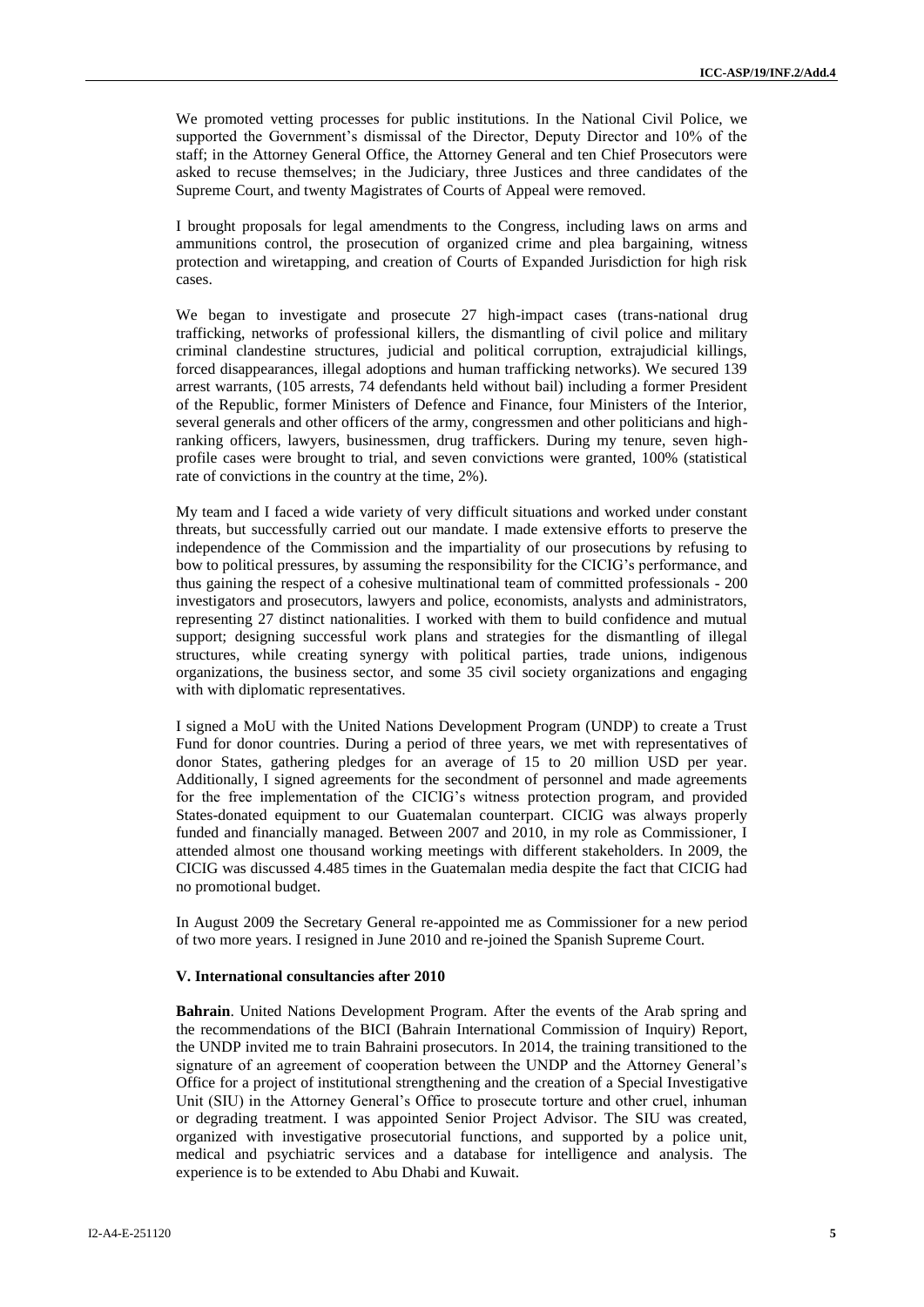**Colombia**. Federal Government of Switzerland. After the signature of the peace agreement, the Special Jurisdiction of Peace (SJP) was created in September 2017 with the mandate of providing retributive/restorative justice for the victims of the armed conflict and of establishing the responsibilities of both State and non-State actors - in coordination with the ICC. The enormous task ahead threatened to overwhelm the Special Court. The Swiss Ministry of Foreign Affairs offered to provide an expert advisor for the SJP. This arrangement was agreed upon in April 2018. Since then, I have been advising the SJP concerning structural and organizational issues as well as on substantive matters related to the nature of the crimes, the requisites for amnesties and alternative penalties, the criteria for prioritization of cases, and prosecutorial strategy.

**Nepal**. Federal Government of Switzerland. In 2017, the Swiss Ministry of Foreign Affairs began facilitating a dialogue between the Government of Nepal, the political opposition and civil society, concerning different mechanisms of transitional justice to deal with the human rights abuses of the recent armed conflict in that country. A first round of discussions was held in Bangkok that year which I attended as a guest expert. In July 2018, representatives of the same stakeholders were invited to attend the Advanced Learning Course on Dealing with the Past in Switzerland where I serve as a guest lecturer. In November 2018 another meeting was organized in Bangkok to develop a roadmap for the implementation of the transitional justice process.

**Philippines**. Federal Government of Switzerland. The Ministry of Foreign Affairs has been accompanying the peace process after the signature of the Comprehensive Agreement on the Bangsamoro (CAB) in 2014. The Transitional Justice and Reconciliation Commission (TJRC), chaired by a Swiss expert, issued its report in December 2015. In my role as guest lecturer in the Dealing with the Past course, I have been training representatives of the signatories to the CAB for the past several years. I also participated in a workshop with the bodies responsible for implementing the recommendations of the TJRC organized in Manila in June 2019 as an expert invited by the Swiss Government. The main challenges are not only dealing with the crimes of the armed conflict, but also building a new, efficient and reliable judiciary in the autonomous Bangsamoro region, and to merge or at least to balance the application of Filipino civil law and Sharia law, as it applies to the Muslim community in the Bangsamoro.

**Ukraine**. European Union. After the Maidan protest in 2014, the European Union launched the European Union Anti-Corruption Initiative (EUACI), supporting the efforts of Ukraine to create new institutions and pass legislation to combat corruption effectively. In 2017 the EU created the International Anticorruption Advisory Board (IACAB) with the primary purpose of advising the Congress in the legislation to be approved. I was invited to join as an expert, and was appointed Chairperson of the Board, visiting Kiev on successive occasions, meeting the Government, the political opposition, civil society, and the media, and expressing the opinion of the Board, principally in the Congress.

**Sri Lanka**. International Truth and Justice Project. In 2017 the ITJP requested me to bring charges against a Sri Lankan Army general on counts of war crimes and crimes against humanity allegedly committed during the armed conflict (2008-2009). The general had been appointed after the war to serve as ambassador to several Latin American countries. I prepared and filed a lawsuit simultaneously in Brazil, Chile, Colombia and Peru, coordinating with the prosecutors in all four jurisdictions. The Sri Lankan ambassador subsequently resigned, fled the region and sought refuge in his home country.

**Government of Switzerland**. Since 2010 the Federal Department of Foreign Affairs has invited me to serve as a guest lecturer in its annual Advanced Learning Course in Dealing with the Past, designed to train its own diplomatic staff in the Human Security Division and its international partners on the topics of transitional justice. The non-Swiss participants include government and civil society representatives primarily from post-conflict contexts in Europe (Kosovo, Georgia, Bosnia and Herzegovina, Russia, Serbia, Ukraine, North Macedonia, as well as Norway, France, United Kingdom, Spain, Austria, Netherlands), Latin America (Mexico, Peru, Colombia, Guatemala), Africa (Mali, Burundi, Cameroun,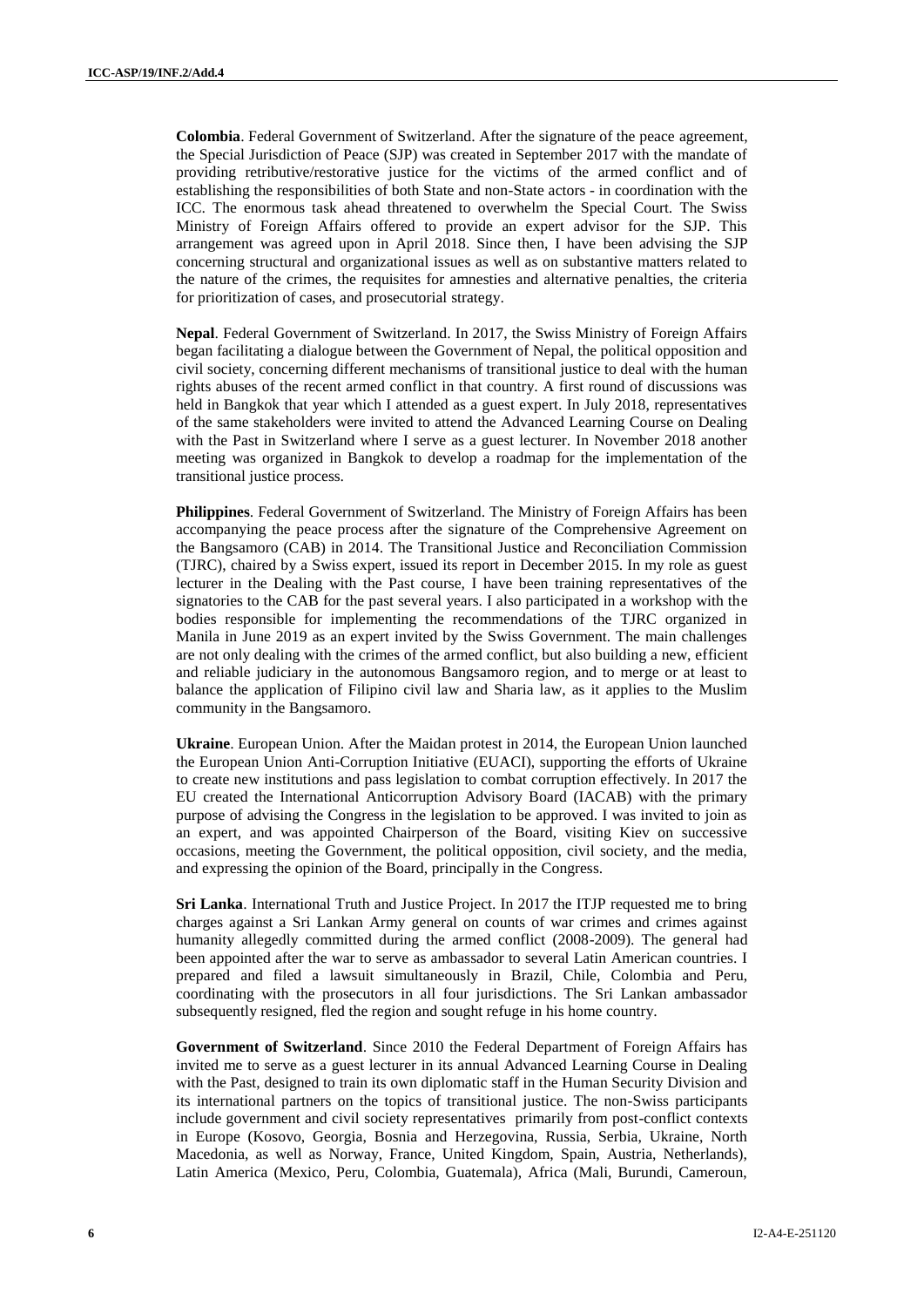Liberia, South Africa, Chad, Tunisia, Libya, DR Congo, Egypt, Zimbabwe, Kenya and Nigeria), Middle East (Kuwait, Lebanon, Israel, Palestine) and Asia (Sri Lanka, Indonesia, Nepal, Pakistan, Kyrgyzstan, Armenia, Philippines, Myanmar and Thailand).

**UNICRI** (United Nations Interregional Crime and Justice Research Institute). Based in Turin, Italy, the Institute develops academic and research programs in partnership with UN Member States on issues such as international criminal law, counterterrorism deradicalization of extremists, prevention of synergies between terrorist and organized crime groups, cybercrime, BCRN (biological, chemical, radiological and nuclear) control. As such, the UNICRI is intended to become the UN System think-tank for developing global criminal policies to address the most serious international and transnational criminal activities. I was invited to join the Board in 2014, elected by ECOSOC, was re-elected in 2019, and have now been re-appointed as Deputy Chairperson of the Board of Trustees.

**Other relevant consultancies**: 2006. UNODC Regional Office for Mexico and Central America, Coordinator of the Project AD/MEX/03/H32 for Crime Prevention and Abuse and Illegal use of Drugs. 2003. Expert by appointment from UNODC for a Mission in Ciudad Juárez (México) concerning the murder of women in that town. 1990-2003. Council of Europe, expert and speaker at conferences and programs addressed to promote democracy, rule of law and accountability in Eastern European countries. Azerbaijan, Bulgaria, Estonia. European Union: Member of international judicial co-operation programmes organized in 1994 by the European Anti-fraud Office (OLAF). 1993-1995. Schengen Working Group on Drugs.

#### **VI. Academic activities**

2014: Guest Professor, Haverford College, Pennsylvania, United States. International Criminal Justice and Transitional Justice. 2011: Guest researcher Institut Dag Hammarskjöld. Uppsala, Sweden. 2003-2006: Professor International Criminal Law and Program Director Human Rights Center for Law and Global Justice, University of San Francisco, California. 2000-2003: Associate Professor, Universidad Carlos III of Madrid, School, Criminal Law. Speaker in courses and congresses in European and American universities, on human rights, international humanitarian law and international criminal law, invited by the World Bank, UNIFEM, the Max Planck Institute, the Lelio Basso Foundation, the Konrad Adenauer Foundation, Transparency International, Amnesty International, UC Berkeley, Yale, Stanford, NYU, Drexel, CUNY and Harvard Universities, the Open Society Foundation, the US Departments of Defence, Justice and State.

#### **VII. Pro Bono activities**

2019. Elected President of the Asociación pro Derechos Humanos de España, the most renowned human rights NGO in my country.

2017-Present. Transparency International. Designated member of the Executive Board of the Spanish Chapter of TI.

2017-Present. Institute for Integrated Transitions. Member of the Law and Peace Practice Group.

2011-Present. Harald Edelstam Foundation. Stockholm, Sweden. Member of the Board of Trustees.

2009. Expert by appointment of the Inter American Commission on Human Rights before the Inter-American Court of Human Rights. Case Campo Algodonero v. Mexico. Author of the written expert testimony on behalf of women victims of gender violence in the northern Mexican town of Ciudad Juárez, leading to the most important judgment of the Inter-American Court concerning the right of women to a life free of violence, and the State's duty to investigate, prosecute and punish perpetrators of gender violence and provide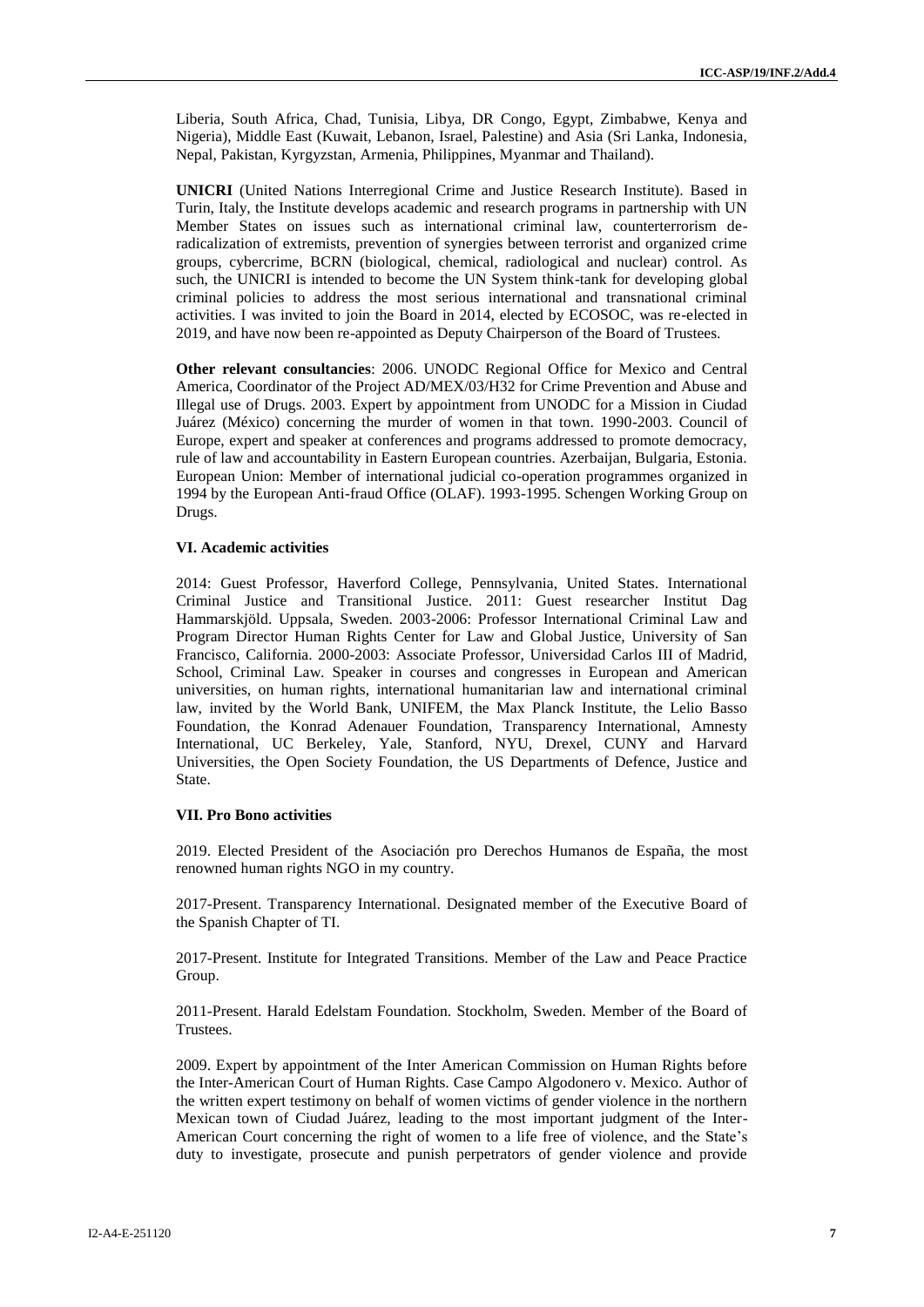reparations to victims. Expert witness in the cases Diario Militar v. Guatemala and Palacio de Justicia v. Colombia.

1996 Pinochet Case. Author of the first lawsuits against members of the former military juntas of Argentina and Chile, which gave rise to the proceedings before the Spanish National Court of Justice (Pinochet case). Author, on behalf of the Public Prosecutors' Progressive Union, of reports on genocide, terrorism, torture, enforced disappearances, crimes against humanity and against internationally protected persons, immunity, universal jurisdiction, extradition, statute of limitation, ne bis in idem, due obedience, amnesty and international legal co-operation, at the request of the Board of Prosecutors of the Supreme Court of Spain in order to obtain the detention of General Jorge Rafael Videla in Argentina and the detention of General Augusto Pinochet in London.

#### **VIII. Selected publications**

• "Una Nueva Política Criminal para México". Instituto Nacional de Ciencias Penales, México, 2018.

• "Justicia Transicional en Chile". Universidad Católica, Chile, 2016.

• "Hipergarantismo: el caso de Guatemala" Instituto Nacional de Ciencias penales, México 2011.

• "Torture as a Greater Evil", Johns Hopkins University Press, U.S.A., 2007.

• "De Nüremberg a Madrid" Revista de Jueces para la Democracia, n. 54, November 2005.

• "The Legacy of the Pinochet Case", in the Berkeley Review of Latin American Studies. University of California, Berkeley, 2005.

• "The Role of Civil Society and the Media in Building a Culture against Corruption: the Experience of Spain" in "Global Action against Corruption, the Mérida papers". UNODC, Vienna, 2004.

• "La Jurisdicción Universal en la Jurisprudencia de la Sala II del Tribunal Supremo" in Revista del Poder Judicial, nº 73. CGPJ. 2004.

• "Corrupción, Globalización y Delincuencia Organizada", in La Corrupción en un mundo globalizado. Análisis interdisciplinar. Ed. Ratio Legis, 2004.

• "La Corrupción Económica en las Comunidades Europeas" in Protección de los Intereses Financieros de la Comunidad Europea. Trotta, 2001.

• "El Juicio en Cortes Extranjeras a los Miembros de las Juntas Militares Argentina y Chilena" in Justicia Penal Internacional. Universidad Iberoamericana, 2001.

• "Il caso Pinochet. I Crimini Contro l'Umanitá fra Politica e Diritto". Fondazione Internazionale Lelio Basso, 1999.

• "Fundamentación de la Competencia de la Justicia Española en Los Delitos de Lesa Humanidad" in Contra la Impunidad, en Defensa de los Derechos Humanos. Icaria, 1998.

#### **IX. Principal Honours and Awards**

1997. Human Rights National Award, Spain.

2003. Doctor Honoris Causa, University of Guadalajara, Mexico.

2004. Certificate of Honor. City Council of San Francisco, California.

2006. Doctor Honoris Causa, Central University Santiago de Chile.

2006. Medal of Honor of the Vice Presidency of the Chilean Senate.

2010. Order of the Legion of Honor. Republic of France, grade Official.

2010. Order of the Stella della Solidarietá, Reppublica Italiana, grade Commendatore.

2010. Order of the Quetzal, República de Guatemala, grade Gran Cruz.

2010. Order of the Mérito Civil. Kingdom of Spain, grade Encomienda de Número.

2016. Prize for Transparency, Integrity and Fighting Corruption by the General Counsel of Attorneys of Spain and Transparency International.

2018. Doctor Honoris Causa, National Institute of Criminal Sciences, Mexico.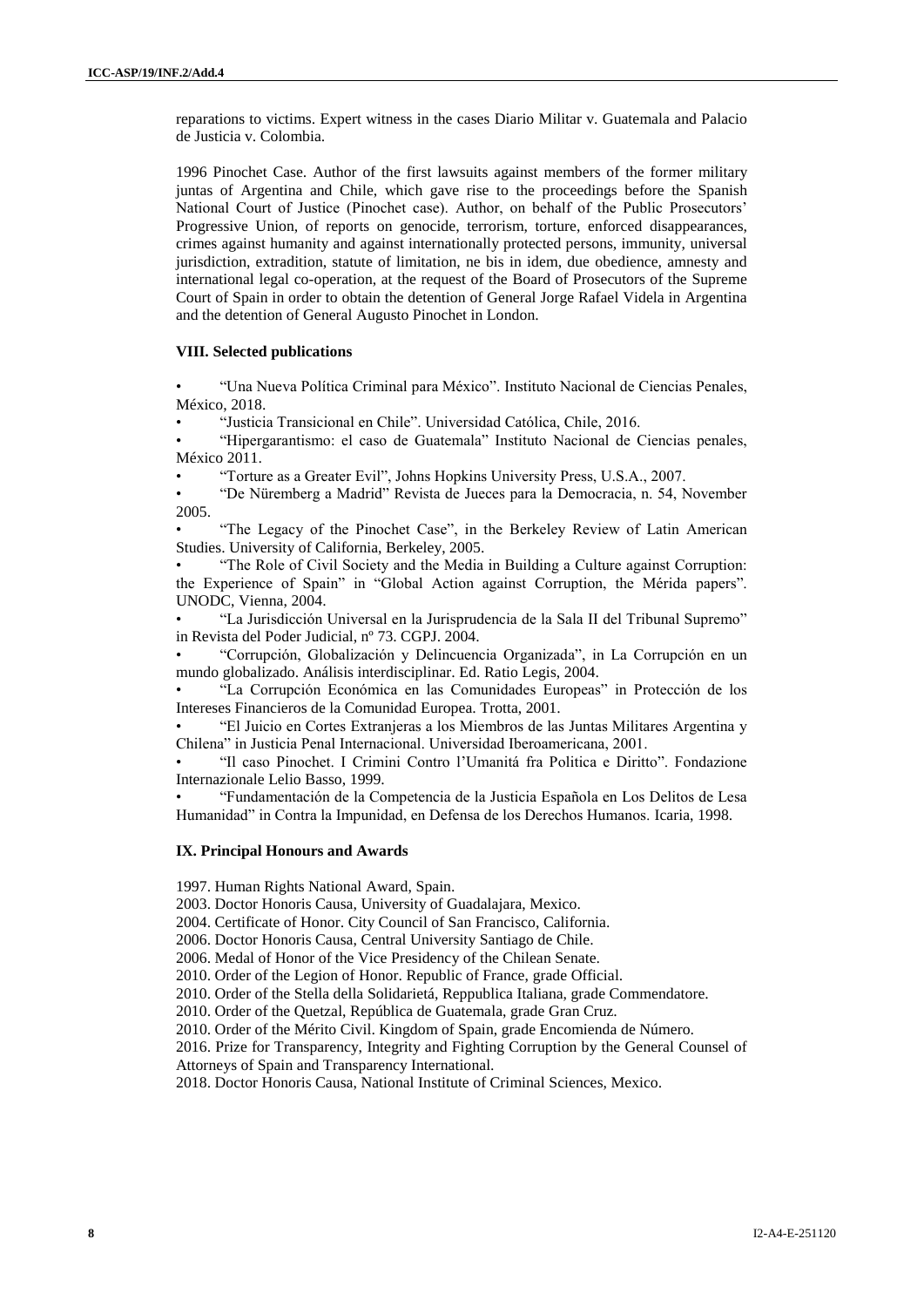### **B. Karim A. A. Khan (United Kingdom of Great Britain and Northern Ireland)**

[Original : English]

#### **1. Letter of motivation**

I am asked to explain my motivation for applying to be the next Prosecutor of the ICC, as well as to provide a summary of my relevant experience.

I am a member of the English Bar and a Queens' Counsel, a worldwide Ambassador of the African Bar Association, and a former President of the ICCBA. I am presently serving as the Special Adviser and Head of the Investigative Team established by the UN Security Council through Resolution 2379 (2017) to Promote Accountability for Crimes committed by Da'esh/ISIL (UNITAD).

My 27 years of legal practice have granted me the privilege of leading investigations, prosecuting, representing victims, and accused persons in numerous international fora including the ICTY/R, SCSL, STL, ECCC, SPSC (UNTAET) and the ICC. I have demonstrable experience successfully handling some of the most complex cases arising from situations in the Middle-East, Asia, North, East and West Africa and also Europe.

The OTP is a critical organ of the Court. It must not only be effective but also be seen to be effective. We have witnessed many instances of survivors – as well as the international community and civil society – being promised much, but receiving little. It is simply not acceptable that survivors so often feel short-changed. If the promise of the Rome Statute to put victims "at the centre" of investigations and prosecutions is not to be rendered meaningless, we must acknowledge that we need to do better and that change is needed

The OTP is the engine of the Court and it runs on the quality of its investigations. No number of eloquent submissions at trial or wonderfully drafted legal arguments will overcome gaps, flaws or contradictions in investigations. By contrast, an OTP that can conduct independent and impartial investigations and build cases on solid evidence is one that will meet expectations and help foster fair trials.

I apply to be the next Prosecutor of the ICC because I would like to lead an effort to refocus and re-energise the OTP. Having been involved and led various cases in the ICC and in other national and international courts, I have seen what constitutes a good prosecution, and I have seen how inadequate ones get as far as they do. I have directly interviewed numerous survivors of SGBV and realise how important it is to ensure specialised handling of these witnesses during both the investigative and trial stages. Armed with this experience, I will ensure that the cases my office investigate and present are credible, robust and capable of withstanding the scrutiny they must rightly be subjected to in the crucible of the courtroom. One of the principle reasons I have managed to successfully lead many cases, is an acute awareness that, when I commence a new investigation, I am a student. I need to listen and learn in order to understand. As Prosecutor, I would ensure that cases are investigated with sufficient participation of lawyers and investigators from the country concerned. The culture, history, politics and other undercurrents in a country must be fully understood at the investigative stage, if properly focused and factually accurate cases are to be presented to the court.

I consider myself privileged to have acted for the prosecution, the victims and the defence in various international courts. The ICC is not a one-situation court. I have had the experience of simultaneously leading large cases in different continents and before different international courts. This proven ability to determine the correct strategies, marshal the facts, give direction to members of these different teams and to present diverse cases effectively in the court room, is an essential and necessary requirement if the Prosecutor is indeed to "provide excellent leadership for the OTP" as required by the present vacancy.

I will be committed to an OTP that will be recognised by, and known for, its competence and integrity. It will seek to consolidate relationships that exist and forge new bonds based upon mutual respect and constructive dialogue. As Prosecutor, I will also seek to restore trust with states that has been eroded over the years and build trust where there was none. There is no reason for discussions to be invariably based on a zero-sum game between an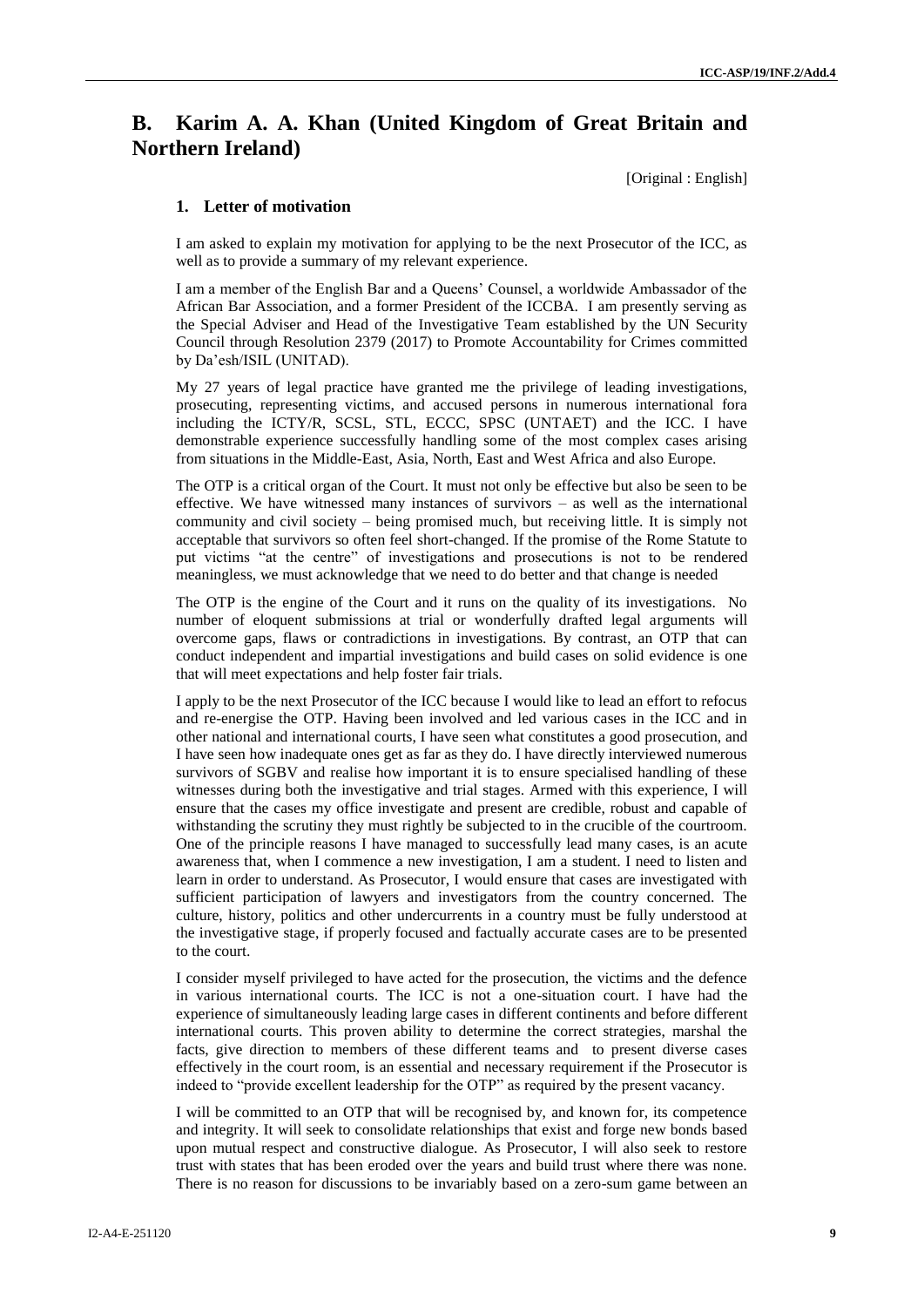OTP asserting jurisdiction and a state continuing unaided or being overwhelmed or doing nothing. In short, there must surely be a way in which the experience, capacities, and knowledge of the OTP can help support and enhance domestic or regional efforts for accountability. Such efforts would not only be cheaper, more effective and closer to survivors and their communities, but would also be more consonant with the principle of complementarity that underpins the Rome Statute. This, in turn, will lead to improvements in cooperation.

For the OTP to play a meaningful role in difficult situations where communities are often polarised, it must be led by a Prosecutor who will act with unquestioned integrity and competence. This requires an honest appraisal of what is currently working in the OTP and what changes are required. This can and should be done whilst raising the morale of the office. There should be no better place in the world for a lawyer, investigator, analyst or other staff committed to international justice to be. I have repeatedly seen how morale is a force multiplier. I will, if elected, be a Prosecutor that will lead by example in the field, in the Court room and in the Office. Good management and clear direction are necessary to unleash the potential of staff and to ensure proper discharge of the responsibilities entrusted to the Prosecutor by the Rome Statute.

Whatever appointment I have held and whichever party to litigation I have represented, I have always sought to act with integrity, courage, and in accordance with the highest traditions of the legal profession. If elected as the next Prosecutor of the ICC, I resolve to serve with determination, focus and an unstinting commitment to justice in order to discharge the responsibilities of Prosecutor with complete fidelity to the Rome Statute.

#### **2. Curriculum vitae<sup>2</sup>**

LLB (Hons) (Lond), AKC (Lond), FSIArb, FCIArb, Dip. Int.Arb. (CIArb) Barrister-at-Law

*What the Directories say:*

*"A "superb lawyer" and "frighteningly clever master strategist," who has represented clients in international courts across the world. As a prosecutor for the ICTY and ICTR, he has vast experience of handling complex matters such as crimes against humanity, war crimes and contempt of court disputes."; "His ability to address and sum up the most complicated legal analysis in concise yet powerful words has become legendary."; "A very highly rated advocate who is a real force to be reckoned with. He fights his cases hard but honourably"; "Has superior knowledge of international law and is a world-class advocate and drafter. He has the ability to cut to the heart of a legal issue and identify possible solutions with precision and speed. Karim manages large teams without any drop-off in the high level of service provided, and is a fierce advocate." Chambers and Partners Legal Directory (extracts, 2016-2020)*

*"He ensures he has a very deep knowledge of not just the facts of an incident but of all aspects of a case, which in this field involves politics, culture and society." Legal 500 (2021) "Leading Silk", Ranked Tier 1, " International crime & Extradition*

KARIM AHMAD KHAN QC is currently serving as Assistant Secretary-General of the United Nations, having been appointed by the UN Secretary General, Antonio Guterres, as the first Special Adviser and Head of the Investigative Team to Promote Accountability for Da'esh /ISIL crimes (UNITAD) pursuant to Security Council Resolution 2379 (2017).

A Barrister for 28 years, and a Queen's Counsel since 2011, Karim has acted in some of the largest international criminal cases for the Prosecution, Defence and for Victims. He has been involved in cases before all international or hybrid international courts, including the ICC, ICTY, ICTR, ECCC, SCSL, STL, EULEX and UN SPSC in Timor Leste (UNTAET) as well as the ICJ. He has handled complex international cases in Asia, Europe and North, East, Central and West Africa. He is a Recorder (part time judge) of the Crown Court of England & Wales and previously worked as a Senior Crown Prosecutor in London and at

 $\overline{\phantom{a}}$ 

 $2^2$  Mr. Khan submitted an updated curriculum vitae to the Committee on 23 November 2020.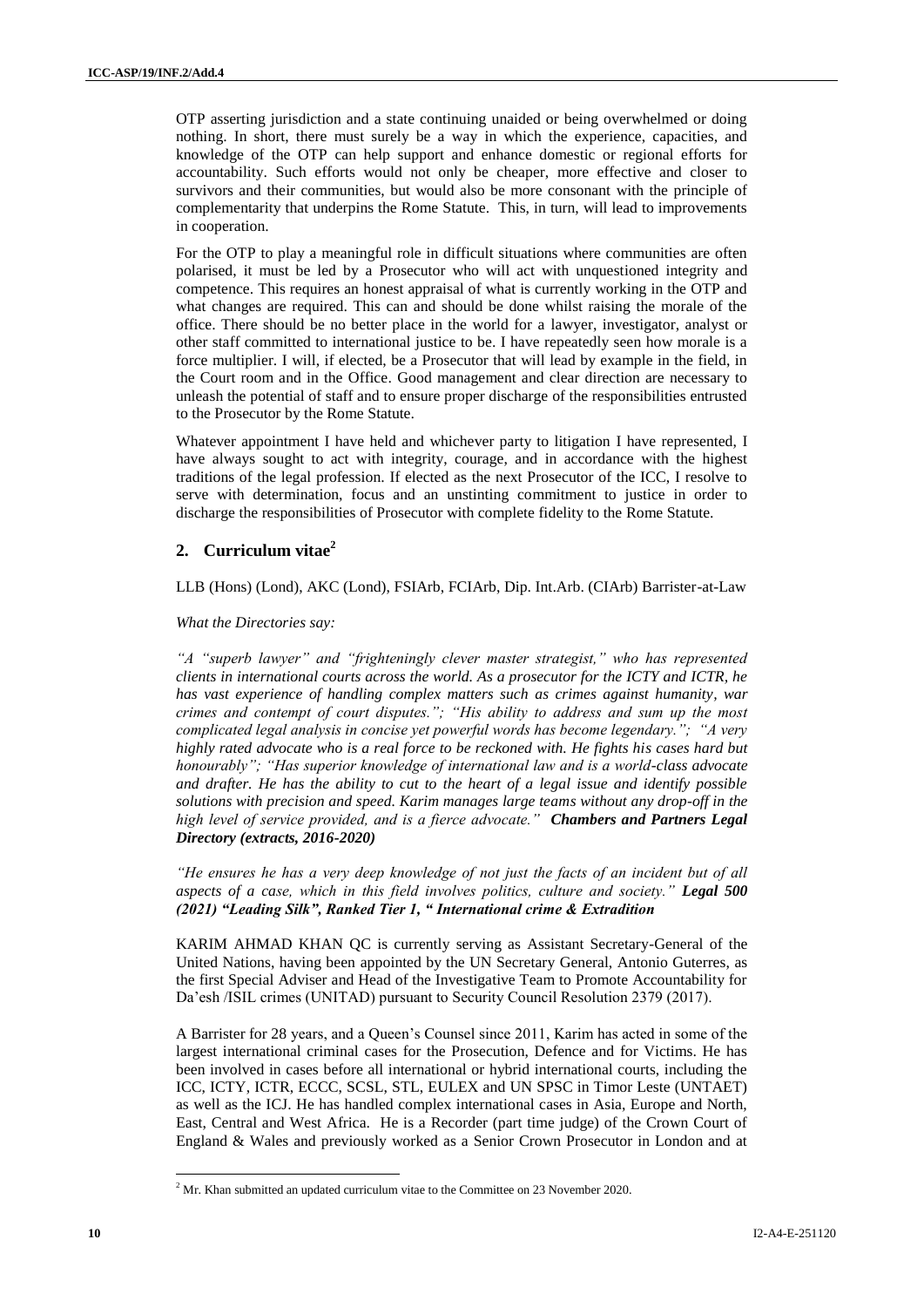the Law Commission of England & Wales. Karim was the President of the International Criminal Court Bar Association (ICCBA) from June 2017 - June 2018. At the end of his tenure as President of the ICCBA, Karim was appointed the first Honorary President of the ICCBA at the ICCBA General Assembly Meeting in 2018. In July 2018 he was recognised as 'Worldwide Ambassador of the African Bar Association'.

**Qualifications**: Barrister (called October 1992, Queen's Counsel 2011); Bencher, Honorable Society of Lincoln's Inn, London; Recorder of the Crown Court; LLB (Hons), A.K.C., (King's College, London); Inns of Court School of Law, London; Dip.Int.Rel (CIFE, Nice), FSIArb, FCIArb, Dip, Int. Arb (CIArb), Advanced Diploma, International Human Rights (Abo Akademi, Turku, Finland); D Phil (candidate), Wolfson College, University of Oxford; Doctorate, *honoris causa*, University College FAMA, Pristina, Kosovo (2012); Doctorate, *honoris causa*, European University, Tirana, Albania.

#### **1. International & domestic Prosecution and investigative experience**

#### *(i) Special Adviser and Head of the United Nations Investigative Team to Promote Accountability for Da'esh /ISIL crimes (UNITAD) since July 2018*

Pursuant to a unanimous resolution of the UN Security Council (SCR 2379) in September 2017, Special Adviser Khan has led the establishment of UNITAD, ensuring the deployment of the Team from New York to Baghdad within three months of his appointment in July 2018. 5 Reports presented to the Security Council and bi-annual briefings of Security Council members conducted. Under his leadership, UNITAD has sought to take an innovative and dynamic approach to the implementation of its mandate, drawing on strong strategic partnerships developed with Iraqi authorities, survivor groups, impacted communites, non-governmental organizations and Member States. impacted communites, non-governmental https://www.unitad.un.org/content/multmedia

*Key achievements*

• Initial budget of \$20,000,000 secured through effective engagement with Member States (\$30,000,000 including trust fund contributions);

Led establishment of institutional framework, staffing structure, standard operating procedures and initial investigative strategy of the Team, securing buy-in from all key stakeholders;

• Establishment of six dedicated Field Investigation Units addressing crimes committed by ISIL against a wide range of communities in Iraq;

• Establishment of specialized thematic units including the Gender Crimes and Children's Unit (GCCU) and Witness Protection and Support Unit (WPSU), ensuring the work of the Team in these fields builds on international standards;

• Establishment of Financial Tracking unit through voluntary contributions;

• Collection of evidence previously unavailable to domestic authorities seeking to prosecute ISIL, including call data records, digital evidence extracted from ISIL electronic devices, and 3-D laser scans of crime scenes across Iraq;

• Successful provision of direct support to ongoing domestic proceedings, including facilitation of testimony before national courts via videolinks from UNITAD premises in Baghdad;

• Provision of support to national authorities in the excavation of mass grave sites in Sinjar, securing key sources of forensic evidence;

• Conclusion of MoUs and other legal frameworks with Member States, NGOs, international organizations, survivors groups and academic institutions.

• Innovative responses to COVID-19, harnessing of technology and commencement of remote interviews where necessary.

*Building a partnership between the Investigative Team, national actors and the international community:* cooperation with the Iraqi authorities is a key feature of UNITAD. It is borne from a realization that effective in-country investigations require the talents and expertise of national lawyers, investigators, interpterters and analysts to be fully harnessed. To this end, Karim prioritized the effective engagement of the Government of Iraq, Iraqi judiciary and the authorities of the Kurdistan Regional Government, securing their support for UNITAD's work. In parallel, Karim has sought to continually engage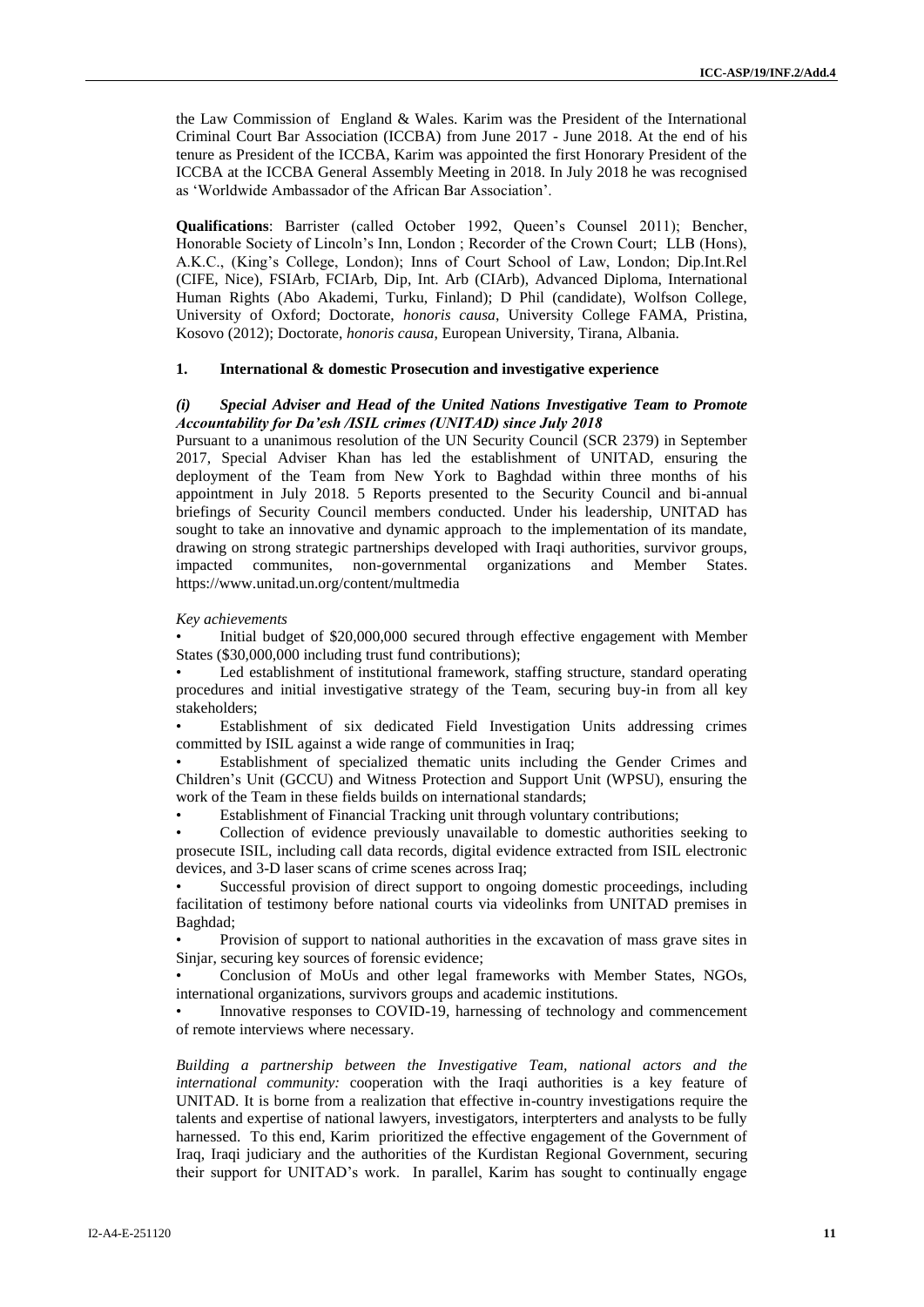with all Security Council members and other member states in order to outline progress made in mandate implementation.

*Staffing and Management:* leads a team of 154 lawyers, investigators, analysts, clinical psycholgists, information management experts, political advisers and support staff. Starting from scratch, UNITAD has achieved gender balance amongst its substantive and support staff, including at the highest levels of staffing. Regard has been had to geographic diversity, with staff from Africa, Latin America, North America, Europe, the Caribbean and Asia recruited to the Team.

*Engagement with communities, civil society actors and religious leaders:* prioritized the establishment of strong bonds with impacted communities, religious leaders and survivor groups. This approach is reflected in the successful facilitation by Karim and then together with the Special Adviser on the Prevention of Genocide Mr. Adama Dieng, of the adoption of the landmark Interfaith Statement on the Victims and Survivors of ISIL, which was endorsed by all major faiths in Iraq. Reflecting the priority given to its engagement with all stakeholders, Karim also led the establishment of the UNITAD-NGO Dialogue Forum, as a platform for the engagement of non-governmental organizations in the work of the Team.

*Budget Administration:* As Head of the Team, Karim has successfully defended budgets before the ACABQ and 5th Committee. He is responsible for a budget of approximately \$30 million per year comprising contributions from the United Nations regular budget and a dedicated Trust Fund established pursuant to UN Security Council resolution 2379 (2017). In relation to the latter, Karim has managed to secure significant extrabudgetary contributions, as well as seconded national experts, from States including Australia, Germany, Jordan, the Netherlands, Qatar, Saudia Arabia, Sweden, Denmark, the United Kingdom of Great Britain and Northern Ireland, and the United States of America.

*Harnessing technology and innovation in mandate delivery:* Harnessing technology in an integrated way has been a particular focus of UNITAD, born from an understanding that the massive data sets encountered in investigations must be handled with modern tools in order to ensure timely processing and analysis. In-house software has been designed where needed, as well as using proprietary and specialist software and tools. A key focus has been to ensure that innovative approaches are integrated into the overarching evidencemanagement systems.

#### *(ii) Prosecution Lawyer, Office of the Prosecution, United Nations International Criminal Tribunals for the Former Yugoslavia (ICTY) and Rwanda (ICTR)*

From 1997-2000 Karim was a Legal Advisor in the Office of the Prosecutor in the United Nations International Criminal Tribunals for the Former Yugoslavia (ICTY) and Rwanda (ICTR). He worked on cases such as Delalic et al (ICTY) as a member of the trial team working to Senior Trial Attorney Eric Ostberg and subsequently Grant Niemann. Karim attended court, drafted various filings, including co-drafting the Prosecution's response to the defence no-case to answer filing at the end othe prosecution case. Karim regularly participated in the weekly legal adviser's meetings which discussed various policy and legal issues that fell for consideration in the still early days of the Tribunal's work. He also participated in various indictment reviews. In 1998, Karim was appointed one of two other lawyers based in the Hague advising and assisting the Chief Prosecutor of the ICTY & ICTR on legal issues and acting as a link between teams in Kigali, Arusha and The Hague. Working directly with Chief of Prosecutions, Mohamed Chande Othman and (the now late) Bernard Muna, Karim conducted missions to Arusha and Kigali, advised on various pre trial, and trial matters. He also worked, as legal adviser and then appeals counsel, on various landmark appeals cases including Akayesu, Kayeshemi & Ruzindana, Kambanda, Serushago (ICTR). Performance appraisals were certified "outstanding" by Chief Prosecutor Louise Arbour and Chief Prosecutor Carla del Ponte respectively.

*(iii) 2010-present: member of Temple Garden Chambers, Temple, London & Lange Voorhuit 82, Den Haag.* TGC is a leading set recognized for its expertise in international criminal law, extradition and public inquiries. (Upon UN appointment in 2018 all private practice ceased).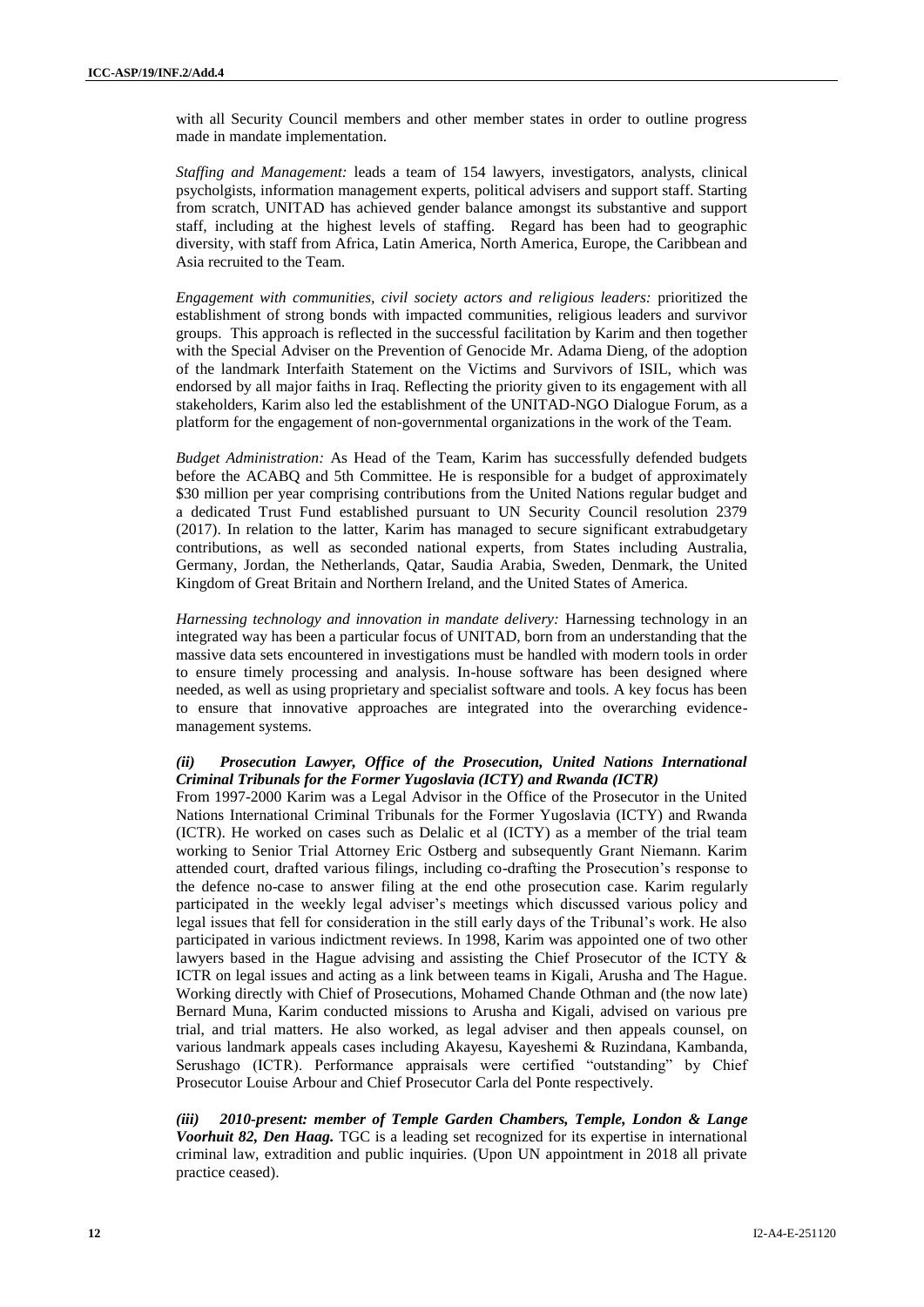*(iv) 2000-2010: member of 2 Hare Court, Temple, London.* Karim prosecuted the full spectrum of criminal cases at the Bar, and was included on the "Old Bailey list" to prosecute the most serious offences at the Central Criminal Court. Included on the Attorney-General's panel of prosecution advocates. Prosecuted cases of sexual violence and offences against the person. Also acted for the Home Secretary and for applicants in numerous immigration and refugee law cases.

*(v) 1992-1996: Crown Prosecutor & Senior Crown Prosecutor, CPS, (Tower Bridge, City and Old street branch,) London.* Regularly appeared as a prosecution advocate in court. Advocacy mentor to junior staff. Reviewing lawyer of full gamut of criminal cases, murder (homicide), rape and other offences against the person. Also experienced in handling youth cases.

#### **2. Select experience in representing victims in court and conducting investigations**

#### *(i) Extraordinary Chambers of the Courts of Cambodia ECCC (Cambodia), Lead Counsel for Civil Parties (Victims)*

In 2009, Karim Khan was instructed as *pro bono* lead counsel to the largest group of civil parties (victims) in the first case before the Extraordinary Courts of the Chambers of Cambodia (*Prosecutor v Kaing Geuk Eav, alias Duch*). Duch was successfully prosecuted and Karim went on to also act as lead counsel for the victims in the subsequent appeal upholding that conviction. Karim assembled and led an international team that worked entirely pro bono. He was able to secure funding for the team's national co-counsel. The representation featured in the documentary "Brother Number One":

<https://ondemand.nzfilm.co.nz/#!/browse/film/14/brother-number-one?trailer> [& www.youtube.com/watch?v=39l1fBwYxIQ](http://www.youtube.com/watch?v=39l1fBwYxIQ)

#### *(ii) Lead Victims Counsel, Albanian Victims*

Until 2016, Karim also led a team, instructed by an Albanian ethnic minority, in relation to possible remedies under the ECHR and other international instruments for alleged violations relating to life and property.

#### *(iii) Lead International Victims Counsel, Kenya*

Lead Counsel until July 2018 to the more than 116,000 victim claimants from the Kipsigis and Talai communities seeking redress for alleged human rights committed during the colonial period. Karim led a large multi-disciplinary team of about 40 professinal staff including international and Kenyan lawyers, investigators, historians, analysts, psycho-social and mental health experts[. https://www.youtube.com/watch?v=XhlQKOsTSMg](https://www.youtube.com/watch?v=XhlQKOsTSMg)

#### *(iv) Lead Victims Counsel, Sierra Leone*

Lead Counsel (pro-bono) from 2016 for victims of historic rape and the children born of rape (now adults) by a Xaverian Priest in Sierra Leone. Compensation awarded to clients by the Church in 2018.

Lead Counsel (pro bono) until July 2018, for victims of torture, sexual abuse and summary execution during the conflict in 1998-1999. Active investigations conducted in Sierra Leone. The case was submitted to the Supreme Court of Sierra Leone and was featured in a documentary by Al Jazeera, "Peacekillers":

[https://www.aljazeera.com/programmes/peopleandpower/2018/09/peacekillers-](https://www.aljazeera.com/programmes/peopleandpower/2018/09/peacekillers-%20180913060801441.html)[180913060801441.html](https://www.aljazeera.com/programmes/peopleandpower/2018/09/peacekillers-%20180913060801441.html)

#### *(v) International counsel, Military Tribunal, Yaounde, Cameroon*

*Pro bono* counsel representing human rights defender and former UN human rights officer and SCSL Trial Chamber legal officer, Dr. Felix Agbor-Bala Nkongho. Dr Felix Bala faced various charges carrying the death penalty on account of his activity advocating for victims of human rights breaches in Cameroon. Working with former ICTR Deputy Prosecutor, the late Bernard Muna, Karim successfully sought and was granted rights of audience and made several oral submisisons before the military tribunal in Yaounde. This helped lead to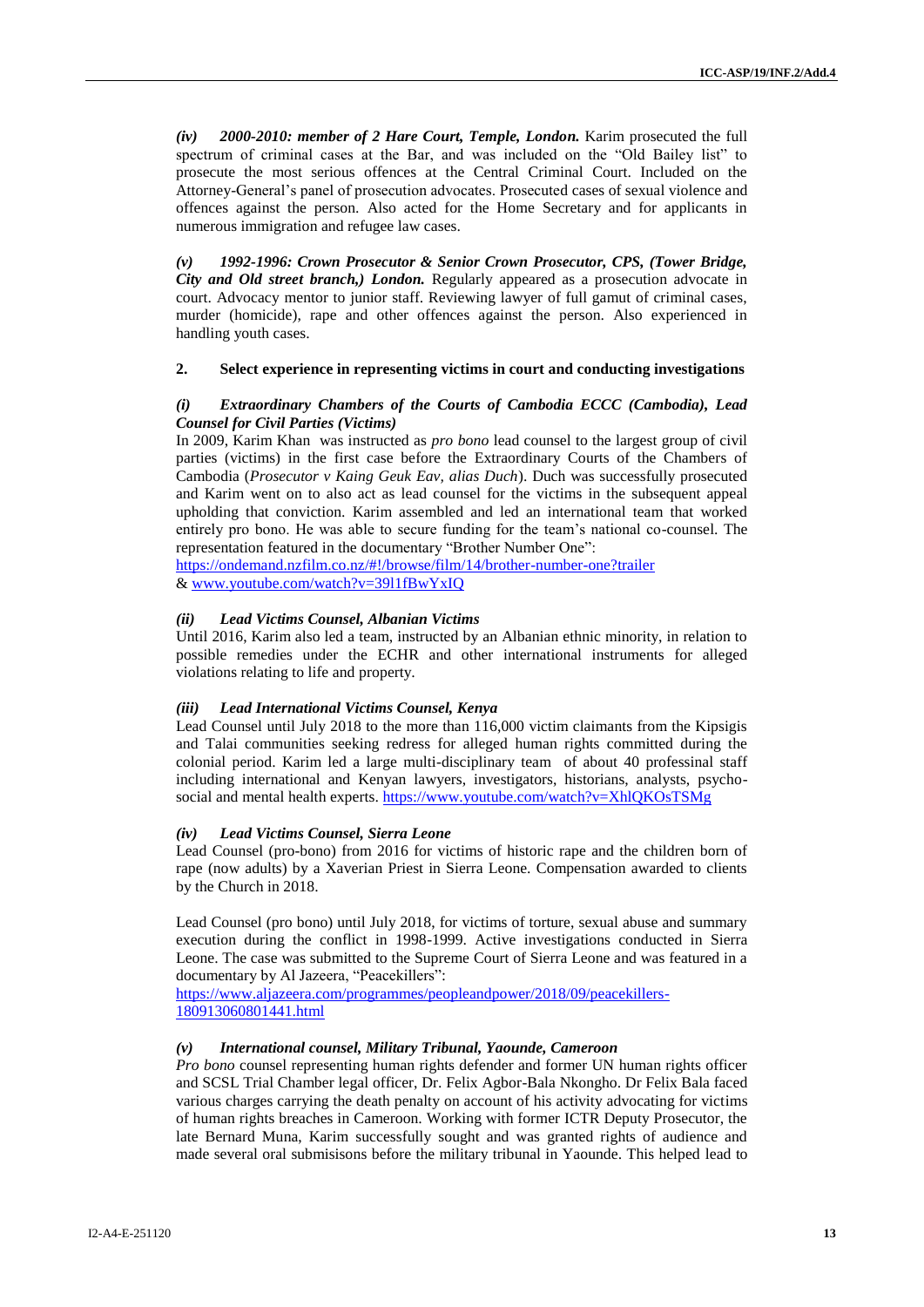the release of Dr Bala and the dropping of the capital charges against him by the President of Cameroon. (2017)

#### **3. Select experience in Defending case in court and conducting investigations**

#### *(i) UN Special Panel for Serious Crimes, East Timor (SPSC), Lead Counsel*

In 2001 instructed as lead defence counsel for Cancio Lopes De Carvalho, Mahidi Militia Commander before the Special Panels for serious crimes in East Timor.

#### *(ii) ICTY, Counsel and Lead Counsel*

In 2003 he was appointed defence counsel in the ICTY case of Prosecutor v Limaj, the first KLA cases before the ICTY (Limaj acquitted on all counts Nov 2005, Prosecution appeal dismissed.) Appointed by the Registrar of the ICTY as Independent counsel to the Former Chief of the Bosnia armed forces in the case of Prosecutor v Sefer Halilovic. (Halilovic Appeal to President of ICTY allowed). Karim also acted as Defence counsel at trial in Prosecutor v Prlic et al (for accused Bruno Stojic) (Bosnian Croat) in the ICTY. In May 2008, he was also instructed to represent the Minister of Culture of Kosova (Prosecutor v Haraqija) charged with criminal contempt before the ICTY. (Acquitted on all counts on appeal). Also acted for former ICTY spokesperson Florence Hartmann in ICTY contempt case. Also acted as duty counsel for former Chief of General Staff of Serbia in case Prosecutor v Momlico Perisic.

#### *(iii) Special Court for Sierra Leone (SCSL), Counsel and Lead Counsel*

Defence counsel in the Case of Prosecutor v Alex Brima before the Special Court of Sierra Leone. Between April 2006 – June 2007 was Lead Defence counsel in Prosecutor v Charles Ghankay Taylor (Former President of Liberia) before the SCSL. Led investigations in Sierra Leone, Liberia whilst team also based in the Hague.

#### *(iv) International Criminal Court (ICC), Lead Counsel*

In November 2008, Karim Khan was appointed co-lead counsel in one of the first cases before the International Criminal Court, Prosecutor v Jean Pierre Bemba Gombo (Former Vice-President of the Democratic Republic of Congo for crimes allegedly committed in the Central African Republic.) (Article 25 charges not confirmed by ICC PTC, instead confirmation of charges under Article 28 of the Rome Statute).

Between 2008-10 was lead counsel representing Darfuri rebel leader, Bahar Idriss Abu Garda, the first ICC suspect to voluntarily surrender to the jurisdiction of the Court and the first time that a case was dismissed at the confirmation stage. (After a contested confirmation hearing, all charges were not confirmed by PTC and Prosecution application for leave to appeal, dismissed.

In March 2010 instructed for two additional Dafuri rebel leaders, Abdullah Banda and Saleh Jerbo. Worked with the OTP, Registry and others to ensure the voluntary appearance of these two suspects before the court in June 2010. This was the first case in the ICC where confirmation was not contested by the defence and case fast tracked to the trial stage.

In January 2011, instructed as lead counsel to represent Ambassador Francis Muthaura, Cabinet Secretary & Head of the Public Service of Kenya. After active investigations in Kenya and extensive litigation, all charges were withdrawn by the Prosecution in March 2013, before trial commenced. This was the first time the Prosecutor of the ICC has withdrawn charges in a case that had been confirmed.

Instructed as lead counsel for William Ruto, Deputy President of Kenya. Full in depth investigations conducted in Kenya including forensic evidence, cell site evidence, documentary, testimonial and OS investigations conducted. This case ended in 2016 with a successful "no case to answer" submission by the Defence.

In 2016 (until June 2018) appointed as lead counsel for Dr. Saif Al- Islam Gadafi strictly limited to the issue of an admissibility challenge to the jurisdiction of the ICC based upon an assetion of double jeopardy / ne bis in idem.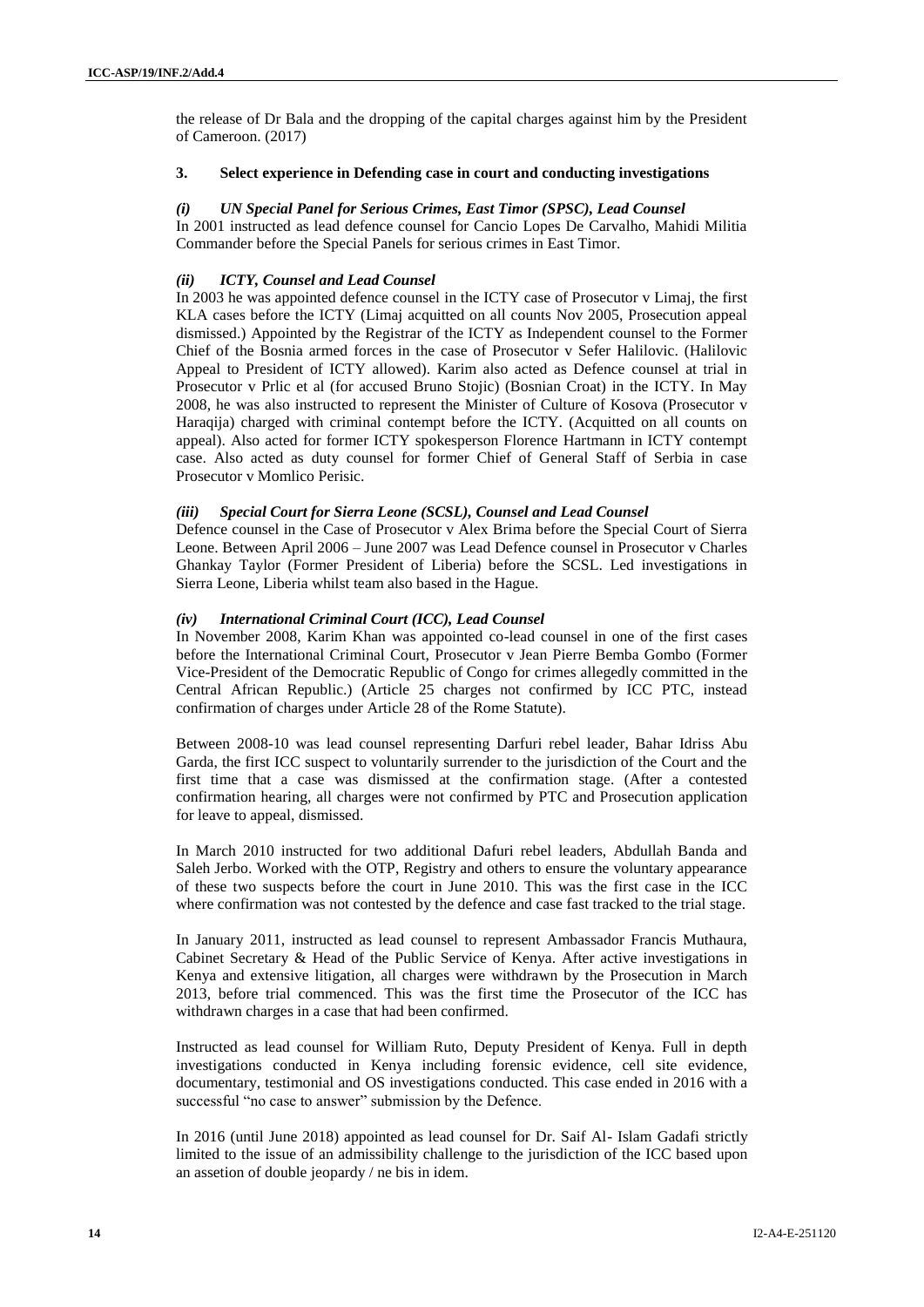#### *(v) Special Tribunal for Lebanon (STL), Lead Counsel*

Lead Defence counsel to Al Jadeed TV and Ms. Karma Khayat in relation to charges of contempt of court before the Special Tribunal for Lebanon (STL). Active investigations conducted in Lebanon. This case represents the first time that a corporation has been charged before an international criminal or hybrid court. The company Al-Jadeed and Ms Khayat were acquitted on all counts in 2016. Prosecution appeals dismissed.

#### *(vi) Libyan Criminal Case, Lead International Counsel*

International counsel until July 2018 to represent the former Prime Minister of Libya, Dr. Baghdadi Al-Mahmoudi who was charged before the courts of Libya until his release was ordered in 2019.

#### *(vii) EULEX Kosovo, Lead International Counsel*

Between 2010 and 2012, lead counsel for Fatmir Limaj (former Deputy Prime Minister of Kosovo) in relation to charges of war crimes allegedly committed in Kosovo in 1999 before the EULEX (hybrid) court system in Kosovo. Led investigations, field missions to Kosovo, experts instructed. At the end of this trial, Fatmir Limaj was acquitted on all counts on 2 April 2012. The Supreme Court of Kosovo ordered a re-trial before a new Trial Chamber and Karim also acted as lead counsel in that case which again ended in a full acquittal on all charges. Also acted as lead counsel for Limaj in EULEX corruption case. Client acquitted on all charges.

#### **4. Select other international work**

#### **President of the International Criminal Court Bar Association (ICCBA) (2017-2018)**

Of particular note, during his Presidency of the ICCBA, Karim participated in the GQUAL mock debates and signed the GQUAL Action Plan on behalf of the ICCBA. The working group on harassment was also established. Regional and national focal points were appointed from both state and non-state parties. At his own expense, Karim visited several under-represented countries like Singapore, Fiji and Timor Leste to create awareness about the work of the ICC and the ICCBA.

**Legal Committee member & Legal Adviser to the Secretary General, Asian Hockey Federation (AHF)** 2010-2014 member of the legal committee and Legal Adviser to the Asian Hockey Federation, a continental federation under the FIH.

**Counsel & advocate, International Court of Justices:** Until June 2018, Karim was part of a team that included Professors Payam Akhavan, Vaughan Lowe QC, Mathias Forteau, Alan Boyle, & Philipa Webb, instructed in the Maritime delimitation in the Indian Ocean (Kenya v Somalia). Oral arguments made in the Peace Palace.

#### **5. Select lectures & Public Events**

Karim has been a speaker on ICL and lectured extensively throughout the world including at the Universities of Tsinghua, China; Florence, Sarajevo, Utrecht; Stanford; Northwestern; King's College, London; Oxford; Sandhurst Military Academy; the Joint Service Command and Staff College, UK (2001-2010), National Police Training Centre, Bramshill and in Phnom Penh, Cambodia (workshop for the Judges of the ECCC) and Beirut, Lebanon Speaker at Bar Leaders conference, IBA (2012) and the IBA's ten year ICC anniversary event at the Peace Palace; the ICTR 20th Anniversary Conference in Arusha (2014); the IBA's Annual conference in Tokyo (2014), the 'Global Human Rights Summit", Tokyo, (2015); IBA's annual international criminal law conference, the Hague (2015) and 2016 (Hague). 2017, WSD Handa Annual Lecture, Stanford Centre for Justice and Human Rights, Stanford University, California "Islam and Human Rights"; Delivered Franz-Hermann Bruner memorial lecture on "Integrity in investigations" at the 19th Conference for International Investigators (CII), Songo, South Korea (2018); 2018 PAAMA Peace conference, key note address, "Islam and Human Rights" 2018 (London); 2nd AMA Peace Conference keynote address, Banjul, The Gambia, "Islamic law, Justice and Human Rights"; (2019).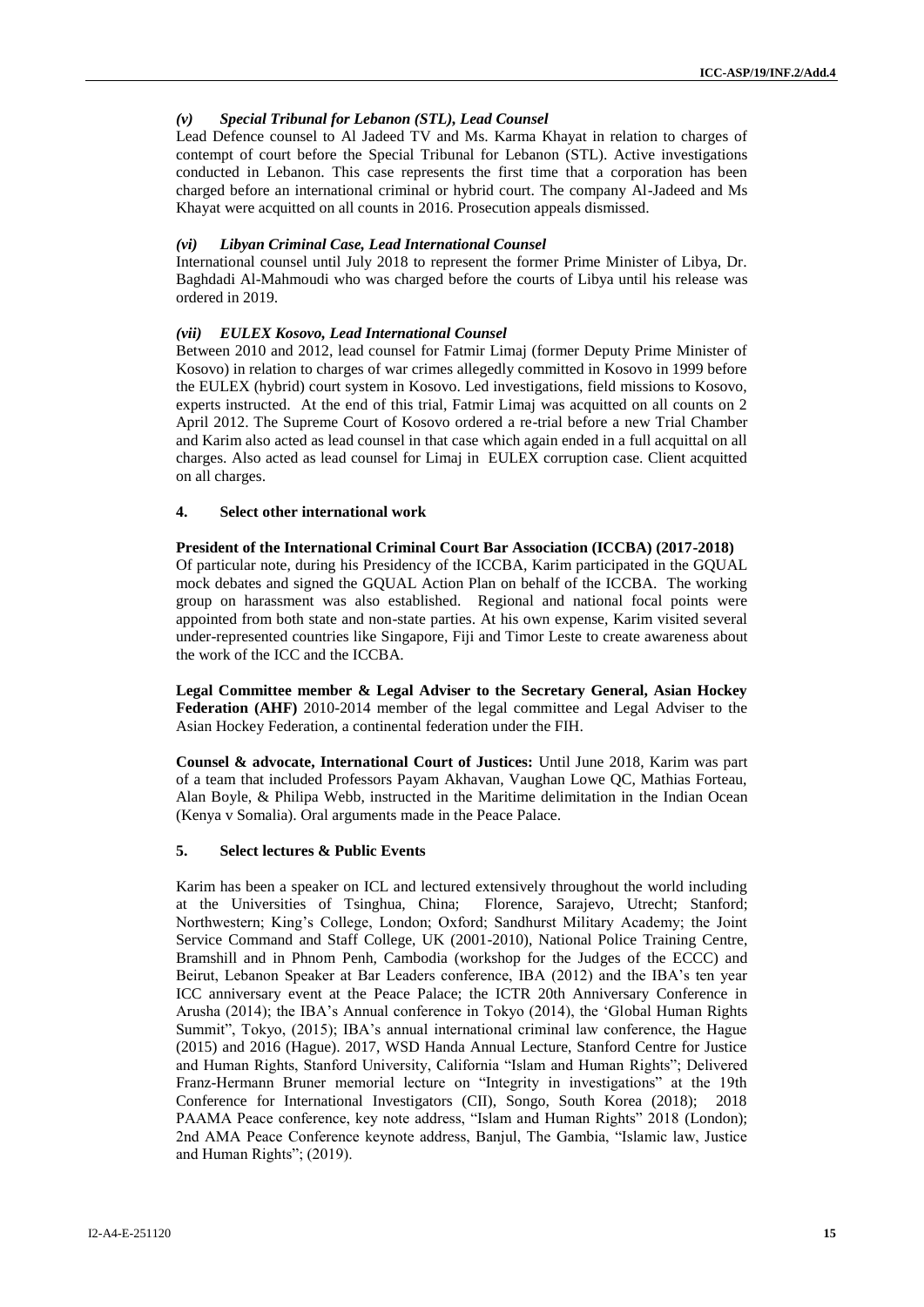Trainer and panelist at Philippines Judicial Academy (PHILJA) (Attended by Chief Justice of Philippines and Judiciary of Supreme Court (19 – 23 January 2016 and November 2016. Trainer and Course director, "Best Practices in Human Rights Investigations", Philippines Commission of Human Rights, Manila, 21- 23 February 2018. He acted as Trainer, Constitutional Court of Indonesia, Jakarta, 26-27 February 2018, on international criminal law, investigations and evidence. Conducted training for Commissioners of the Indonesian Human Rights Commission on best practices in collection of evidence and interviewing victims and witnesses of gross human rights violations. From 2016-2018 appointed as Trainer on international criminal law, prosecutions and investigations by the Prosecutor-General of Timor-Leste (East Timor), Dr. Jose Xiemenes. Conducted training for Judges, Prosecutors and Senior Police Officers in Dili.

#### **6. Appointments & Awards**

Criminal Lawyer of the Year 2017 (UK), Society of Asian Lawyers (SAL); Visiting Professor, International law and Human Rights, Fourah Bay College, University of Sierra Leone; Senior Research Fellow, King's College, London (1999-2002); Honorary Lecturer, School of Law, University of Utrecht (2010-2011 and 2012-2013); Former Director, the Peace and Justice Initiative; member of the CBA's working group on the ICC Act 2001; member of the Foreign & Commonwealth Office, Pro Bono Human Rights Panel; included on Attorney-General's panel of Prosecution Advocates (2001-2004). Awarded the 1999 John D & Catherine MacArthur Foundation Fellowship on International Peace and Security; Alexander Maxwell Law Scholarship Trust Award 2001. 2008, elected an individual member of the International Legal Assistance Consortium (ILAC); past member Disciplinary Council of the Association of Defence Counsel of the ICTY (ADC) (2007 to 10). Past Chair, Amicus Committee, (ADC). Member of the ICTY Disciplinary Board (along with ICTY judiciary)  $(2009 - 13)$ . In 2010, Karim was also elected to the Disciplinary Appeals Board of the ICC (along with ICC judiciary 2012-2015).

#### **7. Select Publications**

Contributing author: "Integrity  $\&$  independence in the delivery of accountability" in CILRAP & Nuremberg Principles Academy publication "On integrity in international criminal justice". Eds. Professors Bergsmo & Diettrich, TOAEP (forthcoming);

• Co-Author, of Archbold International Criminal Courts (Sweet & Maxwell, 1st ed 2003; 2nd ed 2005, 3rd ed 2009 4th edition (2013) 5th edition (2018);

• Co-Editor and contributing author: Principles of Evidence in International Criminal Law, (Oxford University Press) (2010)

• Contributor to Human Rights Practice (Sweet & Maxwell. 2002 to 2016);

• Contributing Author to A Commentary to the Rome Statute on the ICC (Baden-Baden) 2000; 2nd ed 2008; 3rdedition (2016)

• Co-Editor of the International Criminal Law Reports (ICLR) (Cameron May) (2006 to 2014);

• Co-Author, An unbreakable thread? The presumption of innocence in international law in "Promoting Accountability under international law for gross human rights violations in Africa, Essays in honour of Prosecutor Hassan Jallow", (Brill I Nijhoff, 2015)

• Co-Author, "Sitting on Evidence? Systemic Failings in the ICC disclosure regime – time for reform" in Law and Practice of the International Criminal Court, (OUP, 2015)

• Co-Author, Defensive Practices: Representing Clients Before the International Criminal Court, 76 Law and Contemporary Problems 191-233 (2014);

• Co-Author, The Presumption of Innocence at International and Hybrid Criminal Tribunals and Courts, Sri Lankan Law College Journal (2014);

• Author, Oxford Transitional Justice Research -Working Papers Series, paper on victim participation before the ECCC (2010).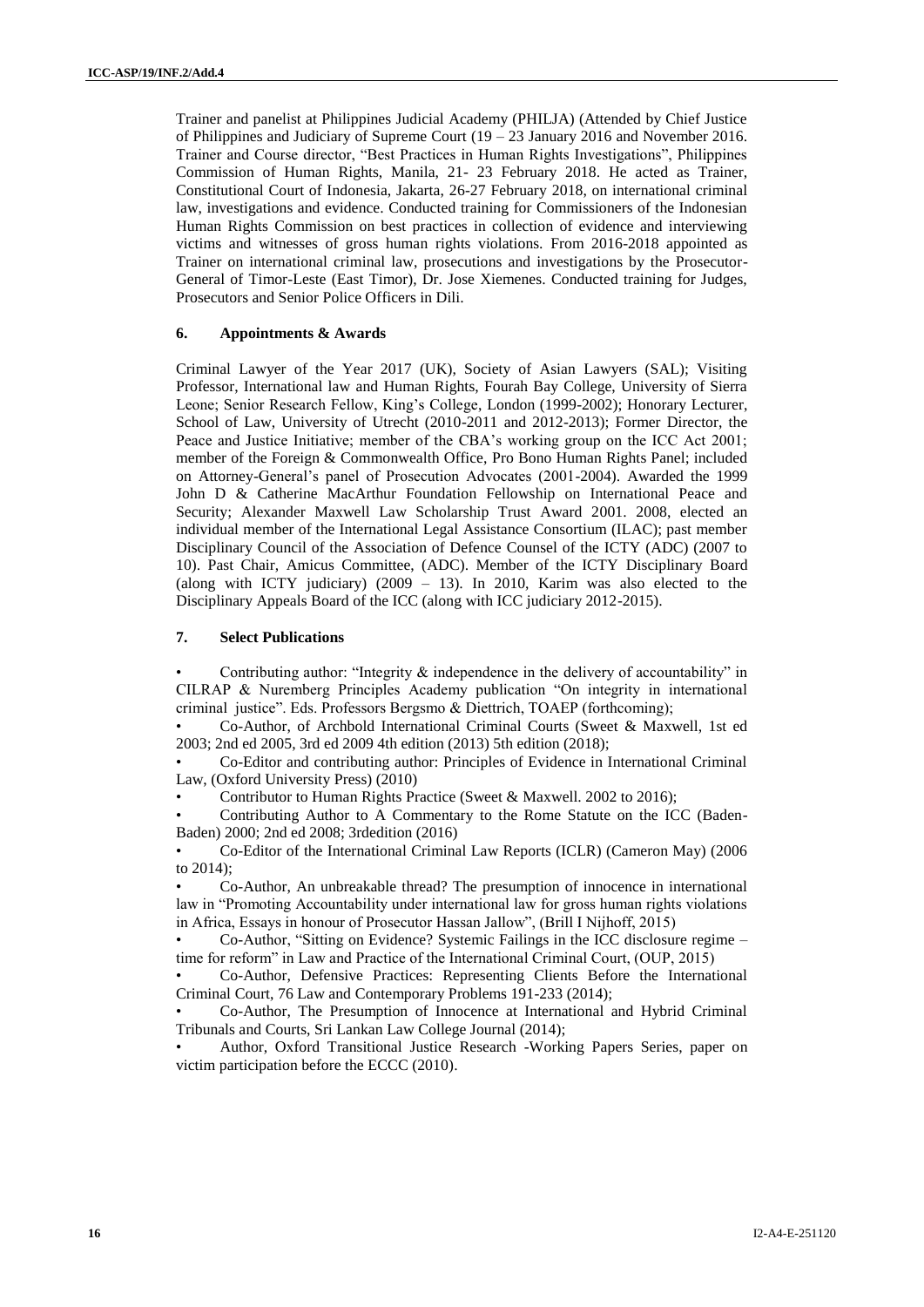## **C. Francesco Lo Voi (Italy)**

[Original : English]

#### **1. Letter of motivation**

30 September 2019

Dear Chair and Members of the Committee,

I'm hereby expressing my interest in the position of Prosecutor of OTP.

I'm currently the Chief District Prosecutor in Palermo (since December, 2014) and I've reached the qualification to be appointed in the highest Italian judicial offices. After the degree in law in 1979 (summa cum laude), I entered the judiciary in 1981; therefore, more than 38 years of career, most of them spent in the prosecution services: Deputy Prosecutor in Palermo for seven years, Deputy Prosecutor General in Palermo for 10 years (during which, member of the High Council for the Judiciary), Deputy Prosecutor General before the Supreme Court (two years), National Member for Italy at Eurojust (five years). I meet the requirements of the vacancy notice, when it comes to professional competence, integrity, leadership and organizational skills, familiarity with the international environment, wide experience in international law and judicial cooperation procedures.

After several years of activity in carrying out investigation in dozens of very complex cases concerning serious crime (dealing also with witness protection issues), at a national and international level, I believe having reached the needed competence to lead what it seems to me the most important Prosecutor Office in the world, set up with an international Statute and based on the principles of fair and adversary trial, respect of human rights of all the parties: these principles have always guided my activity, being included in the Italian (also at a constitutional level) rules of criminal procedure.

The main reason that leads me to this application is the willingness to contribute to give a new impulse to the mission of the OTP, exploiting my experience to improve its effectiveness and efficiency, to strengthen its activity and subsequently gain more public confidence.

The new challenges stemming from the new forms of crimes against humanity represent something that I've already fought, particularly in these last years; at the same time, they give me a great impulse and encouragement to commit myself in a more demanding activity, in a position which is best placed to have a worldwide overview of such criminal phenomena as well as to investigate and prosecute the most responsible. In a nutshell, my objective is to increase my level of commitment and to make use of the experience done – and the good results achieved – in the fight against international organized crime. The excellent results recently obtained in the international cooperation with European, Asian and American countries might be considered an added value; together with the cooperation with the OTP by my office (participation in a JIT in the field of THB, personally followed by me) and also with the UN Sanctions Panel of Experts. The particular attention I paid to crimes against women and children (with a creation, in my Office, of a new Division responsible for investigation concerning "vulnerable victims", and protection thereof) is in line with the Rome Statute's provisions.

The experience made at national level in carrying out complex investigation (also with the use of special investigative techniques, that often led to the arrest of fugitives), prosecution and trials (extensive courtroom experience, be in first degree be in appeal cases) will give me the possibility to identify - since the very beginning - whether there is a "reasonable basis" to initiate an investigation and, subsequently, there are sufficient evidences to prosecute the perpetrators of a crime ("trial-oriented" investigation). At the same time, the high rate of successful cases in Court that I achieved (also with dozens of "life sentences") seems to be a good guarantee for an effective organization of the prosecutorial activity of the OTP, through the phases of preliminary examination, investigation and prosecution.

The extensive international experience I made since the '90s of last century will be better explained in my CV. Here, I only mention training activities, conferences, expert missions, "high level" debates in many European and overseas countries.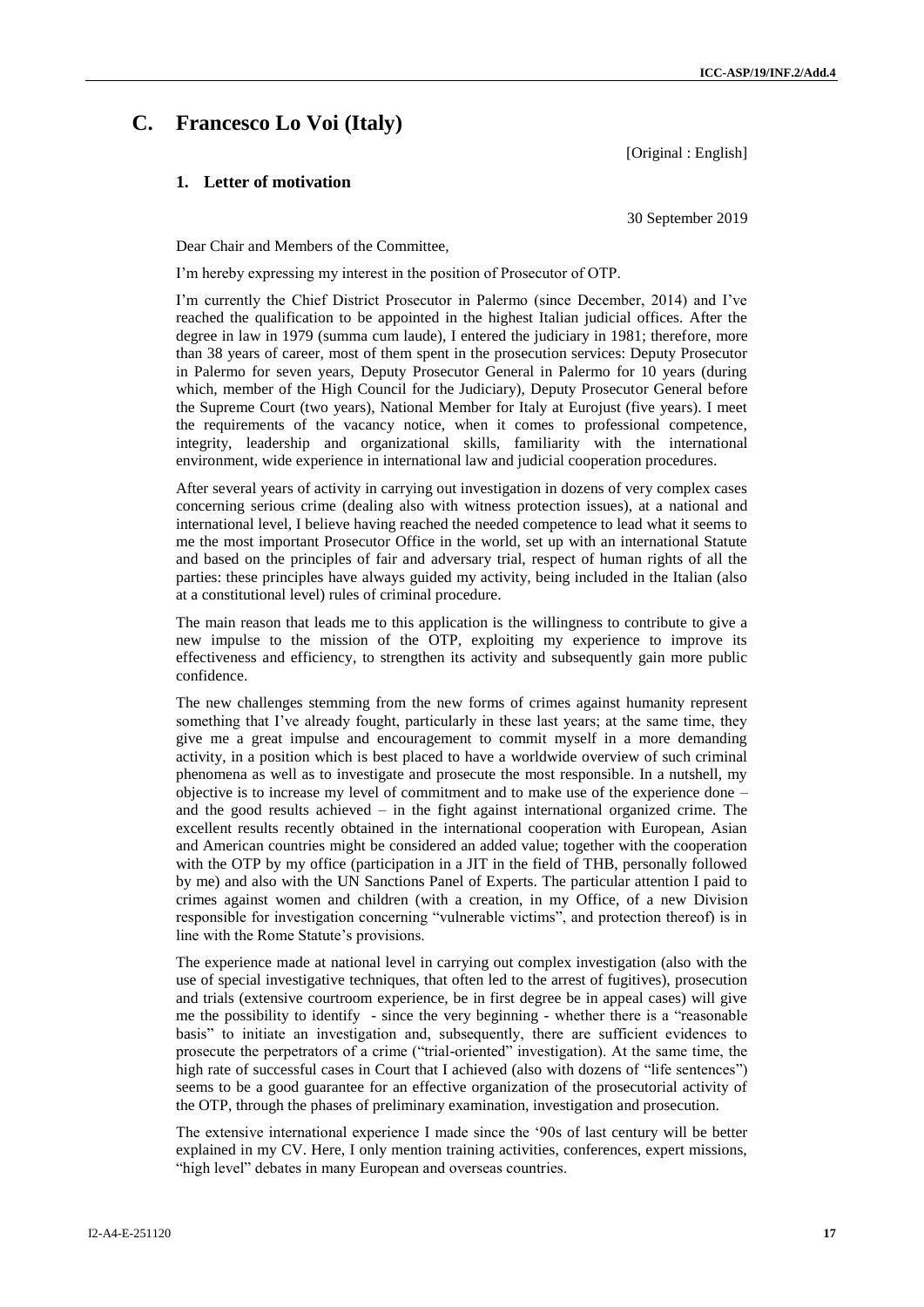I have already mentioned my recent experience at Eurojust as National Member (so, working closely in a multi-cultural environment); my negotiation skills were significantly improved during that period, thanks to the collegial structure of that agency. If requested, I will better report about some activities during that period, as well as my participation in several seminars and congresses. I'm fluent in English (written and spoken), with a good knowledge of French (particularly for legal documents) and a basic knowledge of Spanish (whose legal documents I can understand).

I never failed to comply with the rules of all the organizations I worked for; in my current position, I never failed to comply with the constitutional, legal and soft-law rules foreseen for the judicial activity. This has been recognized by the High Council for the Judiciary, particularly for several "guidelines and directives" I issued for the Prosecutors of my office and the Police Forces; indeed, the High Council recently confirmed me in the position of Chief Prosecutor, after the evaluation of the first four years.

It's worthy to underline that the UNODC Executive Director, on 2016, "warmly welcome(d)" the achievements in an investigation – and subsequent trial – carried out by my Office, also stressing the "speedy conclusion to a complicated criminal process… This must also be commended."

I would be particularly honored and excited to lead an important international Prosecutor's Office like the OTP, in full independence like in all my career (the Italian system provides for full independence also for the Prosecutors). I would like to transfer in the new position all my commitment and experience, also under the organizational, communicational, financial and operational aspects, together with the other actors and subjects involved, to create a conducive working environment. Thus, to improve my career and to exploit the experience already done.

This is, very briefly, why I'm applying for the said position and kindly asking you to consider my application, thanking for your attention.

Francesco Lo Voi

#### **2. Curriculum vitae<sup>3</sup>**

#### **CURRICULUM VITAE of Francesco Lo Voi, born on November 5th, 1957 in Palermo (Italy).**

I got the degree in Law at the University of Palermo, magna cum laude, in July 1979.

I entered the judiciary in 1981; after the training period, I started serving as a Judge in a misdemeanour Court in Sardinia for two years, dealing with civil and criminal cases (at that time, also playing the role of investigative Prosecutor); afterwards (1984-1987) I've been a Judge at the Court of Caltanissetta (Sicily, Italy), dealing both with civil and criminal cases and also chairing for one year a special Court section in charge of cases of confiscation of illicit assets. Subsequently, I've been a Judge at the Court of Palermo, dealing with criminal cases.

I'm fully **member of the Prosecution since July 1990**, in different positions (totally, **more than 25 years**, even not considering the High Council for the Judiciary):

• **Prosecutor at PPO Palermo from July 1990 to April 1997**; during this period, I dealt with complex cases mainly concerning organised crime and mafia organisations – "Cosa Nostra" – with dozens of suspects. I also represented the Prosecution in Court in many trials, where my requests were usually accepted by the Courts. I achieved some dozens of "life sentences" and highly severe convictions, with penalties from 20 to 30 years, for the crimes of "participation in a criminal association", multiple murders, drug trafficking, money laundering, and so on. I've been also responsible for leading some sections of the Prosecutor Office of Palermo, particularly the section in charge of the execution of the penalties and the one in charge of the investigation aimed at identifying illicit assets of organised crime members, for the purpose of their confiscation. I was also

 $\overline{\phantom{a}}$ 

<sup>&</sup>lt;sup>3</sup> Mr. Lo Voi submitted an updated curriculum vitae to the Committee on 24 November 2020.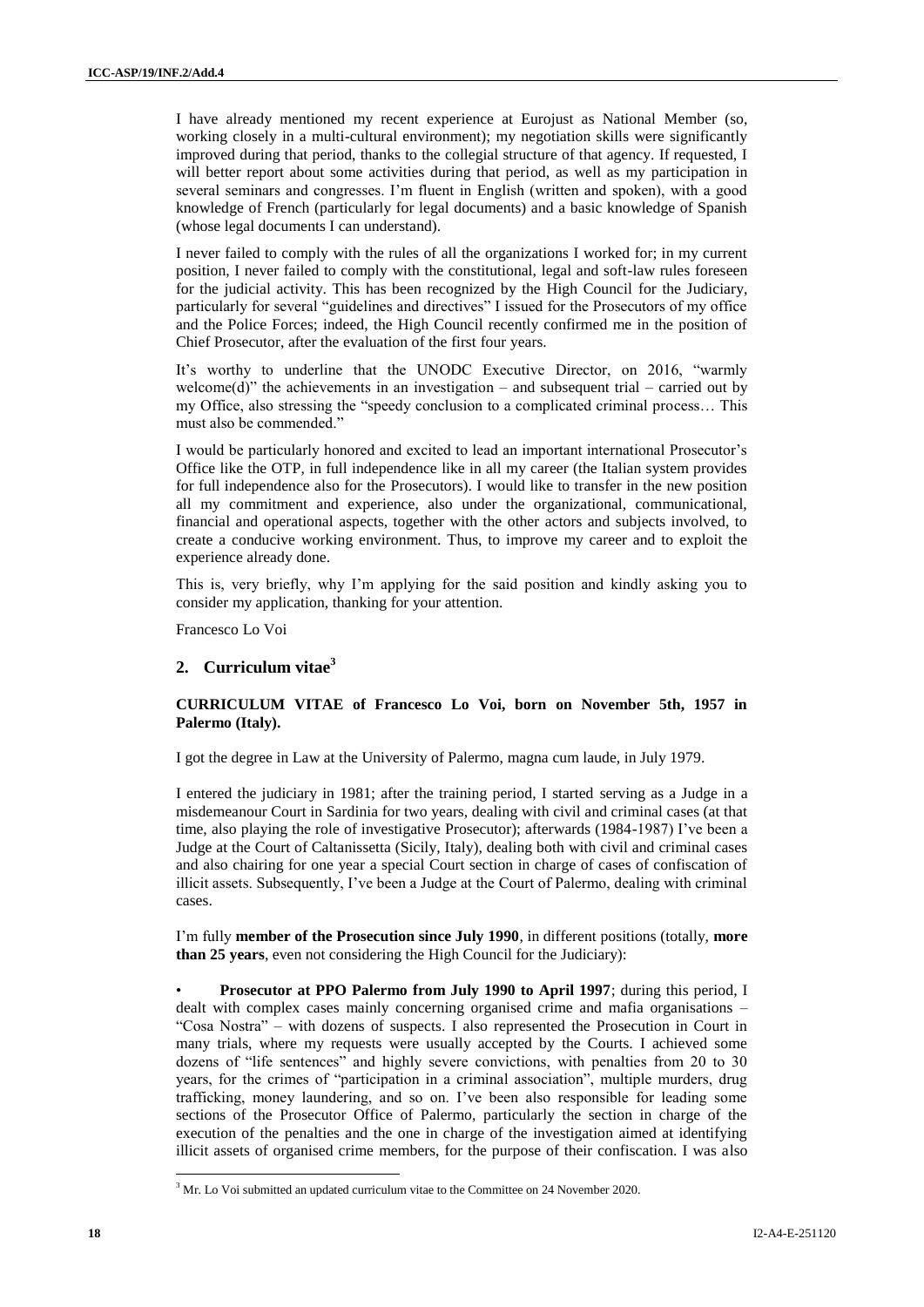responsible of seeking some "Cosa Nostra" fugitive members, some of them at the highest position in the said criminal organisation: all of those I was responsible of have been found and arrested by the Police, under my instructions and coordination.

• **Prosecutor at GPO Palermo from 1997 to 2007** (see below for the period 2002- 2006, during which I was member of the High Council of the Judiciary). In that Office, I represented the Prosecution before the Court of Appeal of Palermo in hundreds of trials, so increasing my Courtroom experience, mostly again in complex criminal cases concerning organised crime. I've been tasked with many organisational aspects of that Office, personally delegated by the Prosecutor General, who also appointed me as Secretary General of the said GPO. Also in this activity, I achieved a great number of convictions for the responsible of very serious offences.

• **Member of the Italian Council for the Judiciary from July 2002 to July 2006**. The High Council for the Judiciary is a Constitutional, independent body, chaired by the President of the Republic and is in charge of all the decisions concerning recruiting, career, appointment to directive positions and disciplinary aspects of all the Italian Magistrates, both Judges of Prosecutor. The preliminary examination of each paperwork is made by one of the ten Committees, and the final decision is taken at the Plenary sessions, composed by all the members (27). I also chaired and vice-chaired some of the said Committees, giving a new organisation to the work thereof and reducing the backlog. I've been also the Director of the Study Office of the Council (for nearly two years), that is competent for giving legal advices to the Committees, the Presidency Team and the Plenary and for preparing the documents and opinions to be used before the administrative Courts, in case of litigation. Since the High Council is in charge of the approval of the organisational aspects of the judicial offices, this gave me the possibility to improve my experience in the organisational aspects of different sectors and in the management of offices, particularly when it comes to the best use of human resources.

I also actively took part in the setting up of the Network of the European Judicial Councils (ENCJ), participating in the preparatory meetings (and, subsequently, to the official meetings) and also directly contributing to the creation of the web-site of the Network. At the end of the four-years term of the Council, I went back to GPO Palermo, until October 2019, as said above.

• **Prosecutor at GPO before the Supreme Court in Rome from October 2007 to December 2009**. The Italian Supreme Court deals with civil and criminal cases only as far as their "legal aspects" are concerned, namely the correct application of law in the decisions of the Courts of Appeal of the entire Italian territory. I represented the Prosecution before different chambers of the Supreme Court, particularly in criminal, civil and "labour rights" cases. My activity was highly appreciated by the Supreme Court Directive Council in the final report that has been issued after the end of my service there.

• **National Member for Italy at Eurojust from January 2010 to December 2014**, appointed by the Italian Minister of Justice with the favourable opinion of the High Council for the Judiciary. The particular mission of Eurojust led me to assist national and European judicial authorities in the procedures of judicial cooperation and assistance, as well in facilitating the coordination of transnational investigation. The Italian Desk of Eurojust has been, during my mandate, at the top positions for number of cases dealt with and I personally committed myself and my assistants to provide the best possible assistance for the positive results of the cooperation or coordination, also thanks to the "coordination centres" specifically created, the relationship with Europol and national Police Forces, the coordination meetings between judicial and police authorities of all the Member States of the E.U. and, in several cases, also with third countries.

I had the opportunity to deal with transnational crime cases in the field of organised crime, money laundering, child-pornography, drug trafficking, carrousel frauds, European arrest warrants, financial and economic crimes, trafficking and smuggling of people and goods.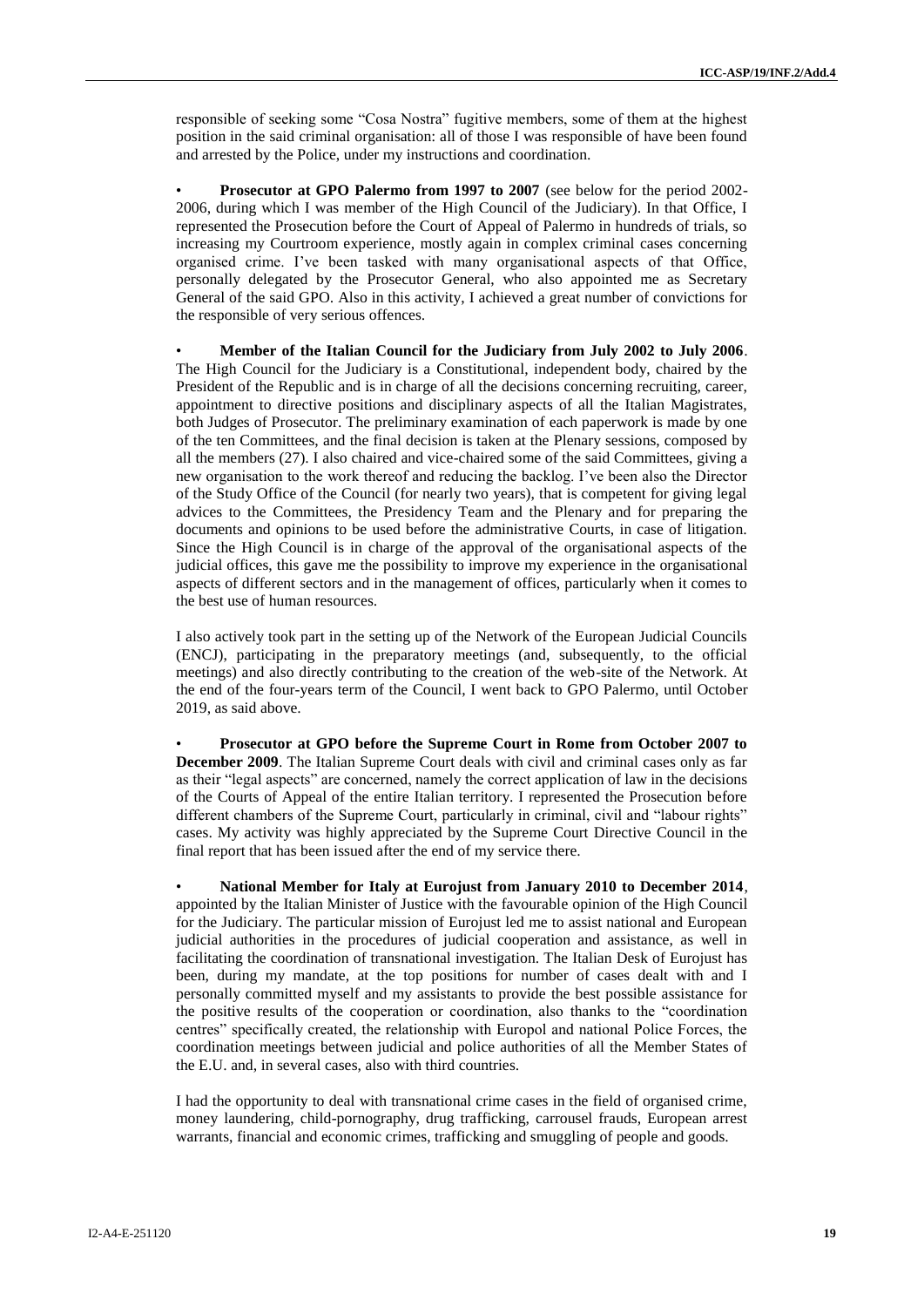I have been member of some of the Teams of Eurojust, particularly the External Relations Team, in charge of the relationship with Third Countries and the EJN-LM Team (contacts with European Judicial Network and Liaison Magistrates). I chaired the Financial and Economic Crime Team, which was – at that time – the Team with the higher number of members and with wide competence in the mentioned area.

All this activity increased my knowledge of the European and international Institutions, also thanks to several working missions to European and non-European countries.

Moreover, it gave me the possibility to live and work in a multi-cultural environment, thus confronting different cultures, different historical and legal traditions and always trying to find positive solutions and the right balance between different positions.

During my permanence at Eurojust, I was called to give speeches – on issues related to international judicial cooperation and different forms of serious crimes affecting many States around the world – by training institutions, foundations, Committees of the European Parliament; I also participated, with a speech, in a world conference organised in Australia on trafficking of human beings and exploitation of children, also for sexual abuse.

I've also been appointed as Contact Point for Child Protection at Eurojust, so increasing my expertise in protection of particularly vulnerable victims and investigative means to fight exploitation of minors.

• **Chief District Prosecutor in Palermo since December 2010**, upon appointment of the Italian High Council for the Judiciary.

My Prosecutor Office is currently composed by seven (7) Deputy Prosecutors and sixty-one (61) Prosecutors, with an administrative staff of more than 350 employees, and an Administrative Director.

As Chief District Prosecutor, I supervise (and sometimes also carry out personally) large scale investigation against many forms of organised crime, including mafia crimes, financial crimes, THB, money laundering, international drug trafficking, etc.. I'm responsible for the prosecution in the area of competence of my Office, monitoring and directing the activities of the Prosecutors, according to the law, the regulations and the internal rules of the Office (that include the selection of priorities).

I currently direct and lead a complex structure (PPO Palermo). This activity increased my directive capability. The Office is divided into four Divisions, according to the choice I made after having consulted all the Prosecutors working there. One of such Divisions, set up a few weeks after my taking of office, is competent for investigation concerning crimes against "vulnerable victims"; another working group has been created to fight against the trafficking and smuggling of human beings, which is a phenomenon of particular relevance in our territory, due to the geographical position of Sicily in the Mediterranean area, close to the North African countries. Also in this respect, particular attention has been paid to the rights of the victims of such crimes, ensuring them with all the form of protection provided by the Italian laws. Several convictions have been issued against many responsible, including "life sentences" and other severe penalties.

The Antimafia Unit is personally led by me and deals with all the crimes committed by mafia-type associations and Cosa Nostra members (like murders, extortion, drug trafficking, money laundering, and so on). In several investigations, special attention (and, if necessary, personal protection) has been given to the position of victims, stimulating and taking advantage of the local civil society associations and anti-racket organisation, which assist many victims of extorsion in their cooperation with justice.

A number of trans-national investigations have been carried out or are still ongoing – many of them personally conducted by me – with the use of all the available international legal instruments (treaties, conventions, decisions, bi-lateral or multi-lateral agreements). My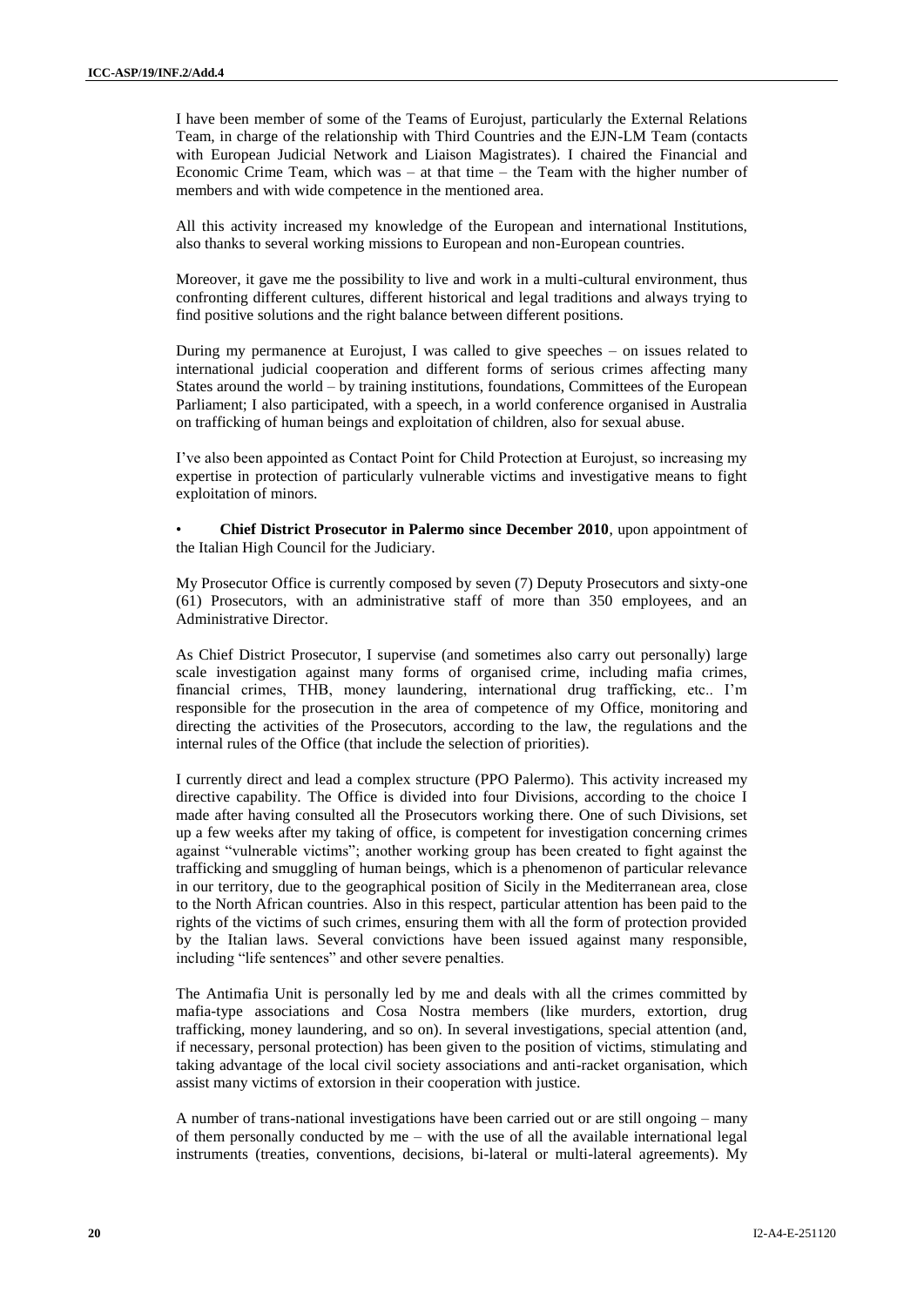Office is also member of **a "Joint investigation team" that includes the participation of the ICC-OTP**.

In her recent speech before the U.N. Security Council pursuant to Resolution 1970 (2011), **the Prosecutor of the ICC specifically mentioned an investigation carried out by PPO Palermo** as a recent development. It concerns convictions for the crime of torture, after an investigation carried out – and arrests obtained - by my Office (although the trial took place in the city of Messina, due to procedural issues linked to the place of arrest). The report of the speech so states (para 27):

*"The Office welcomes several recent developments that have taken place in this regard. This includes the sentencing of three individuals to 20 years imprisonment by the Court of Messina in Italy for crimes committed against migrants in Zawiyah."*

It seems particularly important to underline the above statement, made by the ICC Prosecutor, because it shows how narrow is the link between some national investigation – included the one above mentioned carried out, among others, by my Office – and the crimes against humanity that are the ones for which the ICC itself was established. And it shows also, if correctly read and interpreted, that cooperation with national jurisdictions, through the instruments of the int'l judicial cooperation, can be of great support to the activity of the OTP and for the achievements of the goals of the ICC "mission".

Extensive use has been made, during all my career, of special investigative techniques together with the wide use of electronic instruments, also inside my Office.

\*

During these last nearly six years, I had to face many organisational aspects, together with the Administrative Director, which required strategic choices on the allocation of resources and cases. All the most important decisions have been taken after a thorough study, with the previous creation of "study groups" (composed both by Prosecutors and staff members) and this resulted in directives and annual or multi-annual organisational programmes that have been adopted with the full consensus of all the Prosecutors of my Office.

I've issued dozens of directives addressed both to Prosecutors and Judicial Police Forces, aimed at improving the efficiency and effectiveness of investigative and prosecutorial activities, which resulted in a high rate of convictions by the competent Judges and in the significant reduction of the backlog, together with a special attention to the management of financial resources.

Furthermore, I actively participated – as I had already done during the period 1990-1997 (see above) in international activities linked with the execution of letters rogatory; just to mention the most important, very positive results were overall obtained through working missions in U.S.A., Canada, France, Germany, and more recently in Thailand and Andorra.

The Italian High Council for the Judiciary, as well as the Italian MoJ, recognised my leading and managerial capability when it comes, specifically, to the direction of PPO Palermo. Indeed, I've been confirmed in my position for a new "four-years term", after the positive evaluation made by the District Judicial Council.

A specific mention needs to be done to the organisational commitment caused by the COVID-19 pandemic. The need to reduce the risk of infection has required the adoption of several new directives, following the numerous decrees issued by the national and local authorities, that required (often on a daily basis) new organisational forms of the work of my Office, also in accordance with other judicial authorities of the District and the Bar Association that represents the defence counsels. Several improvements have been made in the use of new technologies, in the computerization of many investigative and prosecutorial activities, in the re-allocation of human resources and cases according to the pandemic emergency and the available premises.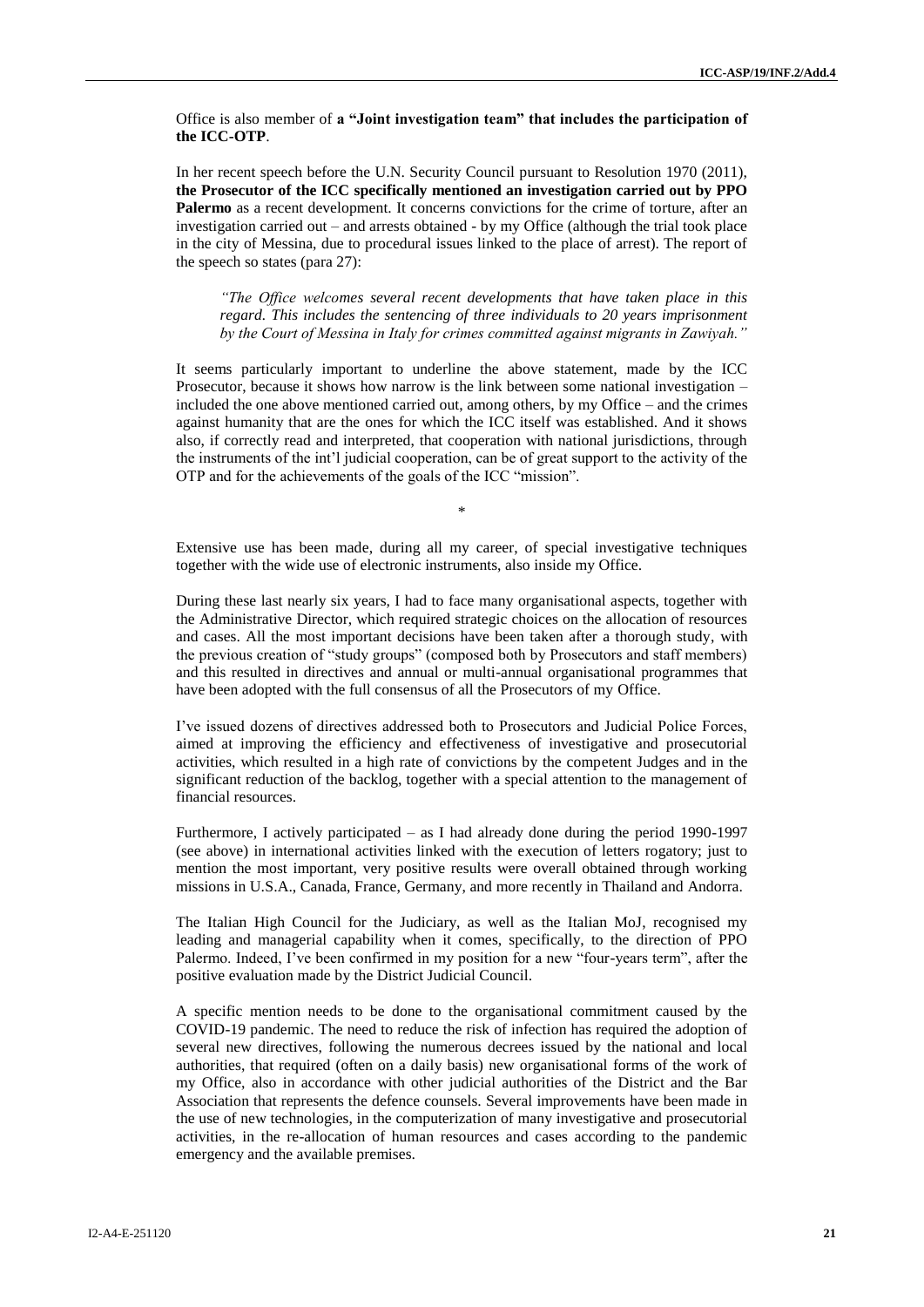To sum up, a very complex managerial work that has been necessary due the big structure of the Office I currently lead, above mentioned.

\*

Consequently, after nearly 40 years of career, I'm in the highest qualification level to be appointed to the highest prosecutorial or judicial offices: and indeed, the High Council for the Judiciary has appointed me in 2014 as Chief District Prosecutor in Palermo, one of the biggest PPOs in Italy.

As to the languages, I'm fluent in Italian (C2) and English (C2), with a good knowledge of French (B1, particularly when it comes to legal documents) and a basic knowledge of Spanish (A1, whose legal documents I can anyway read and understand).

Since the '90s of last century, I played for many years an extensive role in the field of international judicial cooperation: I've been appointed as trainer for judges, prosecutors and police officers in several EU and CoE training programmes; as member of evaluation teams (JHA) in EU former candidate countries and for GAFI-FATF (evaluation mission in Liechtenstein) and UN (expert mission in Guatemala to verify the legal and political conditions to set up a special Prosecutor Office for fighting crimes committed by paramilitary groups); as contact point of EJN since its creation and as National Member of Eurojust for five years (see above).

I've been recently called (June, 2019) to participate in a "High Level Debate" at the UN premises in New York City, giving a speech on the "Role of Regional Groups in the fight against organised crime".

Considering the direction of PPO Palermo, of the Italian Desk at Eurojust, the membership at the High Council for the Judiciary and the chairmanship of some of its Committees, I've played high level directive roles (or senior management position) for many years.

I've already worked on drafting new rules of procedure, be at the Italian High Council for the Judiciary, be at PPO Palermo, be at Eurojust. Moreover, I've already experienced the opportunity to work in a multi-cultural environment; therefore, the possibility to work again in close contact with international Institutions and agencies may give me the chance to find an environment already familiar to me. The close cooperation with all the partners will be crucial. At the same time, legal systems and traditions of each country have to be carefully considered, with the aim of reaching the best possible results of investigation and prosecutions.

The full independence of the Prosecutors, in Italy, is widely known and taken as an example. The OTP will offer a serious guarantee of independence not only for the provisions of the Rome Statute, but also because the term of the Prosecutor is nonrenewable. In this respect, being currently 63 years old, I'll be able to serve for the entire nine-years term.

\* \* \*

Palermo, November 24th, 2020.

Francesco Lo Voi District Chief Prosecutor Palermo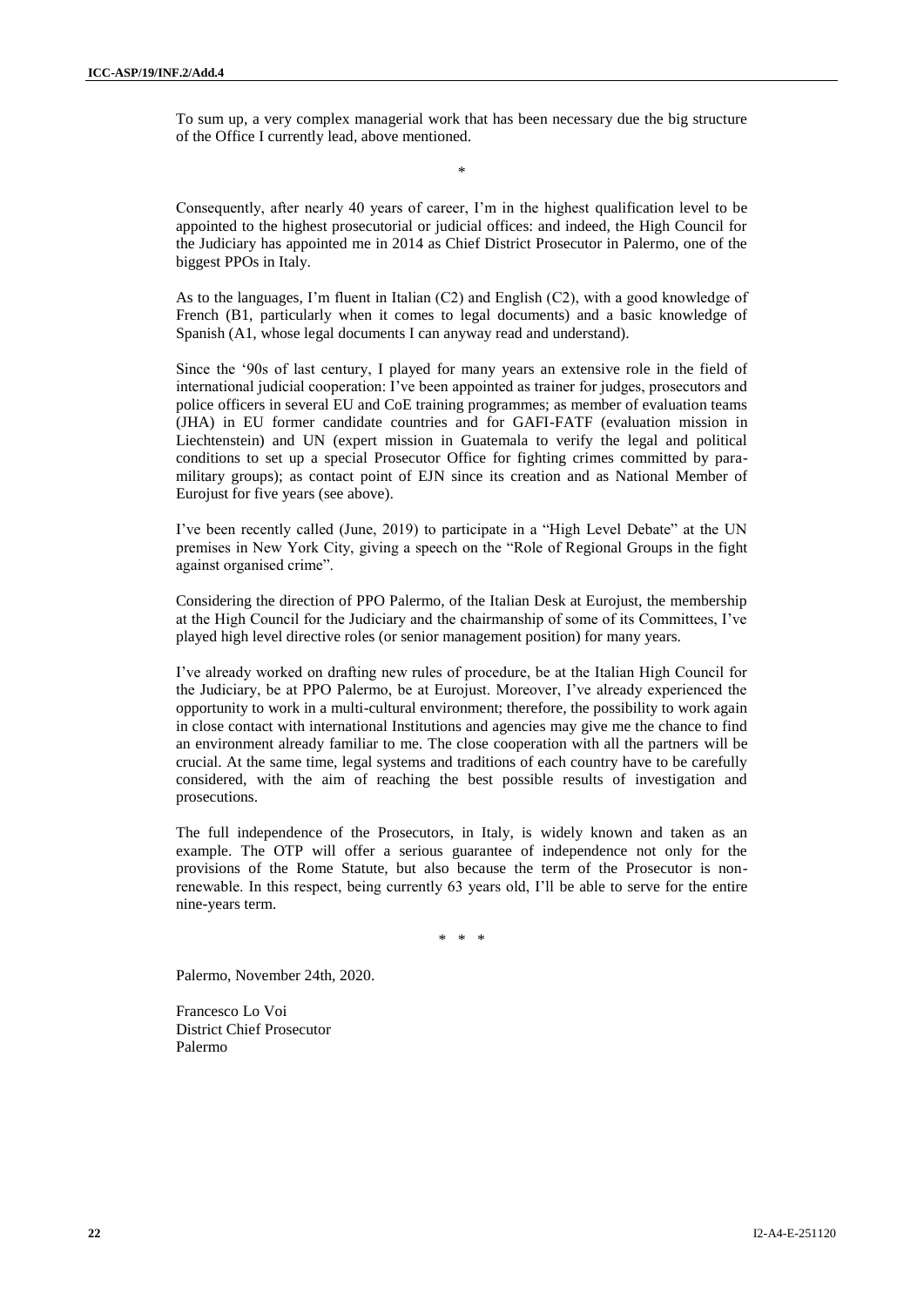## **D. Robert Petit (Canada)**

[Original : English]

#### **1. Letter of motivation**

23 November 2019

#### Dear Members,

I chose law as a field of study specifically with the intent of becoming a Prosecutor. Then as now, I consider it the greatest of privilege to be able to help bring justice to victims of crime. It therefore would be an honour to represent those who look to the International Criminal Court in the hope for accountability for mass atrocities.

I have over 30 years of Prosecution experience first acquired in a heavy caseload jurisdiction in Canada, where I learned the principles which have grounded my practice from thereon. I appeared almost daily before judges or juries of various jurisdictions, in a broad array of criminal matters, interacting directly with victims, witnesses, law enforcement and counsels. I learned that regardless of personal inclinations, a Prosecutor is an officer of the Court whose overriding duty is to assist to the best of his or her abilities in upholding the integrity of the investigative and judicial processes, so that justice can be fairly and transparently dispensed. To do otherwise can fundamentally affect the value of the outcome to the point of rendering it meaningless.

In the subsequent 23 years, from carrying out field investigation in Rwanda to establishing an Office of the Prosecutor for the prosecution of the Khmer Rouge, prosecuting direct perpetrators or Heads of State, I acquired hands-on, practical experience in all the challenges of accounting for mass atrocities. Though significant, I believe I've successfully met those challenges by focusing on the belief that this work is first and foremost about building criminal cases that can withstand the high scrutiny associated with national systems. While there is clearly an aspirational aspect to international criminal law that has a broader relevance than what simply happens in court, those aspirations cannot be realised without as a foundation solid, core criminal litigation work.

I have also learned the challenges involved in national prosecutions of mass atrocity crimes, both in the course of my national practice with Canada's War Crimes Section but also working directly with other national prosecution authorities such as the *Habré* prosecution and my current assignment in the Democratic Republic of Congo. I believe this has provided me with a privileged and useful insight into, among other things, the challenges of complementarity. I would also note that I have practiced in both common law and civil law jurisdictions, the latter in Cambodia and the Democratic Republic of Congo.

I've worked in senior positions in politically sensitive environments and successfully interacted with a variety of stakeholders while keeping focused on the integrity of my mandate. In all these assignments the management of limited resources versus acceptable outcomes has been a constant priority.

I've had the privilege of being part of, and leading, teams of women and men from various nationalities and professional backgrounds and I have been successful in promoting a culture of respect and mutual commitment to success despite sometimes difficult circumstances. I firmly believe that gender and geographical parity is essential to the success of any institution, especially one which must, as a matter of principle, account for gender-based violence.

The International Criminal Court is one of the most consequential multilateral institutions ever created by the international community. It is an essential part of a rules-based world order and has the potential to foster peace through justice for the worst crimes. Due in part to the work of the first two Prosecutors, I firmly believe it will remain a de facto actor in any attempt by the international community to deal with mass atrocities.

As with any institution seeking to remain effective, the Court needs to build upon its successes, which are significant, and incorporate the lessons learned from where it may have fallen short. This will naturally include sometimes difficult decisions, including by the next Prosecutor.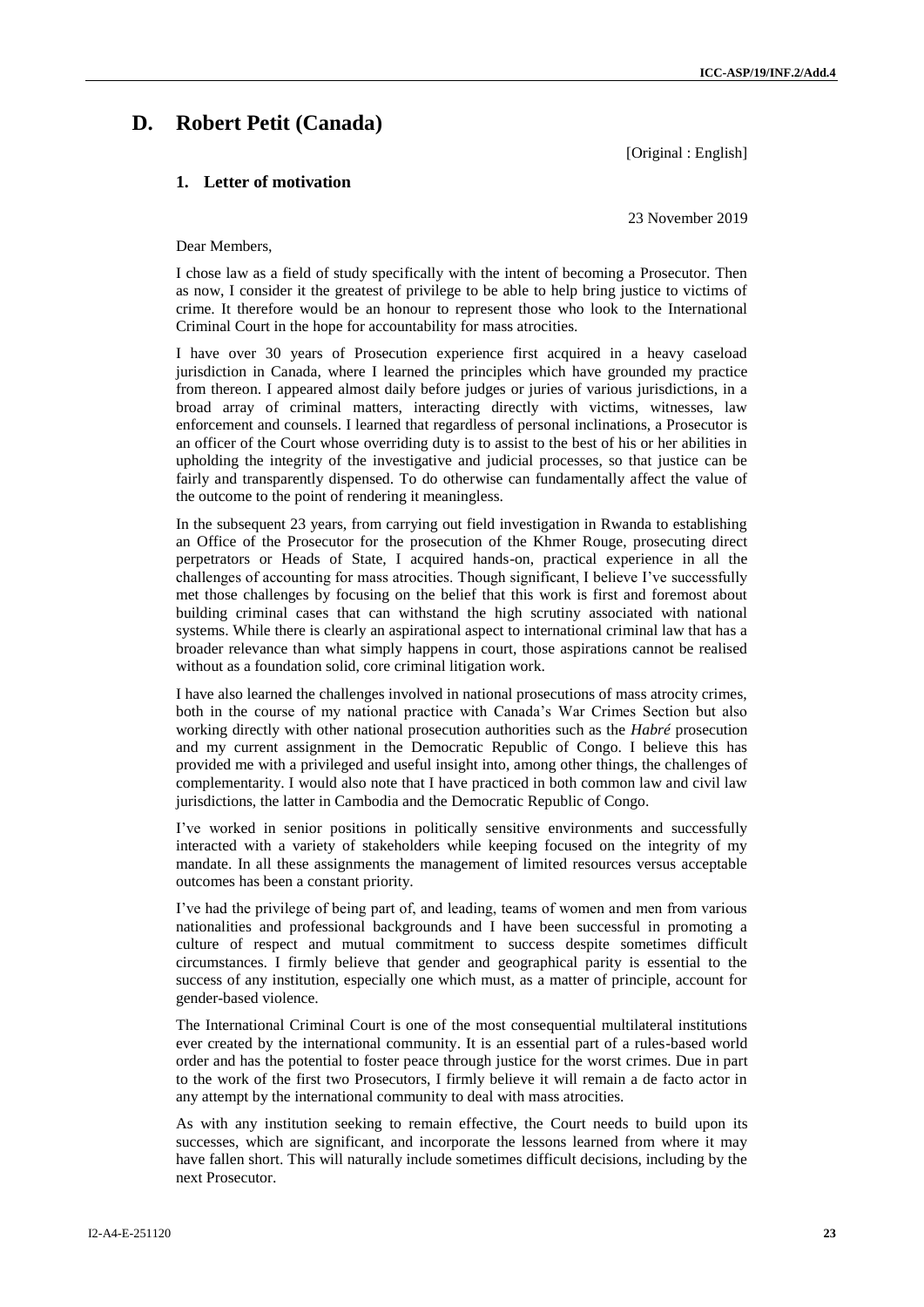I believe I have the necessary skills and experience to meet the challenges ahead and I would be honoured to be considered for the position.

Sincerely,

Robert Petit

### **2. Curriculum vitae**

#### *Senior Official*

#### *Follow-on Mechanism for the Democratic Republic of Congo November 2017/ current*

Lead a team of international criminal investigators in providing assistance to the authorities of the Democratic Republic of Congo in their investigation of the murders of two United Nations Experts killed in Congo in March 2017.

#### **Professional Experience**

#### *Senior Counsel and Team Leader*

#### *Justice Canada, Crimes against Humanity and War Crimes Section, Ottawa, Canada 2001 (currently on leave)*

Supervise a team of Counsels and Analysts in the collection of evidence and provision of legal advice to Law Enforcement teams investigating persons currently in Canada, suspected of having committed violations of International Humanitarian Law and International Criminal Law in various countries.

#### *International Co Prosecutor*

#### *Extraordinary Chambers of the courts of Cambodia, Phnom Penh, Cambodia 2006 / 2009*

In an Internationalized National Court, leading a team of National and International staff, supervise the investigation and prosecution of those most responsible for the crimes committed during the Khmer Rouge era of Cambodia.

#### *Senior Trial Attorney*

#### *Special Court for Sierra Leone, Office of the Prosecutor, Freetown, Sierra Leone 2003 / 2004*

In a Hybrid Tribunal, leading one of two teams of National and International staff, prosecute those bearing the greatest responsibilities for mass crimes committed during the period of the Civil War.

#### *Prosecutor*

#### *United Nations Mission in East Timor, Serious Crimes Unit, Dili, East Timor 2002*

In a Hybrid Tribunal, exercise criminal investigative functions and lead the prosecutions of persons suspected of mass crimes committed during a period of national political transition.

#### *Crown Attorney*

#### *Justice Canada, Federal Prosecution Service, Montreal, Canada 2000 / 2001*

Provide legal advice to Law Enforcement investigating international narcotics trafficking networks to ensure successful prosecution under domestic criminal legislation.

#### *Regional Legal Advisor*

#### *United Nations Mission in Kosovo, Mitrovica Region, UNMIK, Pristina, Kosovo 1999 / 2000*

Provide legal advice to the International Administrator of one of five Regions of Kosovo on various issues including the implementation of International Judiciary and issues arising out of the deployment of International Police and Armed Forces.

#### *Legal Officer*

*International Criminal Tribunal for Rwanda, Office of the Prosecutor, Kigali, Rwanda*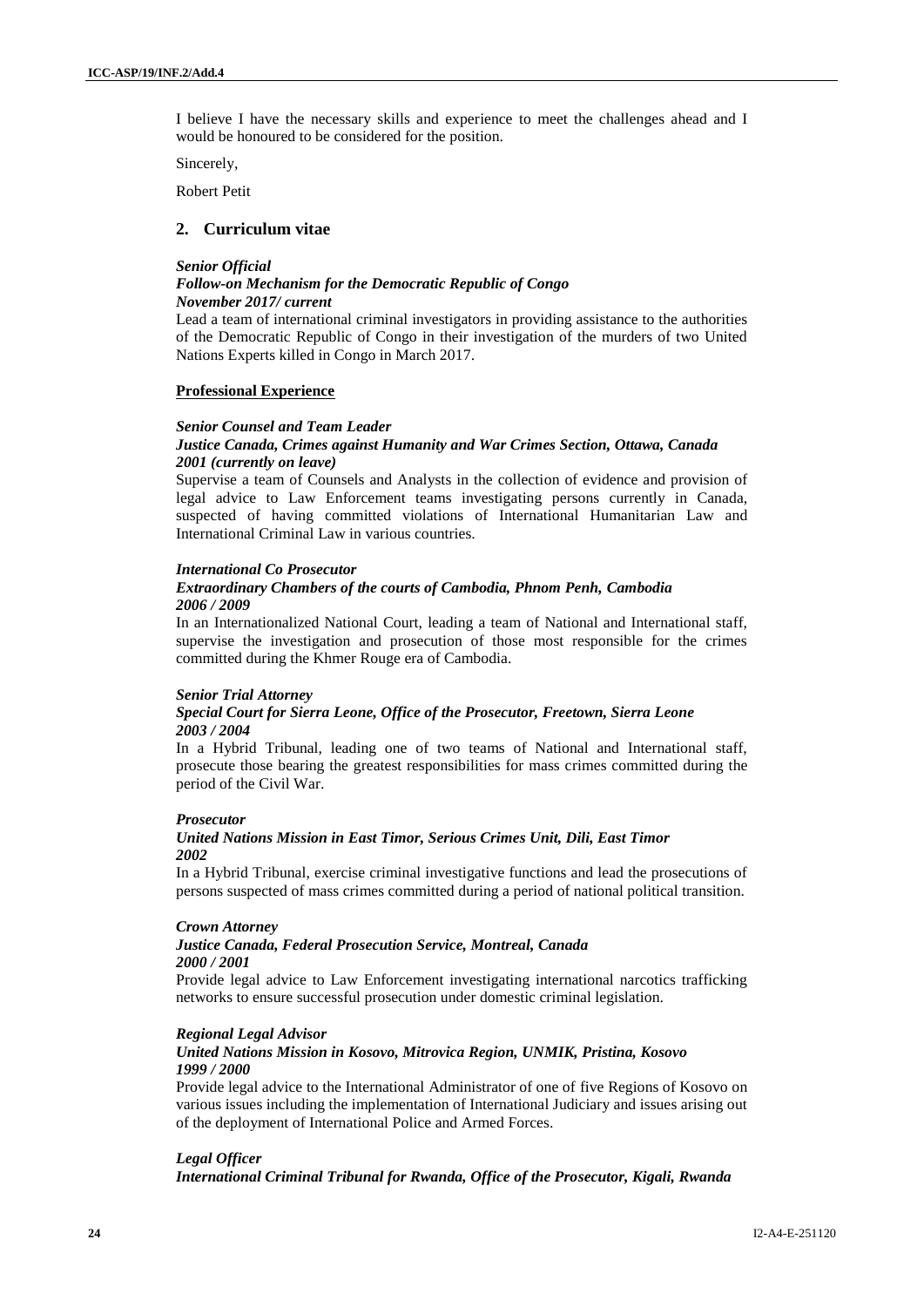#### *1996 / 1999*

Supervise the investigations, indictments and prosecutions of numerous perpetrators of crimes committed during the Rwandan Genocide as well as provide legal advice to the Intelligence and Tracking Team of the Office of the Prosecutor.

#### *Crown Attorney*

#### *Ministry of Justice, Government of Québec, Montreal, Canada 1989 / 1996*

In a heavy caseload jurisdiction, appear for the Crown on an almost daily basis to conduct criminal prosecutions, specializing in violent crimes, gender crimes and organized criminality.

#### **Education**

Quebec Bar Association, Montreal, Canada September 1987 Advanced University Law Degree, Licence en droit.

University of Montreal, Montreal, Canada September 1984 Bachelor of Arts L.L.B. Baccalaureat en droit.

University of Montreal, Montreal, Canada September 1981 Bachelor of Arts Baccalaureat en Histoire

#### **Activities and Awards**

Speaker at numerous international conferences on international criminal law and Canada's War Crimes Statute and Program. Frederick K. Cox International Humanitarian Award for Advancing Global Justice, 2009 Rome Statute Review Conference Kampala, Canadian Delegation, Member, 2010 Shortlisted candidate, Prosecutor of the International Criminal Court, 2012 Queen Elizabeth II Diamond Jubilee Medal Recipient 2013

#### **Publications**

*Compendium of Lessons Learned and Suggested Practices of the Offices of the Prosecutor of the ICTR, ICTY, SCSL, ECCC and STL,* 2013 (editor).

Various articles on international Criminal Law in specialized publications; list available upon demand

#### **Personal**

Nationality: Canadian Date of Birth: 27 April 1961 Languages: French (native), English (fluent), Kinyarwanda (basic) Married with dependents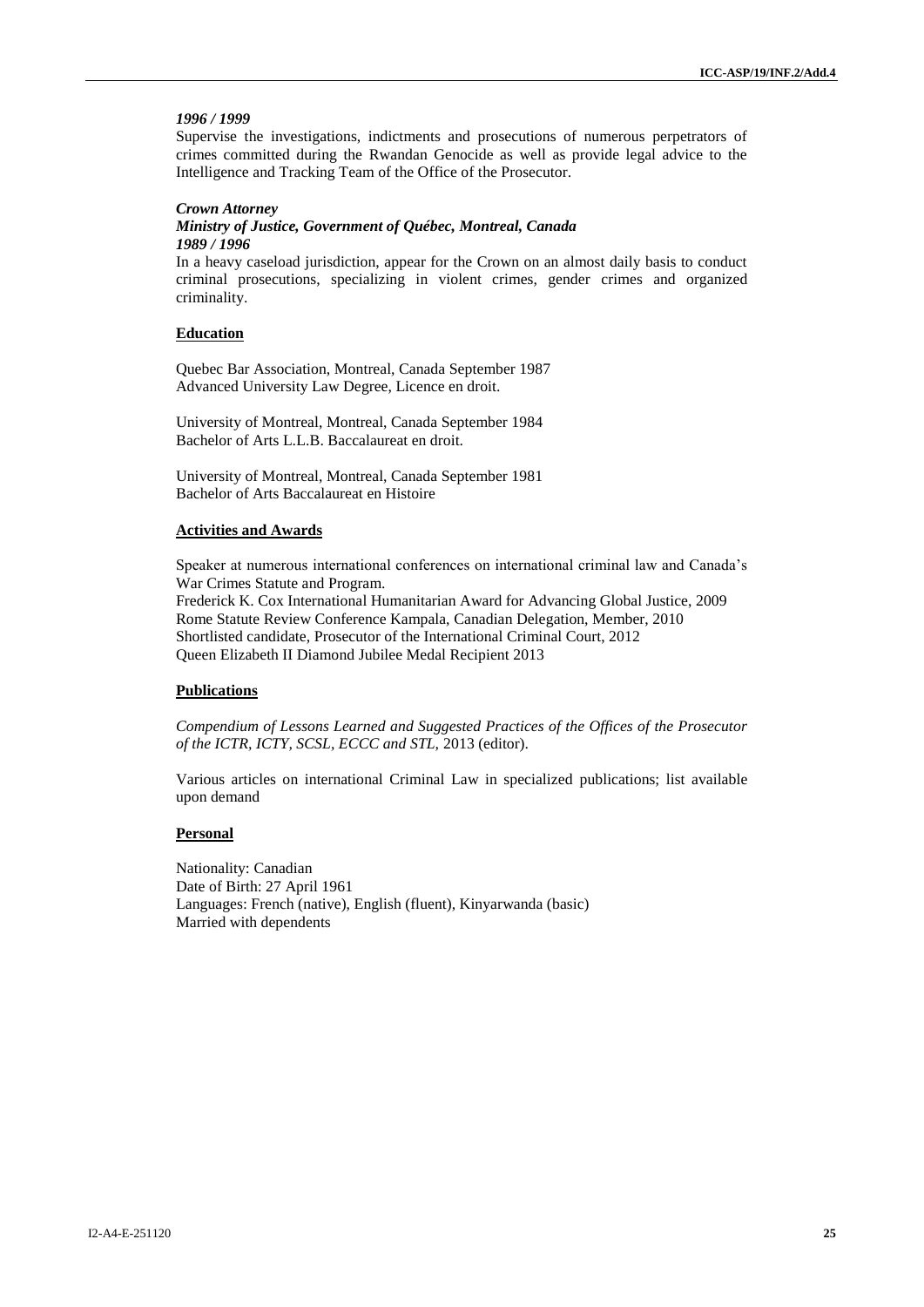## **E. Brigitte Raynaud (France)**

[Original : French]

#### **1. Letter of motivation (***as submitted***)**

22 November 2019

Madame, Monsieur,

Magistrat de l'ordre judiciaire français depuis 1988 et expert auprès de la Cour pénale internationale depuis 2009, j'ai l'honneur de présenter ma candidature au poste de procureur de la dite cour, au regard de ma longue expérience de pénaliste, notamment au niveau international, et de compétences de management avérées.

Ma légitimité première tient au fait que j'ai enquêté, en qualité de juge d'instruction, sur le génocide des Tutsis au Rwanda suite à la plainte déposée en février 2005 par six victimes pour complicité de génocide et complicité de crime contre l'humanité.

Pour suivre l'avis de vacance du poste tel que publié sur le site de la cour, je répondrai cidessous à chacune des exigences qui y sont spécifiées.

*Une pratique approfondie et confirmée, et en particulier en qualité de procureur, acquise dans le cadre d'enquêtes, de procès et d'appels dans des affaires pénales complexes :*

J'ai exercé des fonctions de procureur à plusieurs reprises dans ma carrière, au tribunal de grande instance de Metz, au tribunal de grande instance de Paris puis à la cour d'appel de Paris. J'ai acquis les différentes techniques d'enquête selon les registres d'infractions et j'ai mené, pendant de nombreuses années, des enquêtes complexes, notamment en matière financière et commerciale. J'ai l'expérience du contentieux des affaires civiles liées à la nationalité et à l'état civil et bien évidemment, celle de l'accusation aux audiences correctionnelles et criminelles.

A ce jour, j'exerce au service central des politiques judiciaires et de l'action publique de proximité au parquet général de la cour d'appel de Paris, en charge de la coordination des politiques judiciaires sur l'ensemble du ressort judiciaire, couvrant une population de près de 8 millions d'habitants et concentrant 20% de l'activité judiciaire du pays. J'élabore également la stratégie territoriale du procureur général sur l'ensemble du ressort aux fins de visibilité et de rayonnement de son action.

Mon expertise pénale a été largement renforcée par l'exercice des fonctions de juge d'instruction pendant treize années, de 1993 à 2006, au tribunal aux armées de Paris, juridiction internationale spécialisée pour les militaires français en opérations extérieures, auteurs ou victimes d'infractions.

Dans ce cadre, j'ai effectué de nombreuses missions à l'étranger, en particulier en Afrique, pour enquêter sur place, aller à la rencontre de mes collègues magistrats dans le cadre de commissions rogatoires internationales, des autorités diplomatiques françaises et des autorités ministérielles et gouvernementales des pays considérés. J'ai effectué de nombreuses missions en Côte d'Ivoire, à Djibouti, au Sénégal, au Togo, au Gabon, au Tchad, au Rwanda mais aussi dans les Balkans, au Kosovo et en Macédoine.

J'ai enquêté dans un contexte à la fois international, diplomatique et militaire, sur des affaires souvent complexes, parfois très sensibles, avec un large retentissement dans la presse nationale et internationale. Deux affaires illustrent mon propos : la plainte déposée en février 2005 par des victimes Tutsi du génocide rwandais, pour complicité de crime de génocide et complicité de crime contre l'humanité mettant en cause la France ; en novembre 2004, l'affaire du bombardement de Bouaké en Côte d'Ivoire ayant causé la mort de neuf militaires français et de nombreuses blessés.

*Une expertise avérée en matière d'indépendance et d'impartialité, ainsi que l'engagement à défendre la justice, la reddition de comptes, les droits de l'homme et la promotion de l'égalité des sexes :*

Les deux affaires précitées témoignent de mon indépendance et de mon impartialité, qualités attendues de tout magistrat, spécifiquement dans les affaires où l'intérêt de l'Etat ne rejoint pas forcément celui de la justice.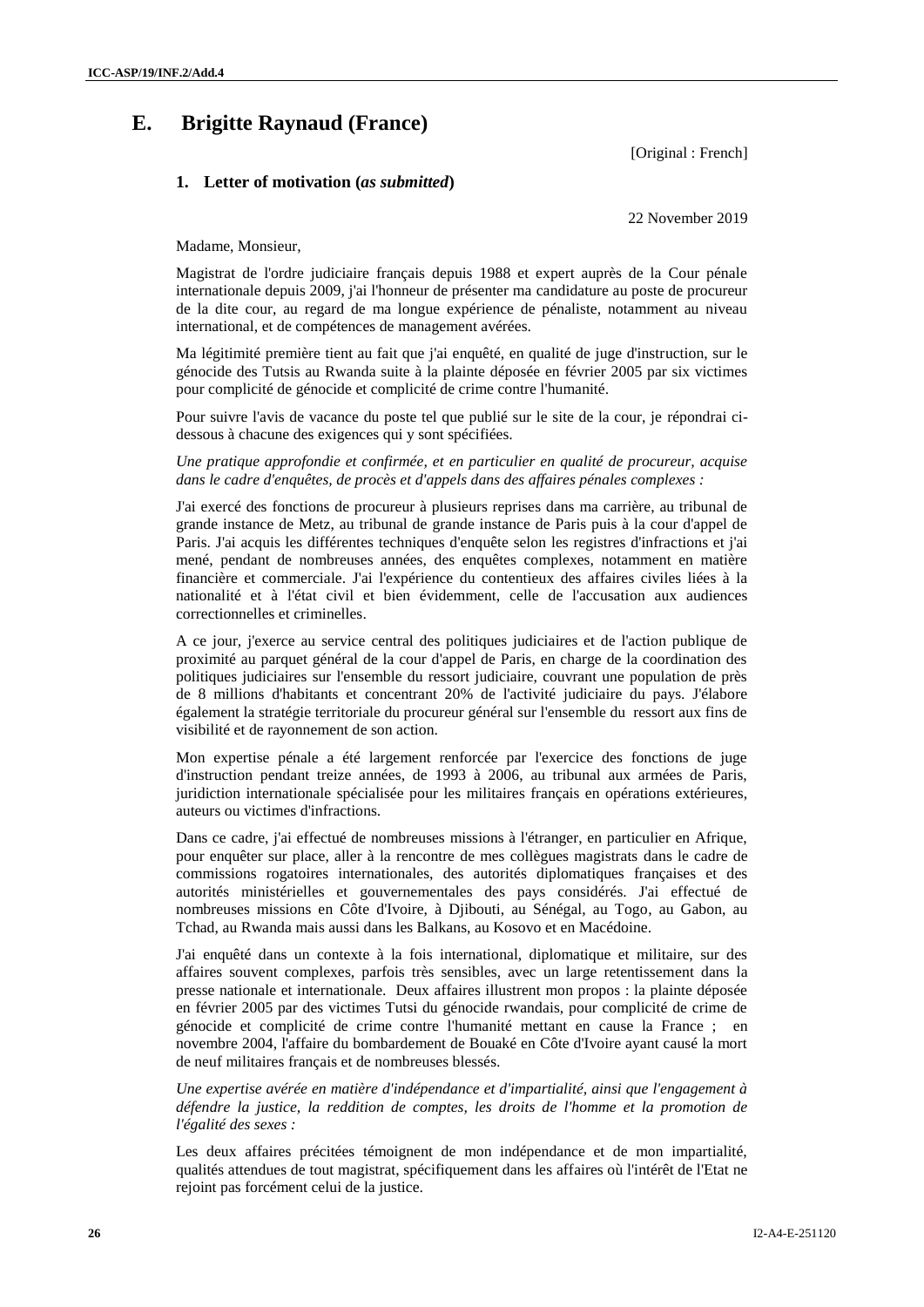S'agissant du génocide rwandais, c'est grâce à mon sens aigu de la justice et à ma détermination sans faille à enquêter, dans le strict respect des textes internationaux et du code de procédure pénale, qu'il existe aujourd'hui en France, 25 ans après le génocide, une procédure judiciaire. Et c'est au titre du devoir de mémoire que j'ai participé, en juin 2019 à Paris, à un colloque sur les 25 ans du génocide rwandais organisé par la FIDH (Fédération internationale des droits de l'homme) et l'association SURVIE.

L'enquête relative au bombardement de Bouaké sus-visée a nécessité, elle aussi, une détermination totale de ma part pour enquêter dans un environnement peu enclin à la manifestation de la vérité. L'affaire sera jugée par la cour d'assises de Paris au printemps 2020, quinze ans après la commission des crimes.

J'ai prouvé, à travers ces deux affaires emblématiques, reflétant ma personnalité calme, rigoureuse et déterminée, que je dispose de toute l'indépendance et l'impartialité requises, dont la solidité se vérifie souvent à l'épreuve des faits et dans les contextes délicats. Ces dispositions personnelles traduisent mon engagement à défendre la justice, et ce depuis 31 ans, au plan national et au plan international aussi.

En effet, ayant acquis la qualité d'expert à la Cour pénale internationale en 2009, je me suis attachée à promouvoir la justice pénale internationale par l'organisation de conférences, notamment :

- un colloque à l'Université de Paris 1 Panthéon Sorbonne ouvert par Robert Badinter, ancien ministre de la justice et grand témoin du XXème siècle;

- trois conférences en Algérie sur « les infractions transnationales, la Cour pénale internationale, le droit international humanitaire», « les droits de la défense », « la médiation et l'aide aux victimes », en lien avec l'association nationale des avocats algériens, le Barreau de la ville de Sétif, et avec l'intervention d'un représentant du Bureau du procureur de la CPI.

Dans le même esprit, j'ai participé à un séminaire de formation au langage juridique et judiciaire français organisé par la CPI au bénéfice des magistrats et personnels du Bureau du procureur de la CPI, sous le pilotage de Maître François Ameli, avocat français inscrit à la CPI.

J'ai défendu les droits de l'homme et l'égalité des sexes dans le cadre de mes fonctions liées à la politique de la ville dont l'objet est précisément de réduire les inégalités territoriales et humaines et d'agir en faveur du développement harmonieux de la société, entendue dans toute sa diversité culturelle. J'y ai consacré 8 ans de ma vie professionnelle d'abord en qualité de chef du département de la prévention de la délinquance à la Délégation interministérielle à la ville puis en qualité de Secrétaire générale du Conseil national des villes, instance nationale consultative présidée par le Premier ministre, composée de parlementaires, de maires, d'associations, d'experts et de représentants la société civile.

J'y ai acquis l'expertise du développement territorial sécurisé et sécurisant, de la bonne gouvernance locale dont la composante démocratique, reposant sur le respect des droits et la participation des habitants, est essentielle, notamment pour les pays en reconstruction.

La promotion des droits de l'homme est un éternel recommencement, il faut donc éduquer en permanence. J'ai enseigné la culture générale pendant 12 ans à l'université Paris 1 Panthéon Sorbonne aux étudiants préparant le concours de l'Ecole nationale de la magistrature. La formation des esprits, en particulier des futurs décideurs, aux droits de l'homme et à l'égalité des sexes est la condition de leur perpétuation à travers les générations. Récents à l'échelle de l'histoire, leur caractère universel reste un combat de tous les jours.

La reddition des comptes s'entend de diverses manières, le suffrage universel, les contrôles exercés par la cour des comptes ou des autorités administratives indépendantes, l'évaluation des politiques publiques. La reddition des comptes est un acte de confiance et de démocratie entre les habitants et l'autorité publique, locale ou nationale, s'inscrivant dans ce concept contemporain de la transparence. Je l'ai pratiquée la reddition sous diverses formes, et en particulier lorsque j'ai exercé des fonctions de directrice générale des services d'un département.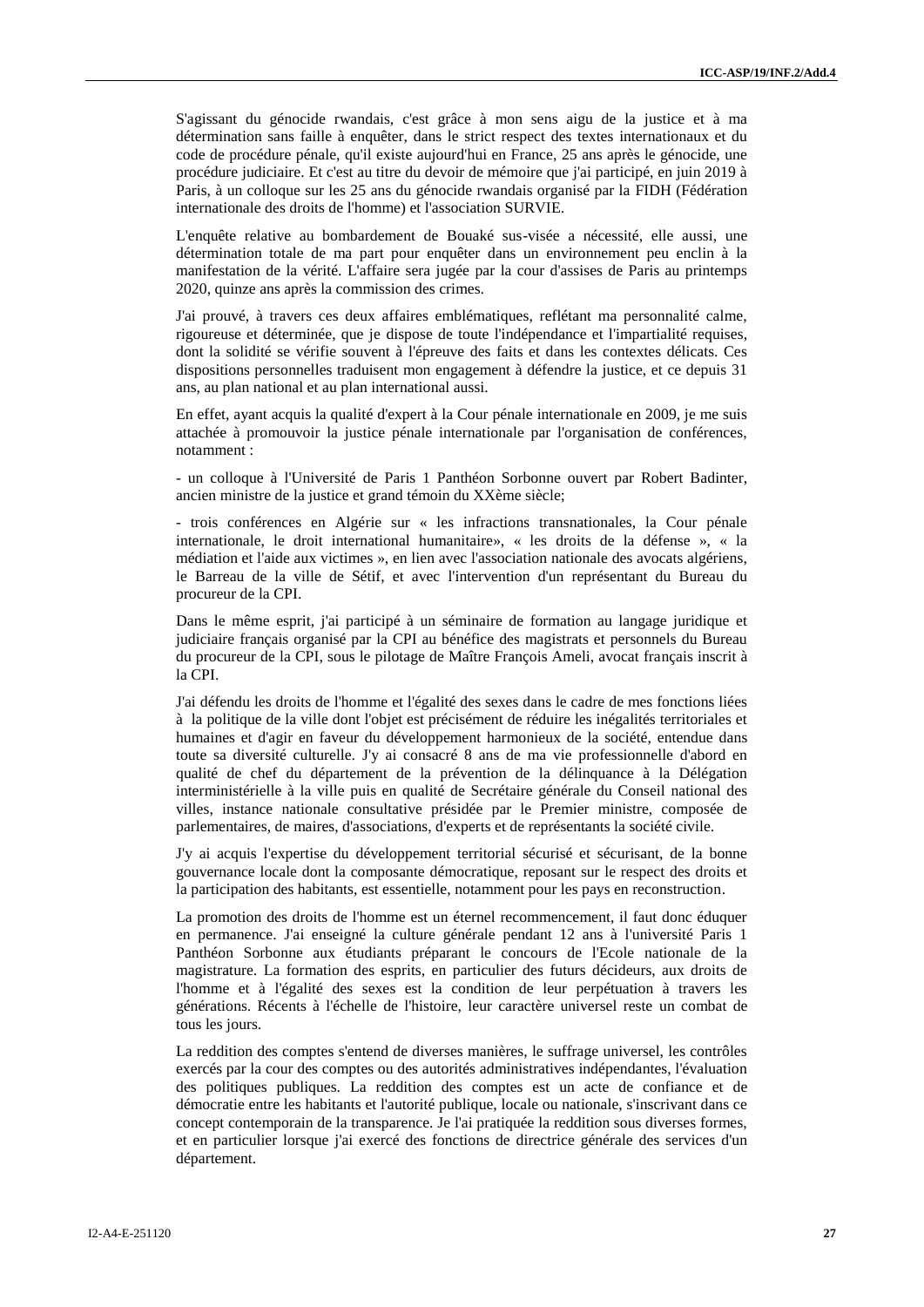*Une expérience avérée en matière de gestion financière, de management et de direction :*

Du 1er juillet 2016 au 30 juin 2019, j'ai été directrice générale des services du Conseil départemental des Ardennes, département de 283 000 habitants, situé dans l'Est de la France. J'ai dirigé les 1700 agents de cette collectivité locale aux vastes compétences tant sociales que d'aménagement du territoire pour agir dans le sens de l'égalité des territoires et des personnes.

J'ai géré un budget annuel de l'ordre de 400 millions d'euros, avec une reddition périodique des comptes devant les élus portant sur l'exécution global du budget. J'ai doté la collectivité d'un plan stratégique pour valoriser, rationaliser et coordonner l'action publique, selon une méthode interactive et concertée, visant à rénover la gouvernance et fixer les priorités.

La dimension managériale a été très importante puisque j'ai piloté la réorganisation générale des services, rénové les méthodes de management interne pour décloisonner l'administration, diversifier les sources de financement, affirmer la communication. Le leadership, la valorisation des personnels, le respect, le professionnalisme, le dialogue et la prise de décision ont été les fils conducteurs de ma méthode de management tout au long de ma carrière.

Mère de deux enfants, j'ai fait du leadership un engagement personnel pour la jeunesse en soutenant plusieurs associations : l'association internationale Give1Project créée par Thione NIANG dont j'ai favorisé l'implantation en France en 2010, l'association Les Déterminés et l'association Débarquement Jeunes en faveur de l'entreprenariat et de la jeunesse.

*Une connaissance approfondie du droit pénal et de la procédure pénale au niveau national ou international ainsi du droit humanitaire et du droit international public :*

Magistrate pénaliste de longue date, je dispose d'une parfaite maîtrise du droit pénal et de la procédure pénale. Aucune de mes enquêtes n'a jamais été annulée pour vice de procédure. Pour avoir travaillé pendant 13 ans au sein d'une juridiction internationale spécialisée en matière militaire, je connais parfaitement la question des règles d'engagement, le droit pénal et la procédure au niveau international, le droit humanitaire ainsi que le droit international public.

J'ai acquis une bonne connaissance de la procédure anglosaxonne à travers le dossier du génocide rwandais et aussi par mes diverses actions de promotion de la cour pénale internationale.

L'exposé détaillé de ma longue carrière vous auront convaincus, je l'espère, que je possède l'ensemble des compétences et aptitudes par ailleurs listées dans l'avis de vacance de poste : le professionnalisme, le jugement – la prise de décision, l'intégrité, la propension à l'analyse stratégique, le leadership, les compétences financières, la planification et l'organisation, la communication, les technologies numériques, en concordance avec l'ensemble des missions, responsabilités et devoirs tels que décrits également.

Je suis convaincue du rôle de la Cour pénale internationale en faveur de la paix dans le monde et du dialogue entre les peuples et les cultures. Pour autant, rien n'est jamais acquis.

La justice pénale internationale est aujourd'hui à la croisée des chemins, du droit, de la géopolitique, de la diplomatie, de la morale, ce qui en rend l'exercice difficile. La Cour pénale internationale, porteuse de cette justice universelle, est elle-même dans une période charnière de son histoire qui est récente. Elle est en effet confrontée à deux phénomènes majeurs et dangereux pour la paix : la fin du multilatéralisme et un recul du droit à travers le monde, y compris en Europe. Des Etats se retirent de la Cour pénale internationale. Comment dans ces conditions la faire évoluer pour assurer sa pérennisation grâce à des résultats probants ?

Ma candidature nourrit aussi le projet de réfléchir sur l'efficience de son mode de fonctionnement et de la procédure d'enquête dont la longueur ne garantit pas le résultat attendu. Comment assurer des poursuites et des condamnations dans le strict respect des droits, des auteurs comme des victimes, dans des délais raisonnables ? Tel est certainement le véritable enjeu de ces prochaines années pour que la Cour pénale internationale incarne la lutte mais aussi la prévention des crimes contre l'humanité, par la dissuasion et la promotion de la bonne gouvernance.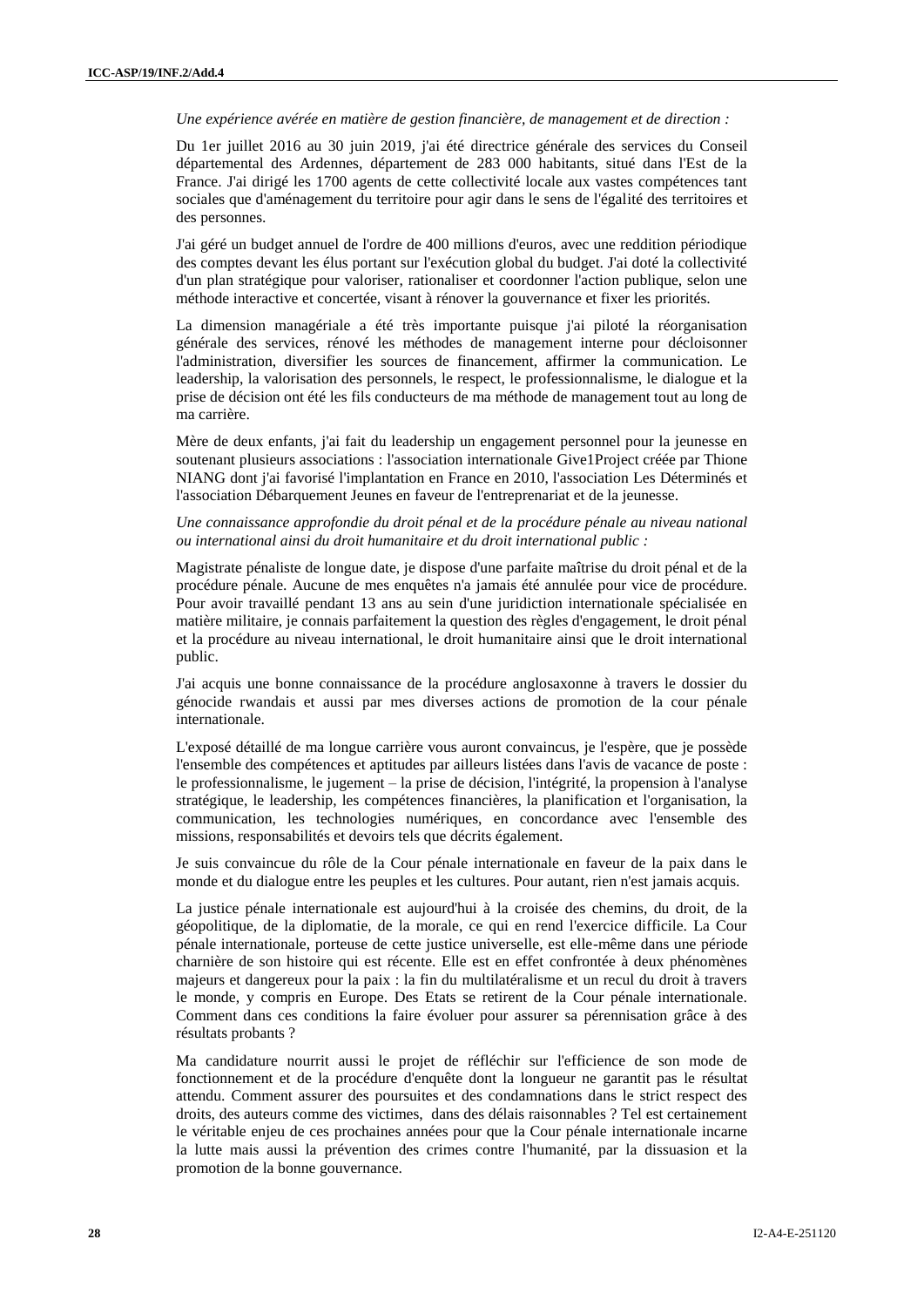Telle est ma conviction, tel est mon programme pour la Cour pénale internationale.

Veuillez agréer, Madame, Monsieur, l'expression de ma très haute considération.

Brigitte RAYNAUD

### **2. Curriculum vitae (***as submitted***) 4**

*Magistrat à la Cour d'Appel de Paris Double nationalité : française et ivoirienne Exercice des droits civils et politiques en France Décorée de l'Ordre National du Mérite Colonel de réserve*

#### **CHAMPS D'EXPERTISE : JUSTICE / INTERNATIONALE – GOUVERNANCE - ARMEE – AFRIQUE**

**Justice nationale – justice internationale - Armée - Afrique : expertise juridique et du monde judiciaire, au plan national et au plan international, expertise de la défense nationale et de la sécurité,** avec une très bonne connaissance du continent africain

| Depuis le 4                  | Substitut général au Parquet général de la Cour d'Appel de Paris                                                                                                                                                                                                                                                                                                                                                                                                                                                                   |
|------------------------------|------------------------------------------------------------------------------------------------------------------------------------------------------------------------------------------------------------------------------------------------------------------------------------------------------------------------------------------------------------------------------------------------------------------------------------------------------------------------------------------------------------------------------------|
| Juillet 2019                 | Mise en cohérence des politiques judiciaires sur le ressort de la<br>cour d'appel, audit et contrôle de fonctionnement des<br>juridictions du ressort, rapport annuel d'action publique, action<br>internationale, action publique de proximité en faveur de l'accès<br>aux droits et de l'égalité, de la lutte contre des discriminations<br>et les violences faites aux femmes, de la prévention et de la lutte<br>contre la criminalité dans les quartiers en difficultés                                                       |
| Mars 2014-juin               | Premier Vice-Procureur au Tribunal de grande Instance de Paris                                                                                                                                                                                                                                                                                                                                                                                                                                                                     |
| 2016                         | Pôle financier, économique et commercial : faillites et<br>$\bullet$<br>difficultés<br>procédures collectives, prévention<br>des<br>des<br>entreprises, droit pénal des affaires (enquêtes, réquisitions,<br>audiences)                                                                                                                                                                                                                                                                                                            |
| Depuis 2009                  | Expert près la Cour Pénale Internationale de La Haye                                                                                                                                                                                                                                                                                                                                                                                                                                                                               |
|                              | Organisation de colloques internationaux en Algérie, à Bou<br>Saâda, à Sétif et à Béjaia sur « Les pratiques des cours pénales<br>internationales provisoires, la CPI : compétence et politique<br>pénale du Procureur, les infractions pénales transnationales en<br>matière de droit international humanitaire » et sur « La<br>médiation, les droits de la défense, l'aide aux victimes »<br>Promotion de partenariats avec le Barreau de Sétif et l'Union<br>٠<br>national des avocats algériens de Sétif Délégation de M'Sila |
| Décembre                     | Juge d'Instruction au Tribunal aux Armées de Paris                                                                                                                                                                                                                                                                                                                                                                                                                                                                                 |
| 1993-février<br>2006         | En charge de l'instruction des affaires militaires avec<br>compétence générale pour les infractions commises hors du<br>territoire national et sur les théâtres d'opérations extérieures.<br>Nombreuses missions à l'étranger - Kosovo, Djibouti, Sénégal,<br>Tchad, Rwanda, Togo, Gabon, Côte d'Ivoire - en lien étroit<br>avec les autorités diplomatiques et judiciaires des pays.<br>Infractions délictuelles et criminelles de droit commun,<br>٠                                                                             |
|                              | infractions délictuelles et criminelles en matière militaire,<br>génocides, infractions à la sureté de l'Etat                                                                                                                                                                                                                                                                                                                                                                                                                      |
| Septembre à<br>novembre 1993 | Substitut du Procureur de la République à Paris                                                                                                                                                                                                                                                                                                                                                                                                                                                                                    |

 $\overline{a}$ 

<sup>&</sup>lt;sup>4</sup> Ms. Raynaud submitted an updated curriculum vitae to the Committee, in English and in French, on 24 November 2020.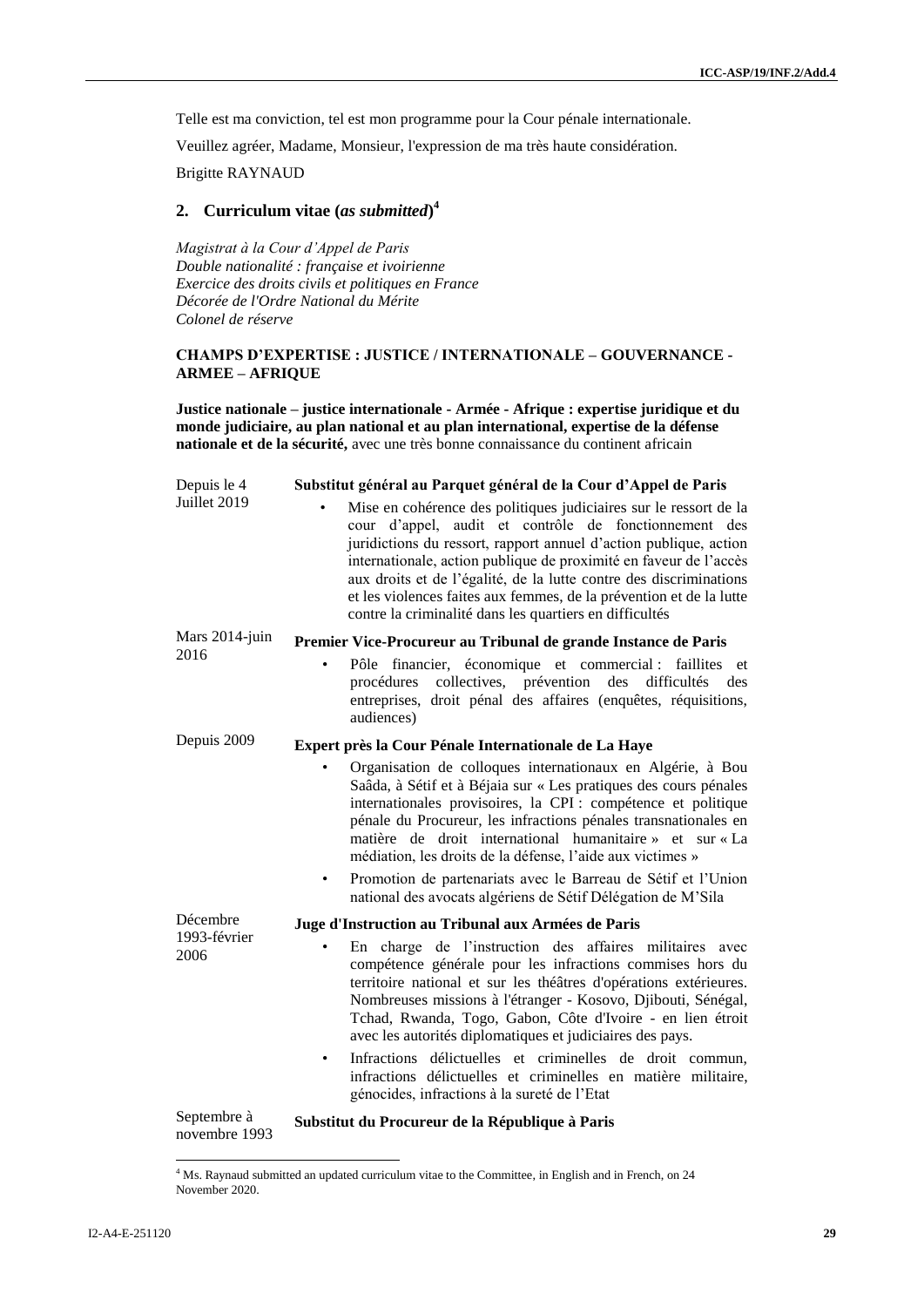|               | • Chargée des affaires économiques                         |
|---------------|------------------------------------------------------------|
| Janvier 1988- | Substitut du Procureur de la République à Metz             |
| août 1993     | Chargée des affaires financières et commerciales           |
|               | Chargée des relations avec la chambre commerciale          |
| 1986-1987     | Auditeur de Justice à l'Ecole Nationale de la Magistrature |

**Gouvernance et Management d'une collectivité territoriale et d'une institution publique : expertise des collectivités territoriales, de la décentralisation et des politiques de développement urbain et rural** sous tous les angles (économique, social, environnemental, sécuritaire, démocratique) et tous les enjeux sociétaux (questions de la diversité, de la jeunesse, de la reconstruction, de la société civile, des ONG et de la démocratie participative). Expertise développée au contact des cabinets ministériels, des parlementaires, des think tank et cercles de réflexion, des réseaux d'élus locaux et nationaux (associations des maires, des départements, des régions de France.

#### Juillet 2016 juin 2019 **Directrice générale des services du Conseil départemental des Ardennes**

Direction administrative et management de 1700 employés pendant trois années : réorganisation générale des services, création d'une direction des affaires juridiques pour prévenir la corruption et assurer la sécurité juridique des actes de la collectivité et des agents, structuration et renforcement du dialogue syndical et de la qualité de vie au travail, dématérialisation, introduction du travail en mode-projet pour décloisonner les services, favoriser le leadership et l'émergence des talents, impulsion de nouveaux projets de développement et de partenariats en lien avec le Grand Paris et les pays limitrophes, ouverture du département à l'international, renforcement de l'action de communication et de l'action publique de proximité avec les populations les plus démunies, développement des infrastructures et des nouvelles technologies ; mise en œuvre de la réforme des compétences territoriales des départements en lien avec les Régions et les Métropoles ; travail en lien étroit avec les parlementaires, députés et sénateurs

Direction financière du budget annuel de la collectivité de l'ordre de 400 millions d'euros pour un département doté d'une population de 283 000 habitants, avec débat sur les orientations budgétaires, suivi de l'exécution budgétaire et reddition des comptes devant les élus et devant la chambre régionale de la cour des comptes le cas échéant

#### 2014 **Secrétaire Générale du Conseil national des villes** Instance nationale consultative de 55 membres (dont 25 maires et parlementaires représentatifs de 25 villes, des représentants d'associations-ONG, d'experts et de la société civile), présidée par le Premier ministre. Mission de recommandations au gouvernement sur les politiques publiques en faveur des banlieues et territoires en difficultés en matière de développement urbain, social, économique et environnemental, de prévention et de lutte contre l'insécurité et la radicalisation, de gouvernance territoriale en lien avec l'émergence des métropoles.

#### Mars 2006 février 2010 **Chef du département Prévention de la délinquance et Citoyenneté Délégation Interministérielle à la Ville - administrateur civil hors classe**

Instance interministérielle et opérationnelle de la politique de la ville : conception,financement et mise en œuvre des politiques publiques en faveur desbanlieues et des quartiers en difficultés, programmes d'actions en faveur de l'accès au droit, de l'égalité des personnes et des territoires, de la promotion de la femme, de l'éducation citoyenne, de la prévention de la criminalité et de la lutte contre les discriminations et inégalités.

Mars 2010-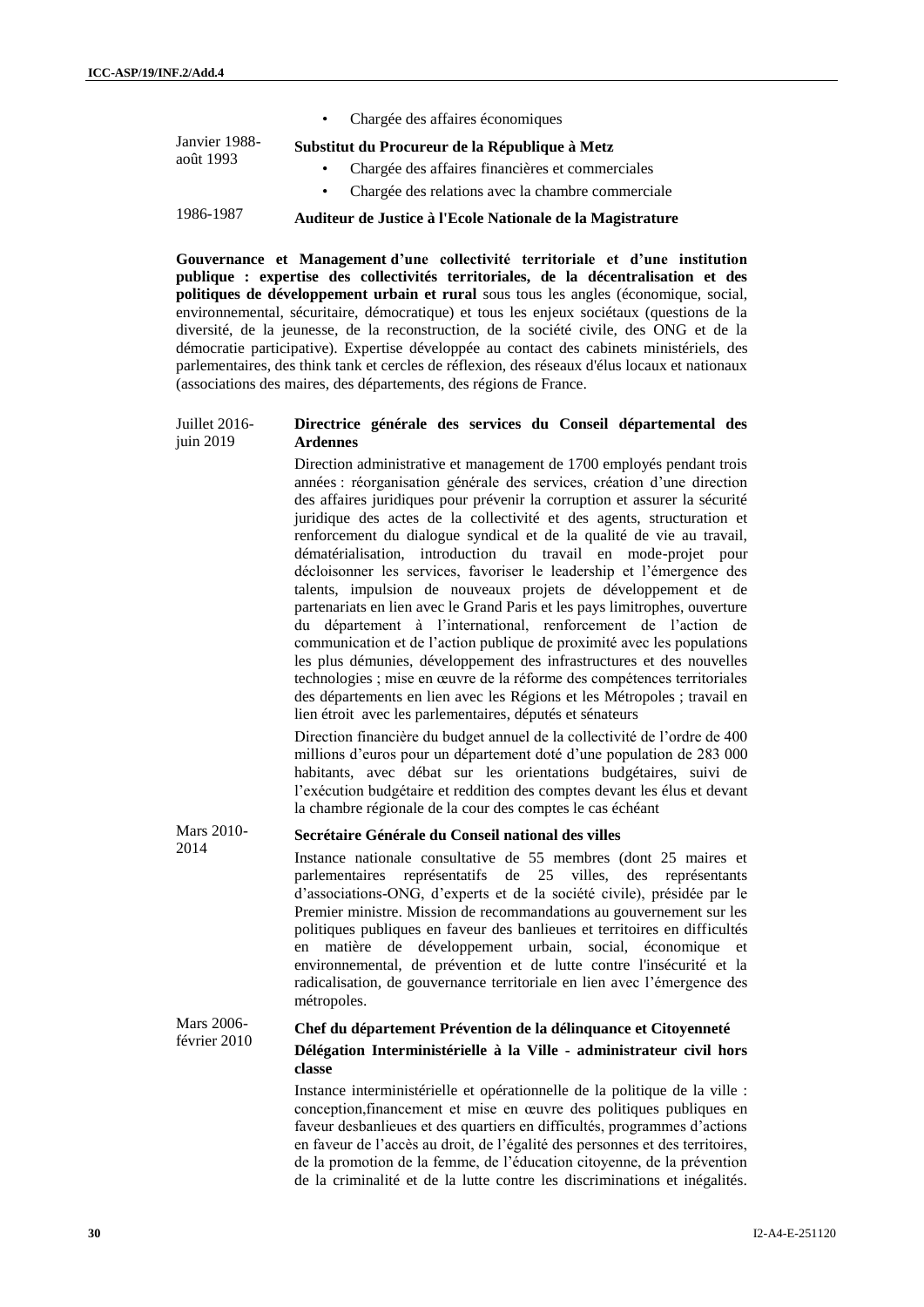Mise en œuvre et financements des programmes d'action gouvernementale au niveau national avec évaluation et reddition des comptes.

#### **ACTIVITÉS ANNEXES : ENGAGEMENTS BENEVOLES, ENSEIGNEMENT, PUBLICATION**

#### **Bénévolat :**

Depuis 2006 Soutien à l'association Débarquement Jeunes, sis à Rouen en Normandie, présidée par Stéphane Meterfi, chevalier de l'Ordre national du Mérite, en faveur de l'aide aux démunis, de la médiation, de la prévention, des actions culturelles et sportives visant à favoriser l'insertion sociale et économique des jeunes dans la société

> Membre du comité d'organisation de la Nuit des Trophées, évènement culturel et musical en faveur de l'entreprenariat et du leadership des jeunes

Depuis 2010 Membre de l'Association internationale Give1Project créée aux Etats-Unis par Thione NIANG (fondateur avec l'artiste AKON de AKON LightingAfrica, président des jeunes démocrates du College Caucus, co président du GEN44, Ambassadeur au sein du ministère de l'énergie américain): promotion de la jeunesse, du leadership et de l'entreprenariat, association internationale largement développée sur le continent africain

> Co fondatrice et membre du conseil d'administration de Give1Project France en 2010

Depuis 2012 Membre du Forum mondial INTA (Développement urbain et politiques publiques)

> Membre fondateur du Cercle K2 (Conseil en sécurité pour les entreprises, éthique et développement)

Depuis 2018 Membre du Cercle Rimbaud visant à la promotion culturelle et économique des Ardennes (département français à la frontière belge) et à la mise en valeur des diasporas

#### **Enseignements :**

| 2013-2015 | Interventions à l'Ecole Nationale de la Magistrature dans le cadre de<br>séminaire sur l'inscription des politiques judiciaires dans le paysage<br>politique et les politiques publiques territoriales  |
|-----------|---------------------------------------------------------------------------------------------------------------------------------------------------------------------------------------------------------|
| 2010-2014 | Chargée d'enseignement à l'Université de Paris Sud XI                                                                                                                                                   |
|           | Master 2 Diplomatie, Médiation et Relations internationals                                                                                                                                              |
| 2007-2009 | Chargée d'enseignement à l'Université de Paris 2 Panthéon-Assas                                                                                                                                         |
|           | « Déontologie et droit pénal de la sécurité et de la défense »                                                                                                                                          |
| 2004-2015 | Chargée d'enseignement de culture générale à l'Institut d'Etudes<br>Judiciaires Jean Domat à l'Université Paris 1 Panthéon-Sorbonne,<br>Préparation au concours de l'Ecole nationale de la magistrature |

#### **ETUDES SUVIES**

| 1986-1987 | École nationale de la magistrature - rang d'entrée $8^{\text{eme}}$ , âge 22 ans                                          |
|-----------|---------------------------------------------------------------------------------------------------------------------------|
| 1981-1985 | Maîtrise de droit privé à l'Université de Lille II (Nord de la France)                                                    |
| 1981      | Baccalauréat série C - Scolarité suivie au collège des Hautes-Loges et au<br>lycée Yves Kernanec à Marcq-en-Barœul (Nord) |

#### **PUBLICATIONS ET COMMUNICATION**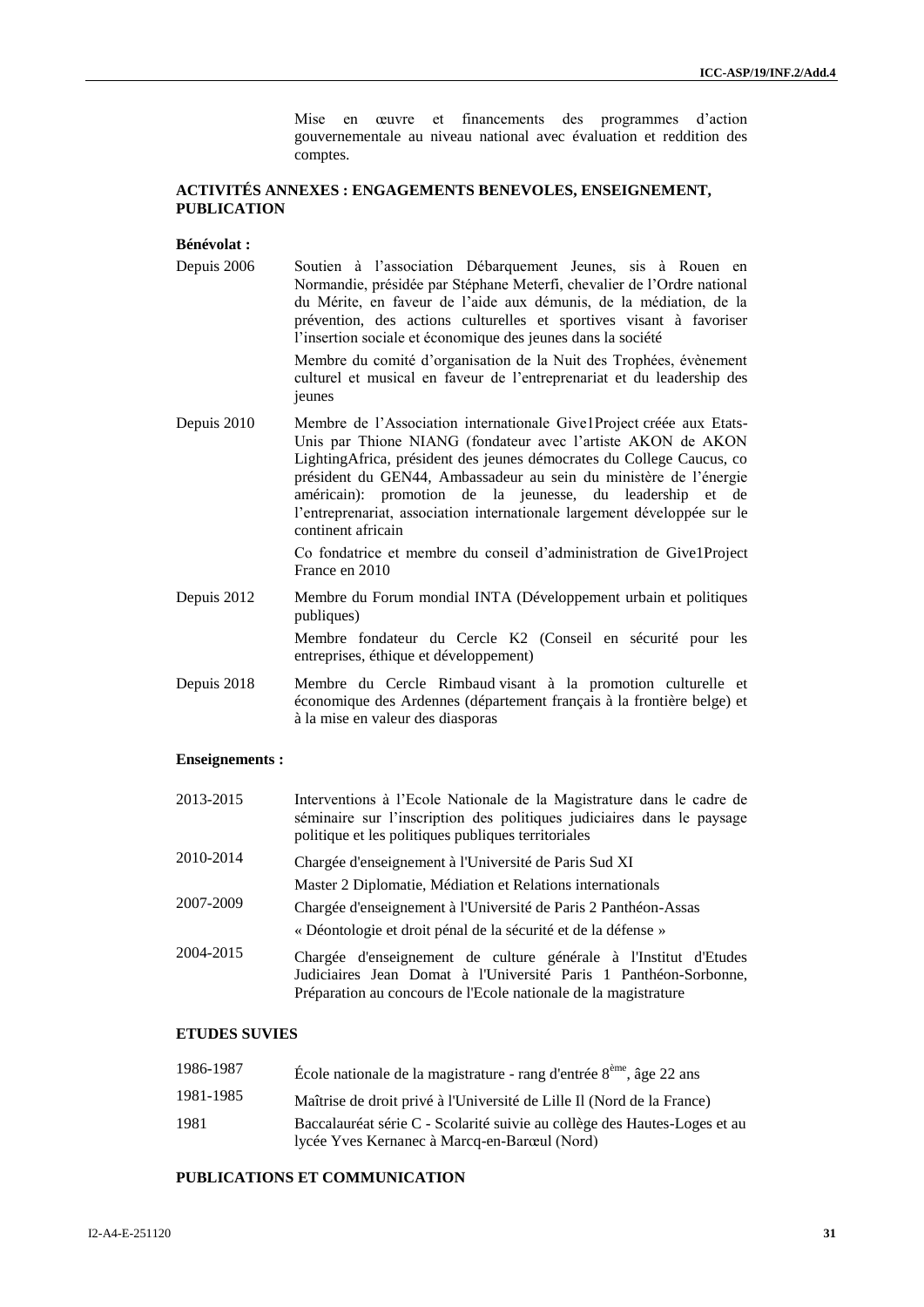| Octobre 2019     | Intervention au Colloque « La diversité de la Médiation », Université<br>Paris 2                                                                                   |
|------------------|--------------------------------------------------------------------------------------------------------------------------------------------------------------------|
| Juin 2019        | Intervention au colloque du 22 juin 2019 organisé par la FIDH<br>« Bisesero, l'opération Turquoise face au génocide des Tusis du<br>Rwanda »                       |
| Décembre2016     | Ouvrage collectif sous la direction de Jacques Delga, professeur à<br>l'Essec : « la criminalité en col blanc : délinquance d'affaires, financière<br>et fiscale » |
| Juillet 2015     | Revue Parole publique : « La justice à l'épreuve de la mondialisation »                                                                                            |
| Octobre 2015     | Les Cahiers Constitutionnels de Paris 1 Sorbonne : « La justice et les<br>militaires $\ast$                                                                        |
|                  | Xème printemps du droit constitutionnel, les compétences en matière de<br>défense sous la Vème République                                                          |
| Avril 2015       | Revue française de criminologie et de droit comparé : Aide aux victimes<br>et Prévention                                                                           |
| <b>Mars 2014</b> | Cahiers de l'Orient « La médiation et l'interculturel »                                                                                                            |
| Juin 2013        | Colloque Tunis- Paris Sud XI « Les villes et la francophonie<br>économique »                                                                                       |
| <b>Mars 2013</b> | Revue Parole Publique « Médias, participation des habitants et Imagedes<br>quartiers »                                                                             |
| Décembre 2012    | Colloque international sur la médiation Université de Padoue (Italie)<br>organisé par le Michele De Gioia, Professeur à l'université de Padoue                     |
| <b>Mars 2012</b> | Actes du Centre d'analyse stratégique « A quoi sert la rénovation<br>urbaine $?$                                                                                   |
| Janvier 2012     | Revue européenne de la politique de la ville EUKN : « Participation des<br>habitants et démocratie de proximité »                                                  |
| <b>Mars 2007</b> | Journal national Libération : « Prévention de la délinquance, le devoir de<br>$ccur \rightarrow$                                                                   |
| Décembre 2005    | Portrait dans le journal national Le Monde : « Seule face à la Grande<br>Muette »                                                                                  |

[Translation : English]

#### **3. Letter of motivation (***translation***)**

22 November 2019

Dear Madam, Sir,

As a judge of the French judiciary courts since 1988, and as an expert of the International Criminal Court since 2009, and based on my extensive experience as a criminal jurist, in particular at the international level, and proven managerial skills, I have the honour of applying for the position of Prosecutor of the above Court.

My application is primarily justified by the fact that, as an examining judge, I carried out investigations into the Tutsis genocide in Rwanda following the charges of complicity in genocide and complicity in crimes against humanity brought by six victims in February 2005.

I will explain below how I meet each of the requirements listed in the vacancy announcement as published on the website of the Court.

*Extensive and proven practical experience, in particular as a prosecutor, in the investigation, trial and appeal of complex criminal cases:*

I have served as a prosecutor several times throughout my career: at the Metz Regional Court, at the Paris Regional Court and at the Paris Court of Appeal. I have acquired different investigating techniques for different types of offences, and spent many years conducting complex investigations, in particular into financial and business matters. I have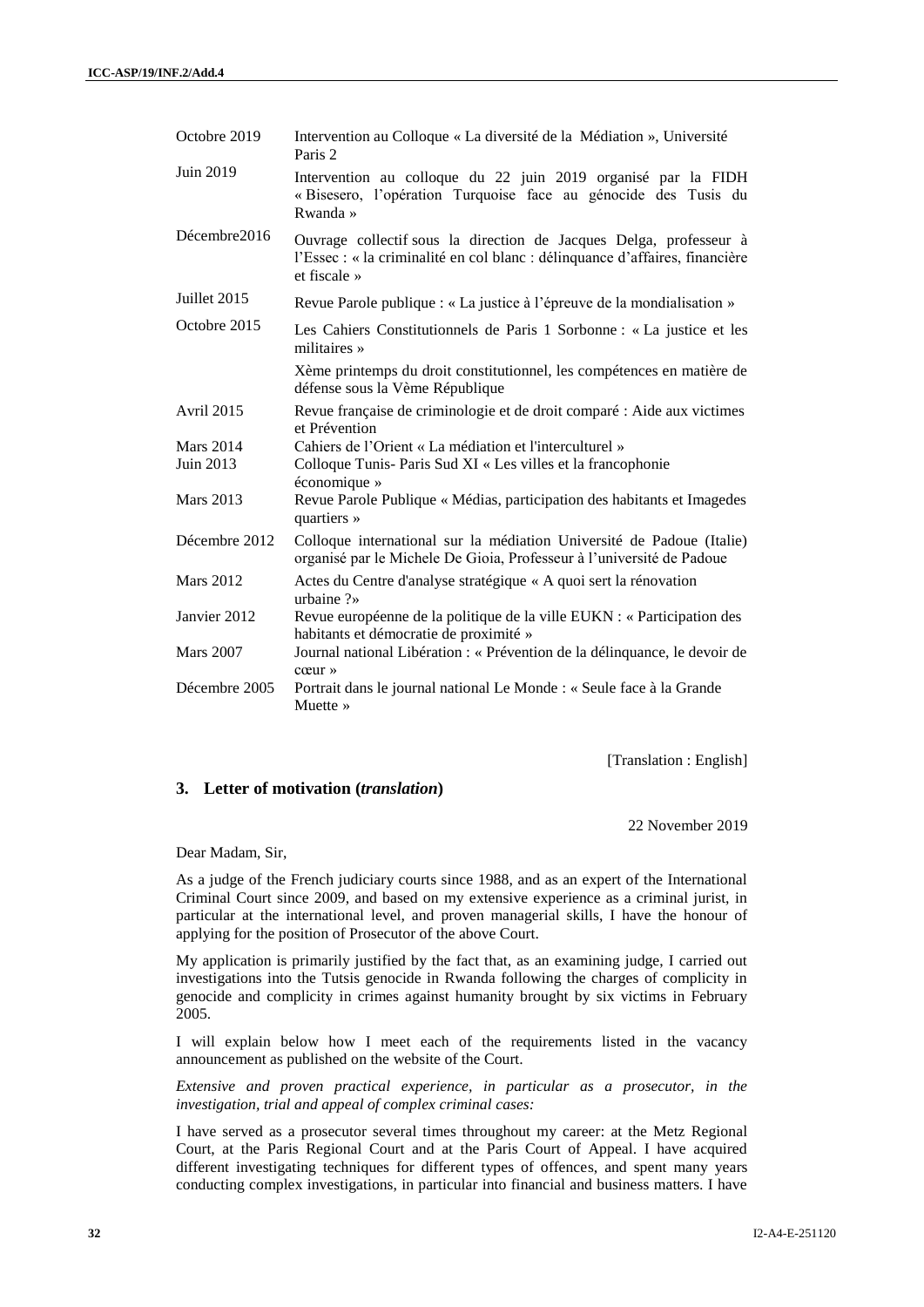civil law litigation experience in cases involving nationality and marital status, and naturally also in correctional and criminal prosecution.

Currently I serve at the Central Department for Judicial Policy and Community Prosecution at the Public Prosecutor's Office of the Paris Court of Appeal, and am responsible for coordinating judicial policies across the entire district, which encompasses a population of close to eight million inhabitants, and where 20% of the country's judicial activities take place. I also prepare the district-wide strategy of the Prosecutor General for the visibility and outreach of his work.

I gained considerable criminal expertise during the thirteen years from 1993 to 2006 during which I served as an examining judge at the Paris military tribunal, a specialised international tribunal for French soldiers on foreign operations who perpetrated or were victims of offences.

In that context, I participated in many missions abroad, in particular in Africa, to investigate on site, to meet fellow judges to process international letters rogatory, and to meet the French diplomatic authorities and the ministerial and governmental authorities of the countries concerned. I went on many missions to Côte d'Ivoire, Djibouti, Senegal, Togo, Gabon, Chad, Rwanda and also to the Balkans, Kosovo and Macedonia.

I have carried out investigations often in complex and at times very sensitive cases with considerable national and international press coverage, in international, diplomatic and military contexts. Two cases illustrate this work: the accusations filed by Tutsi victims of the Rwandan genocide in against France for complicity in crimes of genocide and complicity in crimes against humanity in February 2005; and the case concerning the bombing of Bouake in Côte d'Ivoire which killed nine French soldiers and left many wounded in November 2004.

*Proven record of independence and impartiality and commitment to upholding justice, accountability and human rights, and ensuring gender equality*

The two cases above demonstrate my independence and impartiality, which are qualities expected of any magistrate, in particular in cases in which the interests of the State are not necessarily aligned with the interests of justice.

Concerning the Rwandan genocide, it is owing to my strong sense of justice and to my unwavering determination to investigate, in strict compliance with international texts and with the code of criminal procedure, that there are now judicial proceedings in France, 25 years after the genocide. And it was as a duty of remembrance that I participated in a conference marking 25 years since the Rwandan genocide organised by the FIDH (the International Federation for Human Rights) and the SURVIE association in Paris in June 2019.

The investigation into the bombing of Bouake also called for a strong determination on my part, as the environment was not particularly conducive to uncovering the truth. The case will be judged by the Paris Court of Assize in spring 2020, fifteen years after the crimes were committed.

Through these two emblematic cases, which showed my calm, rigorous and firm temperament, I demonstrated that I possess the independence and impartiality required, the extent of which is often tested in practice and in sensitive contexts. This personal disposition reflects my commitment to stand for justice, as I have done for 31 years, at both the national and international level.

Indeed, having become an International Criminal Court expert in 2009, I set out to promote international criminal justice by organising conferences. In particular:

-A colloquium at the University of Paris 1 (Panthéon Sorbonne) opened by Robert Badinter, former Minister of Justice and a great observer of the XXth century;

-A series of three conferences in Algeria in connection with the national association of Algerian lawyers and the Bar Association of the city of Sétif, and which included a speech by a representative of the Office of the Prosecutor of the ICC on "les infractions transnationales, la Cour pénale internationale, le droit international humanitaire" [Transnational crimes, the International Criminal Court, international humanitarian law],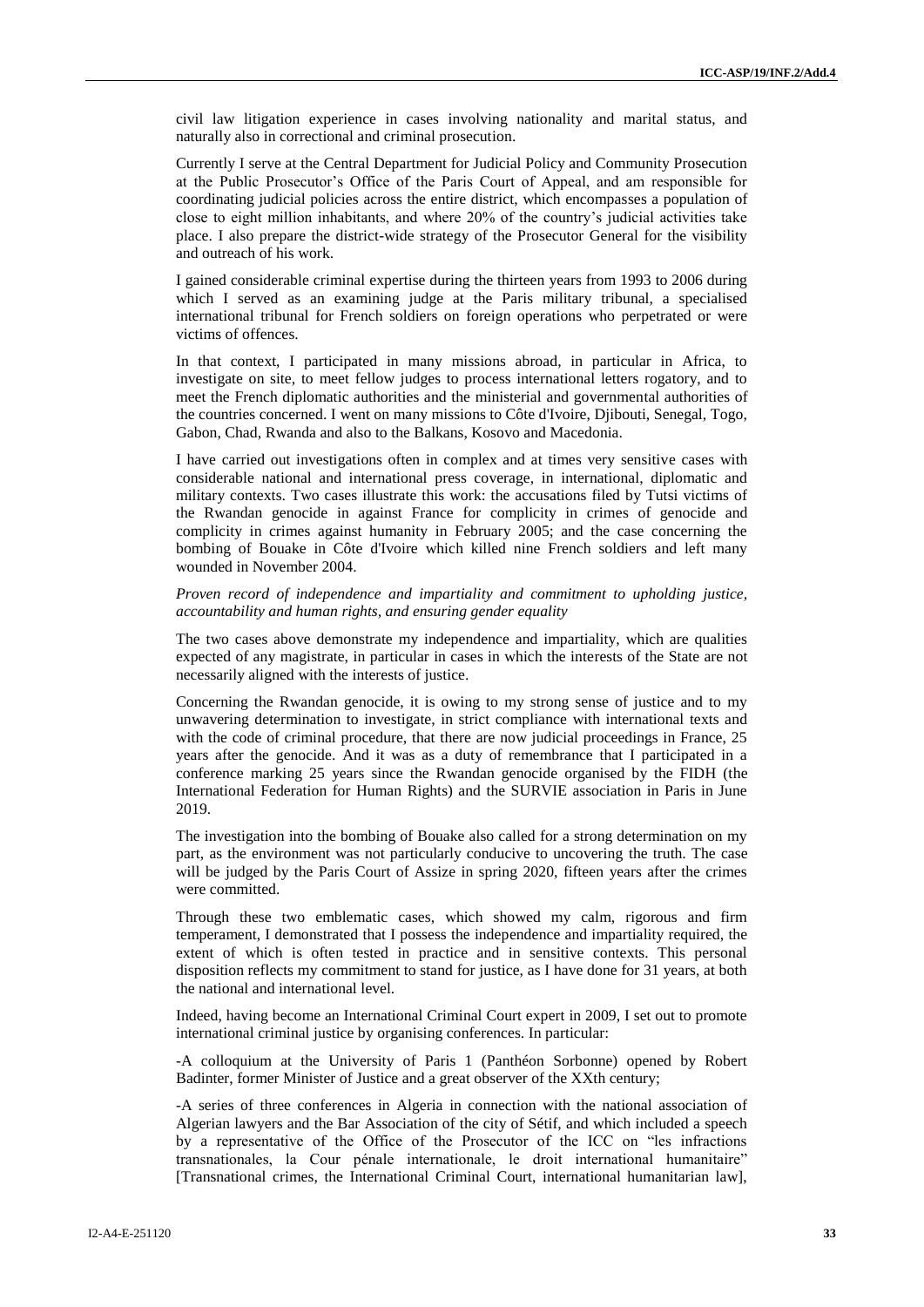"les droits de la défense" [the rights of the defence], "la médiation et l'aide aux victimes" [mediation and victim assistance].

In a similar spirit, I participated in a training seminar on French legal and judicial language organised by the ICC for judges and Staff of the Office of the Prosecutor of the ICC, with Maître François Ameli, a French counsel on the list of the ICC.

I defended human rights and gender equality in my work as it related to the politics of the city, with a view to reducing inequalities between neighbourhoods and people and to strive for the harmonious development of society in all its cultural diversity. I dedicated eight years of my professional life to this goal, first as the head of the department for the prevention of delinquency at the city's inter-ministerial delegation, and then as a Secretary general of the National Council of Cities, a national advisory body chaired by the Prime Minister, consisting of members of parliament, mayors, associations, experts and civil society representatives.

In that position I acquired expertise in safe and reassuring land development and in proper local governance, which imperatively must include a democratic component based on respect for rights and the participation of the inhabitants, in particular in countries under reconstruction.

The promotion of human rights is an endless process, and it is therefore necessary to continually educate. I taught general culture for 12 years at the University Paris 1 (Panthéon Sorbonne) to students preparing the competitive examination of the National School of the Judiciary. The training of minds, in particular of future decision makers, in human rights and gender equality is how these will be passed on from generation to generation. While they are recent in terms of history, their universality is still a daily battle.

Accountability can be understood in different ways; universal suffrage, oversight by the Court of Audit or by independent administrative authorities, or the review of public policies. Reporting on accountability is an act of democracy and of trust between inhabitants and local or national public authorities, which form part of the contemporary notion of transparency. I was subject to it in various forms, and in particular when I served as director general of a department.

#### *Demonstrated financial management, management and leadership experience:*

From 1 July 2016 to 30 June 2019, I was Director General of the Departmental Council Services of The Ardennes which has 283 000 inhabitants and is situated in the East of France. I managed the 1'700 agents of this local community with broad powers in social and land use planning matters, with a view to ensuring the equal treatment of all areas and persons.

I managed a yearly budget of 400 million euros, and periodically had to report back to elected representatives on the overall performance of the budget. I gave the community a strategic plan for valuing, streamlining and coordinating State action, through a concerted and interactive method, with a view to reform governance and establish priorities.

The managerial aspect of this work was very important as I steered the overall reorganization of the department, reformed the internal approach to management in order to decompartmentalise the administration, diversified sources of funding and strengthened communication. Leadership, valuing staff, respect, professionalism, dialogue and decision making have all underpinned my approach to management throughout my career.

As the mother of two children, I turned leadership into a personal commitment to youth by supporting several associations: the International Give1Project Association created by Thione NIANG, which I helped to bring to France in 2010, the "Les Déterminés" association [The Determined] and the "Débarquement jeunes en faveur de l'entreprenariat et de la jeunesse" association [The Young People's Landing for Entrepreneurship and Youth].

*An in-depth knowledge of national or international criminal law and procedure, international humanitarian law and public international law:*

As a long-standing criminal law judge, I have a perfect command of criminal law and procedure. Not one of my investigations has been cancelled due to a procedural flaw.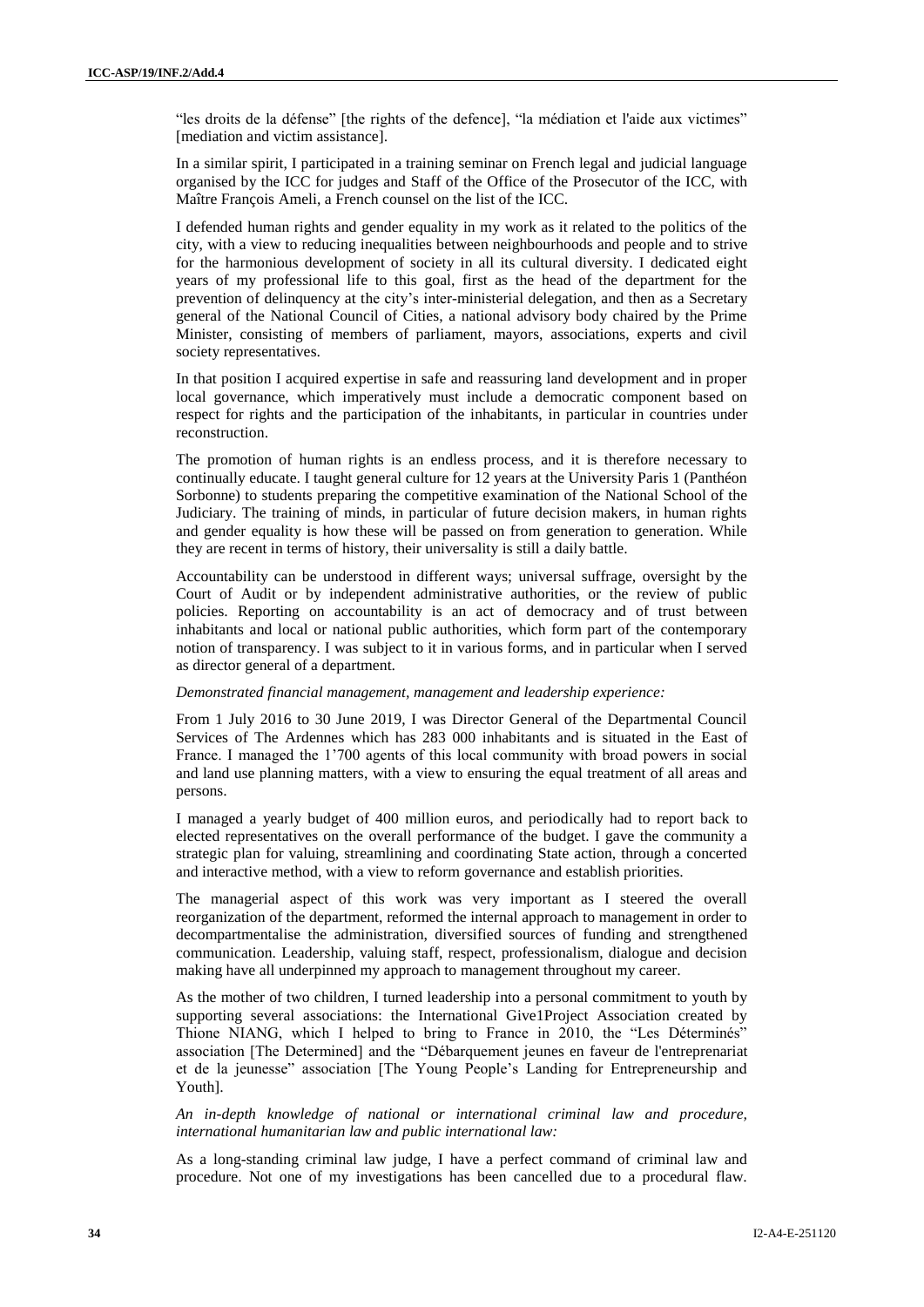Having worked for an international tribunal specializing in military cases for 13 years, I am fully versed in matters related to the rules of engagement, international criminal law and procedure, humanitarian law and public international law.

I acquired a strong knowledge of Anglo-Saxon procedure through the Rwandan Genocide file and through my various actions to promote the International Criminal Court.

I hope that this detailed statement about my long career will have convinced you that I possess all of the competencies and skills set out in the vacancy announcement: professionalism, judgement/decision-making, integrity, strategic awareness, leadership, financial competencies, planning and organizing, communication and using digital technologies, acquired through all of the missions, responsibilities and duties described.

I am a firm believer in the role of the International Criminal Court in world peace and in generating a dialogue between peoples and cultures. However, nothing can ever be taken for granted.

International criminal justice is currently at a crossroads between law, geopolitics, diplomacy and morality, which makes it difficult to render. The International Criminal Court, established to bring universal justice, is itself at a critical time in its history, which is relatively short. It faces two major and dangerous threats to peace: the end of multilateralism and the retreat of law throughout the world, including in Europe. States are withdrawing from the International Criminal Court. In such circumstances, how could its development be steered to achieve the significant results that will see it endure?

My application also fuels a project to reflect on the efficiency of the Court's mode of operation and of its investigative procedure, the duration of which does not guarantee the expected result. How can you guarantee prosecutions and convictions which fully observe the rights of the perpetrators and of the victims within a reasonable period of time? Such is most certainly the main challenge of the coming years, in order for the International Criminal Court to incarnate the fight against and the prevention of crimes against humanity, though deterrence and the promotion of good governance.

Such are my convictions and such is my plan for the International Criminal Court.

Please accept, Sir, Madam, the assurances of my highest consideration.

Brigitte RAYNAUD

### **4. Curriculum vitae (***as submitted***) 5**

*Magistrate at the Paris Court of Appeal Dual French and Ivorian nationality Exercises civil and political rights in France Decorated with the National Order of Merit Reserve Colonel*

#### **AREAS OF EXPERTISE : JUSTICE / INTERNATIONAL - GOVERNANCE - ARMY – AFRICA**

**National justice - international justice - Army - Africa: legal and judicial expertise, both nationally and internationally, expertise in national defence and security,** with a very good knowledge of the African continent

#### Since July 4, 2019 **General Substitute at the General Prosecutor's Office of the Paris Court of Appeal**

Ensuring the consistency of judicial policies within the jurisdiction of the Court of Appeal, auditing and monitoring of the functioning of the courts within the jurisdiction, annual report on public action, international action, local public action to promote access to rights and equality, the fight against

 $\overline{a}$ 

<sup>5</sup> Ms. Raynaud submitted an updated curriculum vitae to the Committee, in English and in French, on 24 November 2020.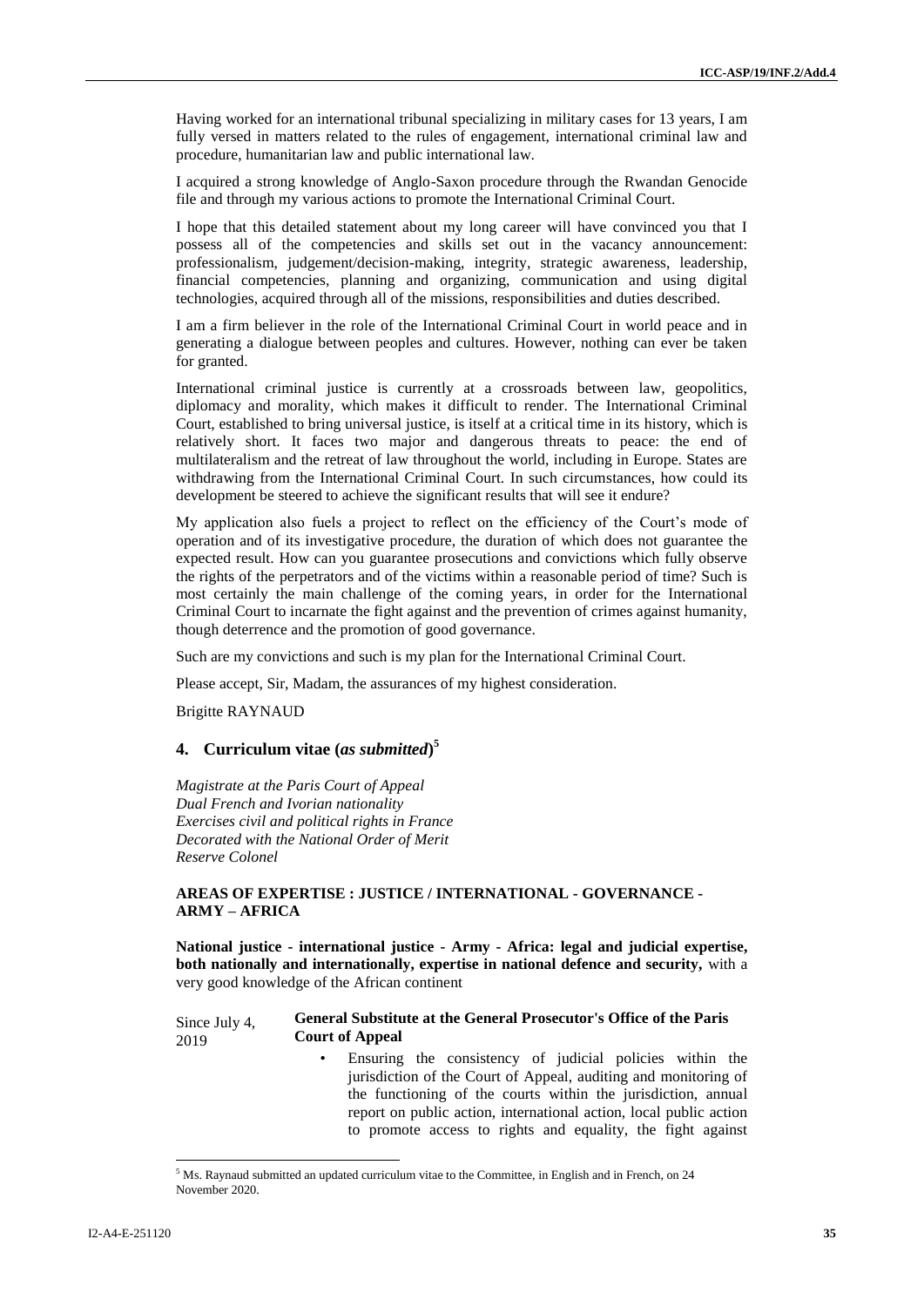|                           | discrimination and violence against women, and the prevention<br>of and fight against crime in neighbourhoods in difficulty                                                                                                                                                                                                                                                                                                                      |
|---------------------------|--------------------------------------------------------------------------------------------------------------------------------------------------------------------------------------------------------------------------------------------------------------------------------------------------------------------------------------------------------------------------------------------------------------------------------------------------|
| <b>March 2014-</b>        | First Vice-Prosecutor at the Tribunal de Grande Instance of Paris                                                                                                                                                                                                                                                                                                                                                                                |
| June 2016                 | Financial, economic and commercial sector: bankruptcy and<br>insolvency proceedings, prevention of business difficulties,<br>business criminal law (investigations, requisitions, hearings)                                                                                                                                                                                                                                                      |
| Since 2009                | <b>Expert to the International Criminal Court of la Haye</b>                                                                                                                                                                                                                                                                                                                                                                                     |
|                           | Organization of international colloquiums in Algeria, Bou<br>Saâda, Sétif and Béjaia on "The practices of the provisional<br>international criminal courts, the ICC: jurisdiction and criminal<br>policy of the Prosecutor, transnational criminal offences under<br>international humanitarian law" and on "Mediation, the rights<br>of the defence, assistance to victims                                                                      |
|                           | Promotion of partnerships with the Setif Bar Association and<br>٠<br>the National Union of Algerian Lawyers of Setif Delegation of<br>M'Sila                                                                                                                                                                                                                                                                                                     |
| December<br>1993-February | Investigating Judge at the Tribunal aux Armées de Paris (Paris<br><b>Military Court)</b>                                                                                                                                                                                                                                                                                                                                                         |
|                           |                                                                                                                                                                                                                                                                                                                                                                                                                                                  |
| 2006                      | In charge of the investigation of military affairs with general<br>٠<br>jurisdiction for offences committed outside the national territory<br>and in external theatres of operations. Numerous missions abroad -<br>Kosovo, Djibouti, Senegal, Chad, Rwanda, Togo, Gabon, Ivory<br>Coast - in close liaison with the diplomatic and judicial authorities<br>of the countries.<br>Common criminal offences, military criminal offences, genocide, |
| September to              | offences against State security, etc.<br><b>Public Prosecutor's Office in Paris</b>                                                                                                                                                                                                                                                                                                                                                              |
| November 1993             | Economic Affairs Officer                                                                                                                                                                                                                                                                                                                                                                                                                         |
| January 1988-             | <b>Public Prosecutor's Office in Metz</b>                                                                                                                                                                                                                                                                                                                                                                                                        |
| August 1993               | In charge of financial and commercial affairs                                                                                                                                                                                                                                                                                                                                                                                                    |
| 1986-1987                 | In charge of relations with the Chamber of Commerce<br>Auditor of Justice at the Ecole Nationale de la Magistrature<br>(National School for the Judiciary)                                                                                                                                                                                                                                                                                       |

**Governance and Management of a local authority and a public institution: expertise of local authorities, decentralisation and urban-rural development policies** from all aspects (economic, social, environmental, security, democratic) and all societal issues (issues of diversity, youth, reconstruction, civil society, NGOs and participatory democracy). Expertise developed in contact with ministerial offices, parliamentarians, des think tanks and circles, networks of local and national elected officials (associations of mayors, departments, regions of France.

July 2016-June 2019 **Director General of Services of the Ardennes Departmental Council** Administrative direction and management of 1700 employees for three years : general reorganization of services, creation of a legal affairs department to prevent corruption and ensure legal security for the acts of the community and agents, structuring and strengthening of trade union dialogue and quality of life at work, dematerialization, introduction of project mode work to decompartmentalize services, Fostering leadership and the emergence of talent, driving new development projects and partnerships in connection with Greater Paris and neighbouring countries, opening up the department to the international market, strengthening communication and public action in proximity to the most disadvantaged populations, developing infrastructure and new technologies; implementation of the reform of the territorial competences of the departments in conjunction with the Regions and Metropolises; work in close collaboration with members of parliament, deputies and senators.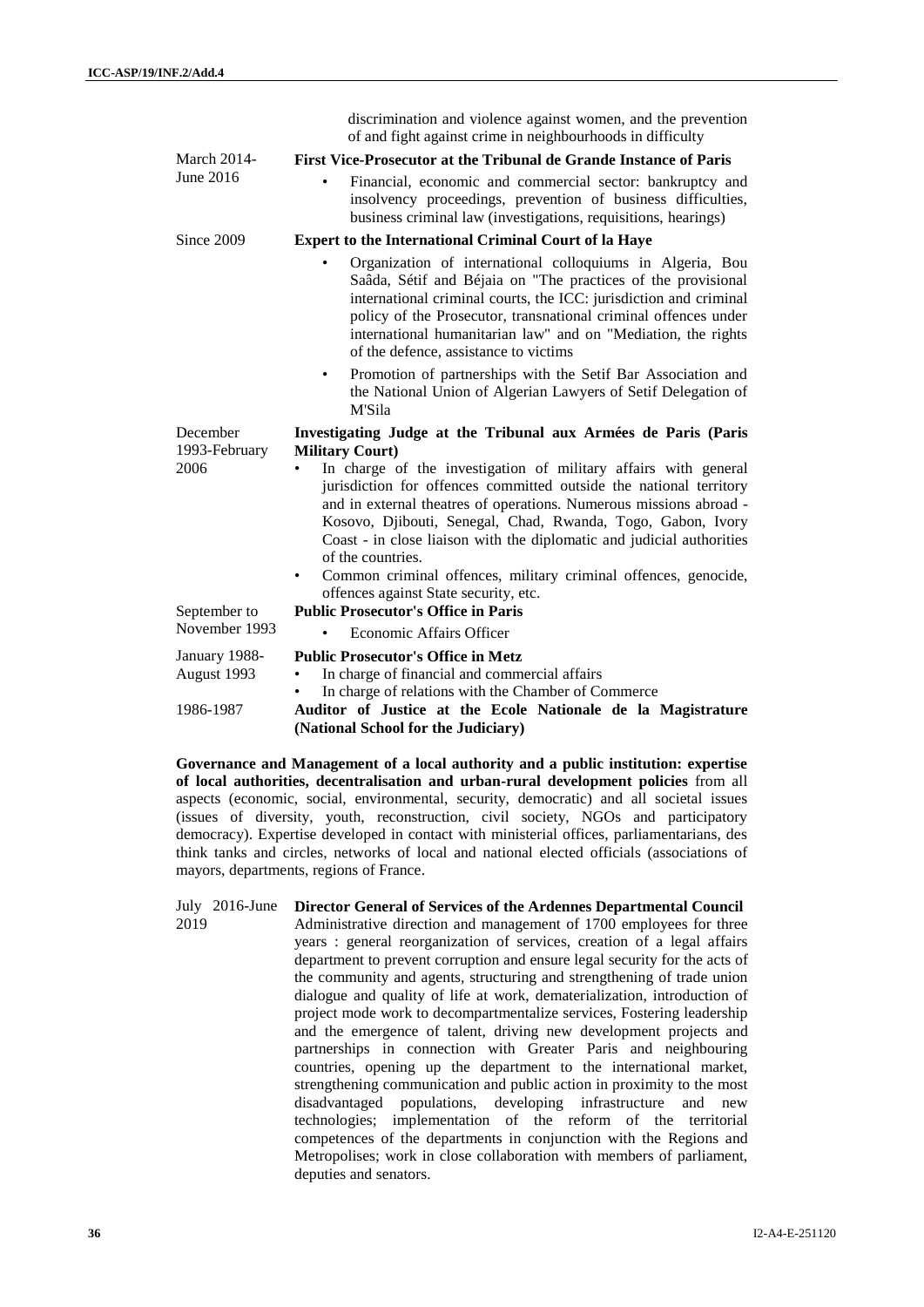400 million for a department with a population of 283,000 inhabitants, with debate on budget guidelines, monitoring of budget implementation and reporting to elected officials and to the regional chamber of the court of auditors, if necessary.

#### March 2010- **Secretary General of the National Council of Cities**

National consultative body of 55 members (including 25 mayors and parliamentarians representing 25 cities, representatives of NGO associations, experts and civil society), chaired by the Prime Minister. Mission to make recommendations to the government on public policies for suburbs and territories in difficulty in terms of urban, social, economic and environmental development, prevention and fight against insecurity and radicalization, and territorial governance in connection with the emergence of metropolises.

#### March 2006- February 2010 **Head of the Department of Crime Prevention and Citizenship Interministerial Delegation to the City - senior civil administrator** Interministerial and operational body for urban policy: design, financing and implementation of public policies for suburbs and neighbourhoods in difficulty, action programmes for access to the law, equality of

persons and territories, promotion of women, civic education, crime prevention and the fight against discrimination and inequality. Implementation and financing of government action programmes at the national level with evaluation and accountability.

#### **SECONDARY ACTIVITIES: VOLUNTEER COMMITMENTS, TEACHING, PUBLISHING**

#### **Volunteering :**

2014

| Since 2006        | Support for the association Débarquement Jeunes, based in Rouen in<br>Normandy, chaired by Stéphane Meterfi, Knight of the National Order<br>of Merit, in favour of aid to the underprivileged, mediation, prevention,<br>cultural and sports activities aimed at promoting the social and economic<br>integration of young people into society.                                                                                              |
|-------------------|-----------------------------------------------------------------------------------------------------------------------------------------------------------------------------------------------------------------------------------------------------------------------------------------------------------------------------------------------------------------------------------------------------------------------------------------------|
|                   | Member of the organising committee of the Nuit des Trophées, a<br>cultural and musical event in favour of youth entrepreneurship and<br>leadership.                                                                                                                                                                                                                                                                                           |
| Since 2010        | Member of the International Association Give1Project created in the<br>United States by Thione NIANG (founder with the artist AKON of<br>AKON Lighting Africa, President of the Young Democrats of the<br>College Caucus, co-president of the GEN44, Ambassador within the<br>American Department of Energy): promotion of youth, leadership and<br>entrepreneurship, international association widely developed on the<br>African continent. |
| Since 2012        | Co-founder and board member of Give1Project France in 2010<br>Member of the INTA World Forum (Urban Development and Public<br>Policy)<br>Founding member of Cercle K2 (Security consulting for companies,<br>ethics and development)                                                                                                                                                                                                          |
| Since 2018        | Member of the Cercle Rimbaud aiming at the cultural and economic<br>promotion of the Ardennes (French department on the Belgian border)<br>and at the development of the diasporas.                                                                                                                                                                                                                                                           |
| <b>Teachings:</b> |                                                                                                                                                                                                                                                                                                                                                                                                                                               |
| 2013-2015         | Interventions at the Ecole Nationale de la Magistrature in the framework                                                                                                                                                                                                                                                                                                                                                                      |

- of a seminar on the inclusion of judicial policies in the political landscape and territorial public policies
- 2010-2014 Teaching at the University of Paris Sud XI